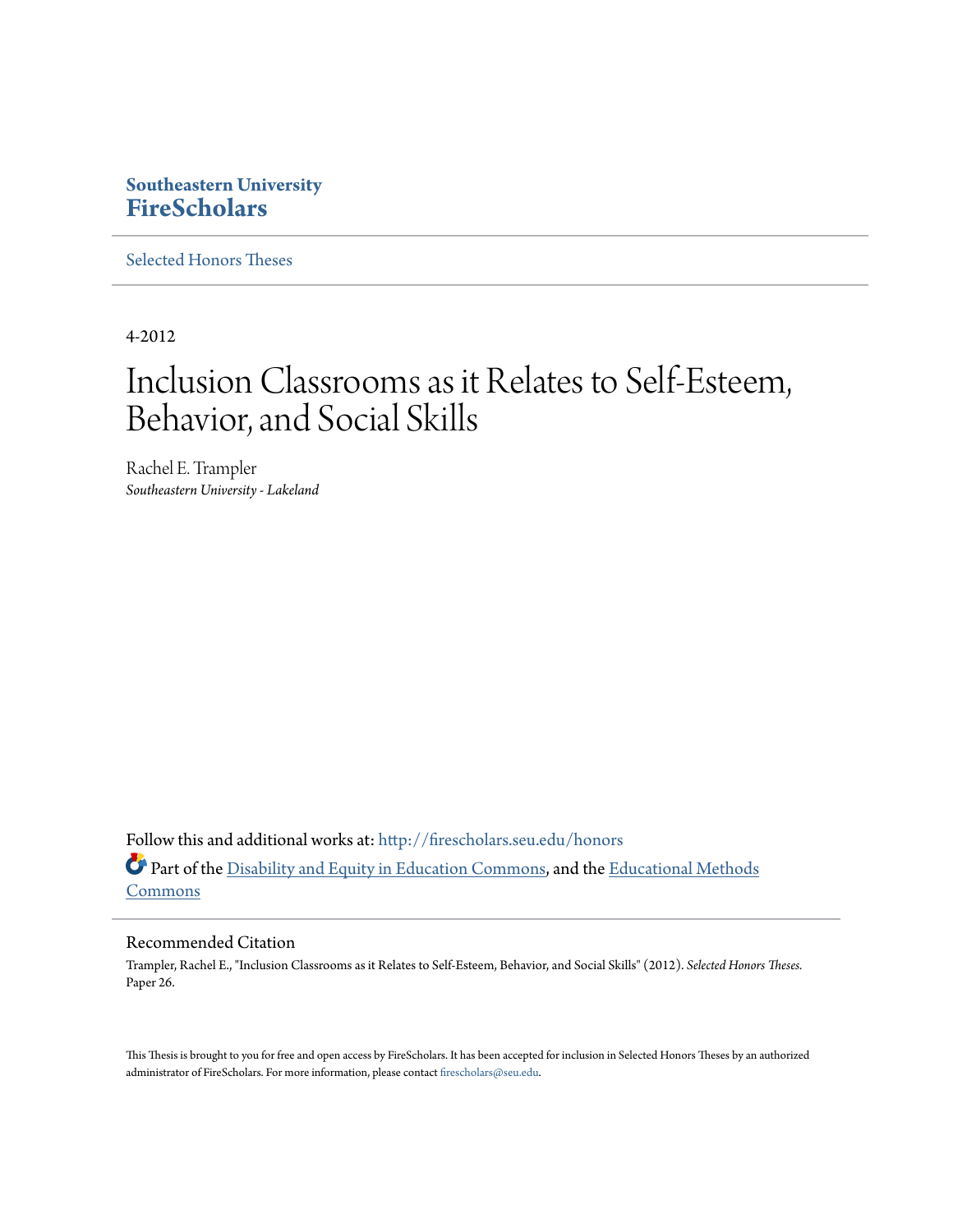Inclusion Classrooms as it Relates to Self-Esteem, Behavior, and Social Skills

By

## Rachel E. Trampler

A thesis submitted in partial fulfillment of the requirements for the degree of Bachelor of Science in Social Work Honors Program Southeastern University Spring 2012

Major Professor: Velmarie Albertini, Ph.D., MSW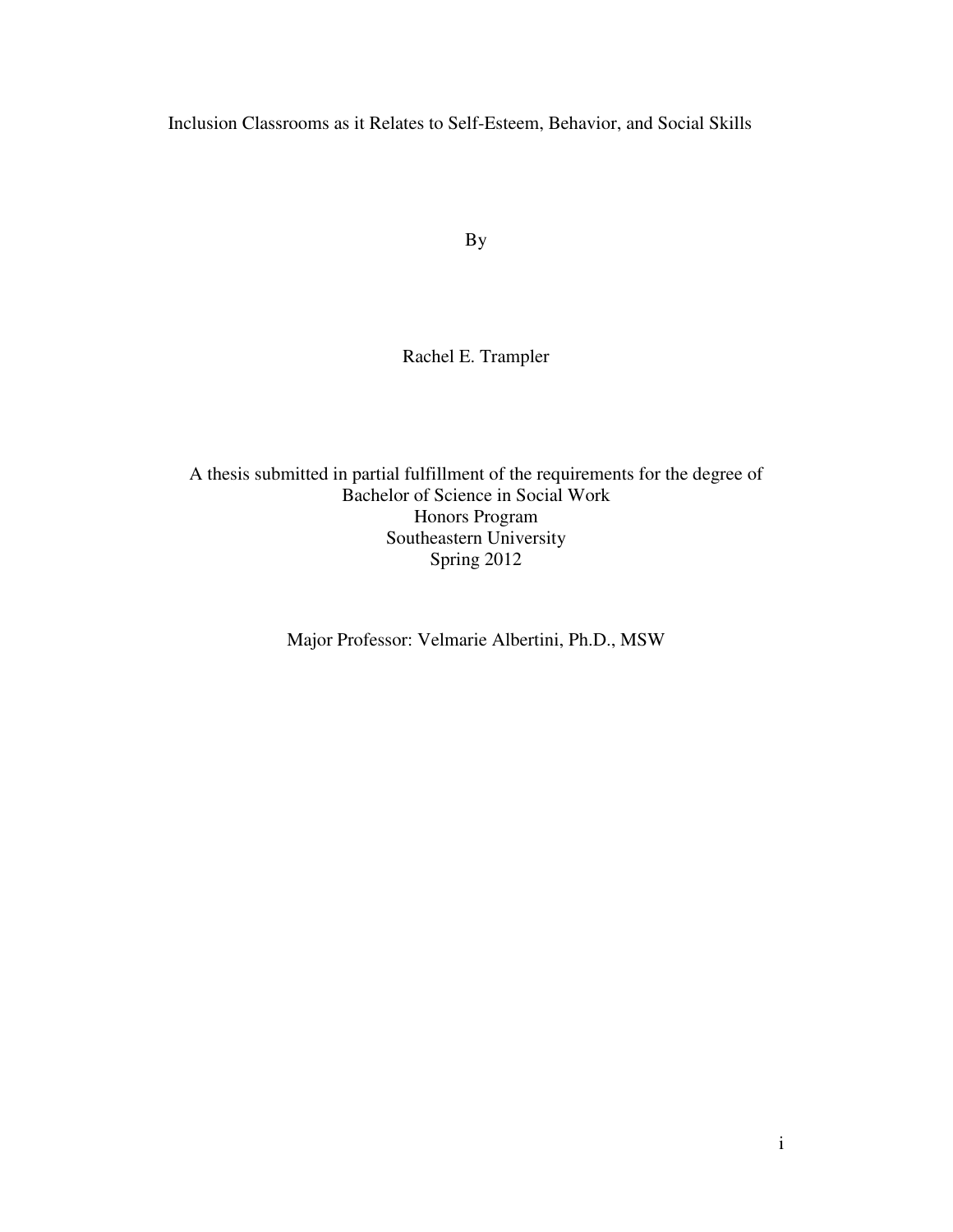## **Acknowledgements**

I would like to take this time to thank the many individuals who got me through the strenuous journey known as the honors thesis. First, I would like to thank the Lord for blessing me with the stamina and focus needed to complete such a large task. Next I would like to thank my mom and dad for constantly calling and asking "How's your thesis going?" and telling me to get it done. I would also like to thank my Mammy and many friends who supported me with encouragement. Thank you to Dr. Velmarie Albertini for guiding me through every step of this thesis with patience and grace, and to Dr. Gordron Miller for being an encouraging voice. Lastly, thank you, Starbucks, for allowing me to practically live at your establishment during the writing process and preparing energizing drinks to keep my energy up! Without everyone's support and encouragement, I could not have completed this thesis. Thank you.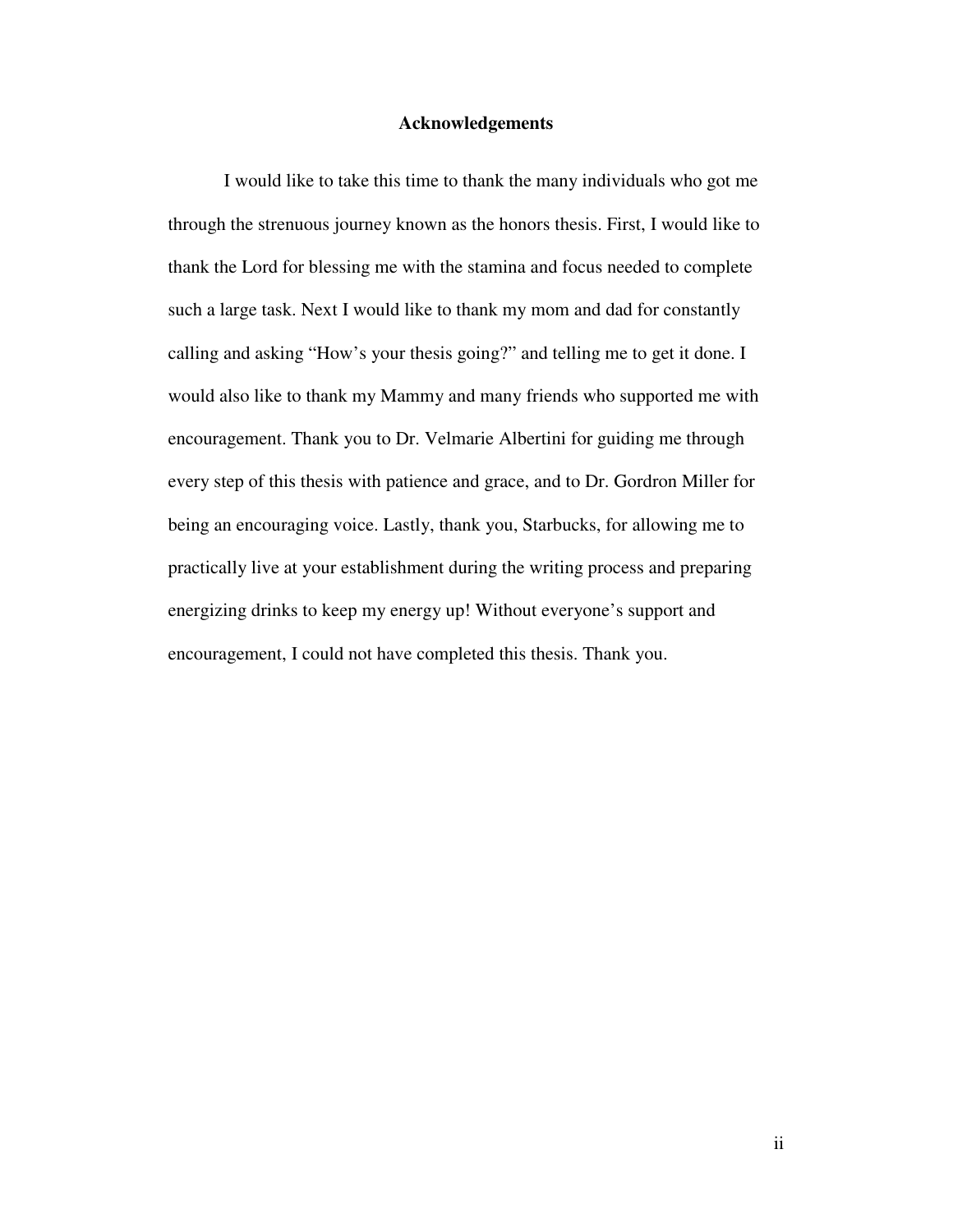## **Table of Contents Title Page** i **Acknowledgements** ii **Table of Contents** iii **Abstract** 1 **Chapter One: Literature Review and Research Question** 2 Problem Statement 3 Introduction of the Literature Review 4 History of ESE 4 Current Policy Information 8 Inclusion Classrooms 11 Important Theories and Concepts 12 Revisiting the Problem Statement 23 Purpose of the Study 23 Research Question 24 **Chapter Two: Research Methodology** 28 Goal of Research 26 Research Design 26 Data Collection 30 Data Analysis 31 Biases 32 Limitations of Research 33 Conclusion 34 **Chapter Three: Results** 35 Introduction 35 Data Table 36 Research Question 37 Schmidt & Cagran, 2008 37 Weiner & Tardif, 2004 38 Wilson, Ellerbee, & Christian, 2011 40 Analysis 41 Limitations 42 **Chapter Four: Discussion** 44 Revisiting the Research Questions 44 Implications and Suggestions 45 Future Research 46

## **References** 47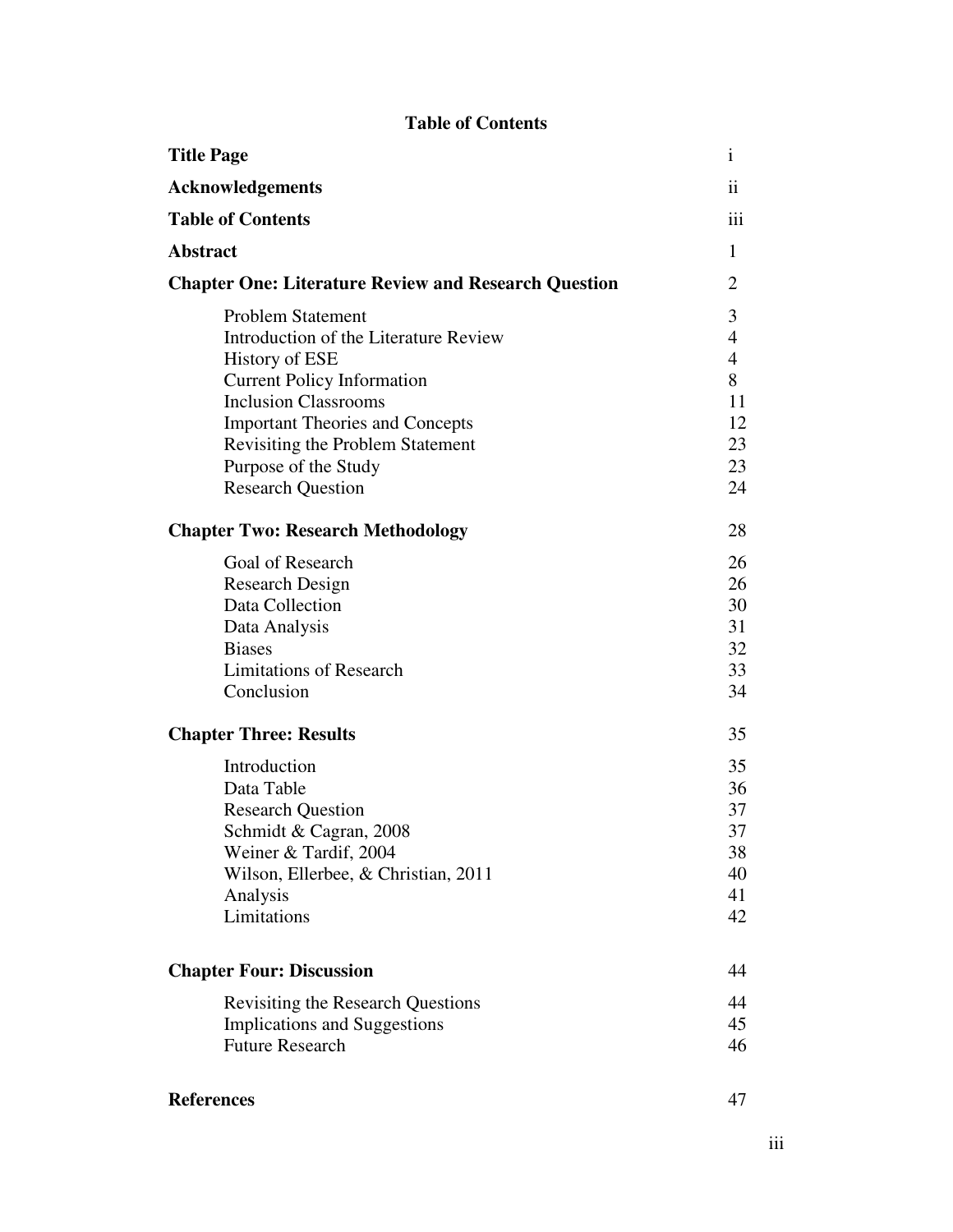## **Abstract**

 According to the National Center for Education Statistics (NCES), in the 2007-2008 school year, 13.4% of public education students were enrolled in some sort of program under the Individuals with Disabilities Act of 2004, or IDEA (NCES, 2011). It is imperative to all students that they are placed in the classroom that best promotes academic success, good self-esteem, desired behavior and social skills. This qualitative study uses previously published literature to explore inclusion classrooms and its common practices as it relates to students' selfesteem, behavior, and social skills. Inclusion classrooms serve the general student body as well as Exceptional Student Education students. Three studies were examined and it was found that students involved in inclusion classrooms have a positive relationship on self-esteem, behavior, and social skills.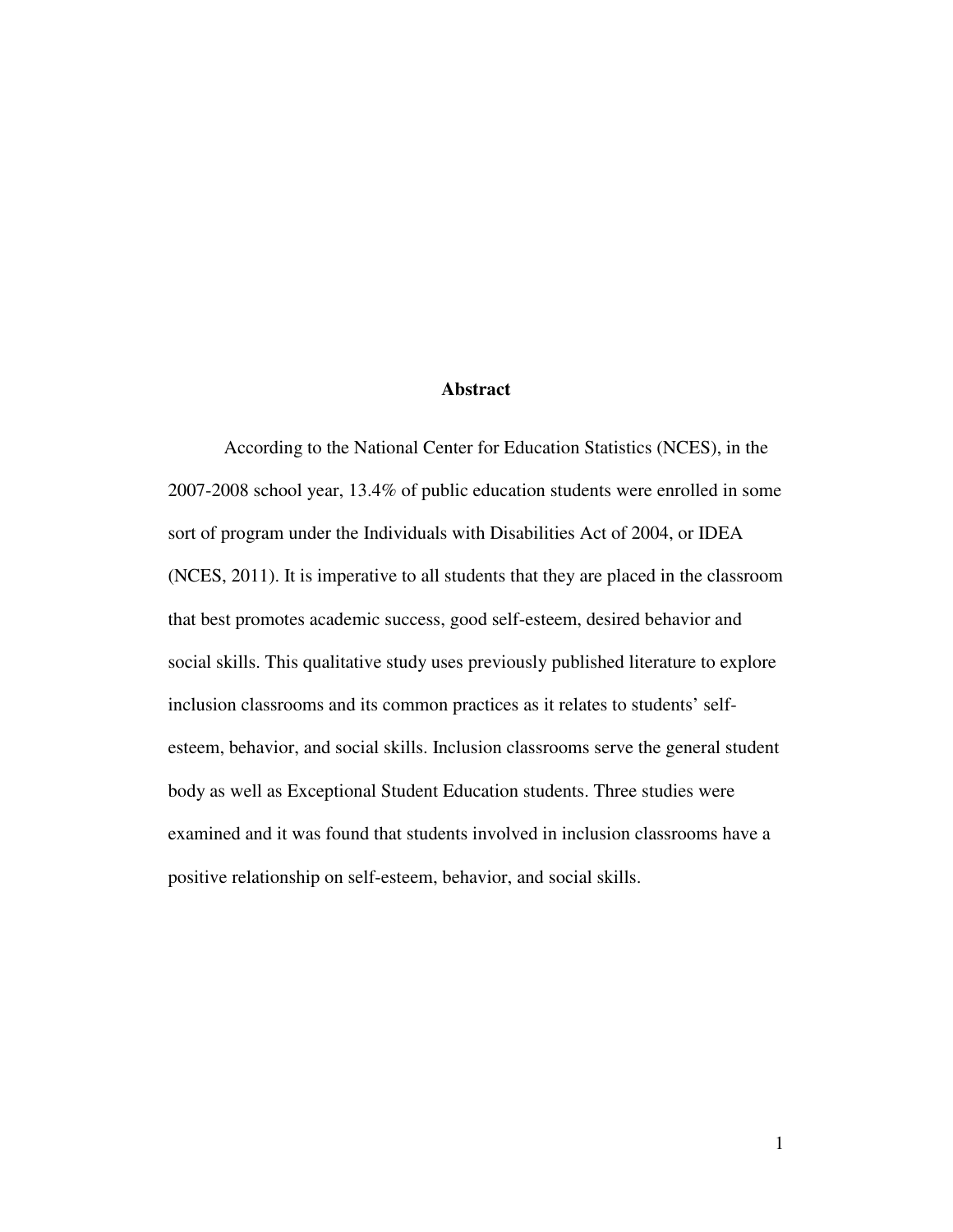#### **Chapter One: Literature Review and Research Question**

 While interning as a Bachelor of Social Work student at an elementary school, my eyes were opened to different classroom practices. Every day I had the opportunity to build relationships with diverse students. One population of student is very special to me, those in the Exceptional Student Education, or ESE, program. They are students who are identified by some form of disability, but that is not what I see when I look at them. I see smiling faces and hear their contagious laughter. ESE students have so much to offer in the classroom that it is imperative that school personnel and parents collaborate to find the classroom type that best fits each student.

During my internship, I had several opportunities to meet with parents to determine the best placement for their ESE student. The school tries to place most of the ESE students in the inclusion classroom. Inclusion classrooms are defined as "educational settings in which students with disabilities have access to the general education curriculum, participate in school activities alongside students without disabilities, and attend their neighborhood school" (Loiacono and Valenti, 2010, 24). At initial meetings, we reviewed students' progress in the classroom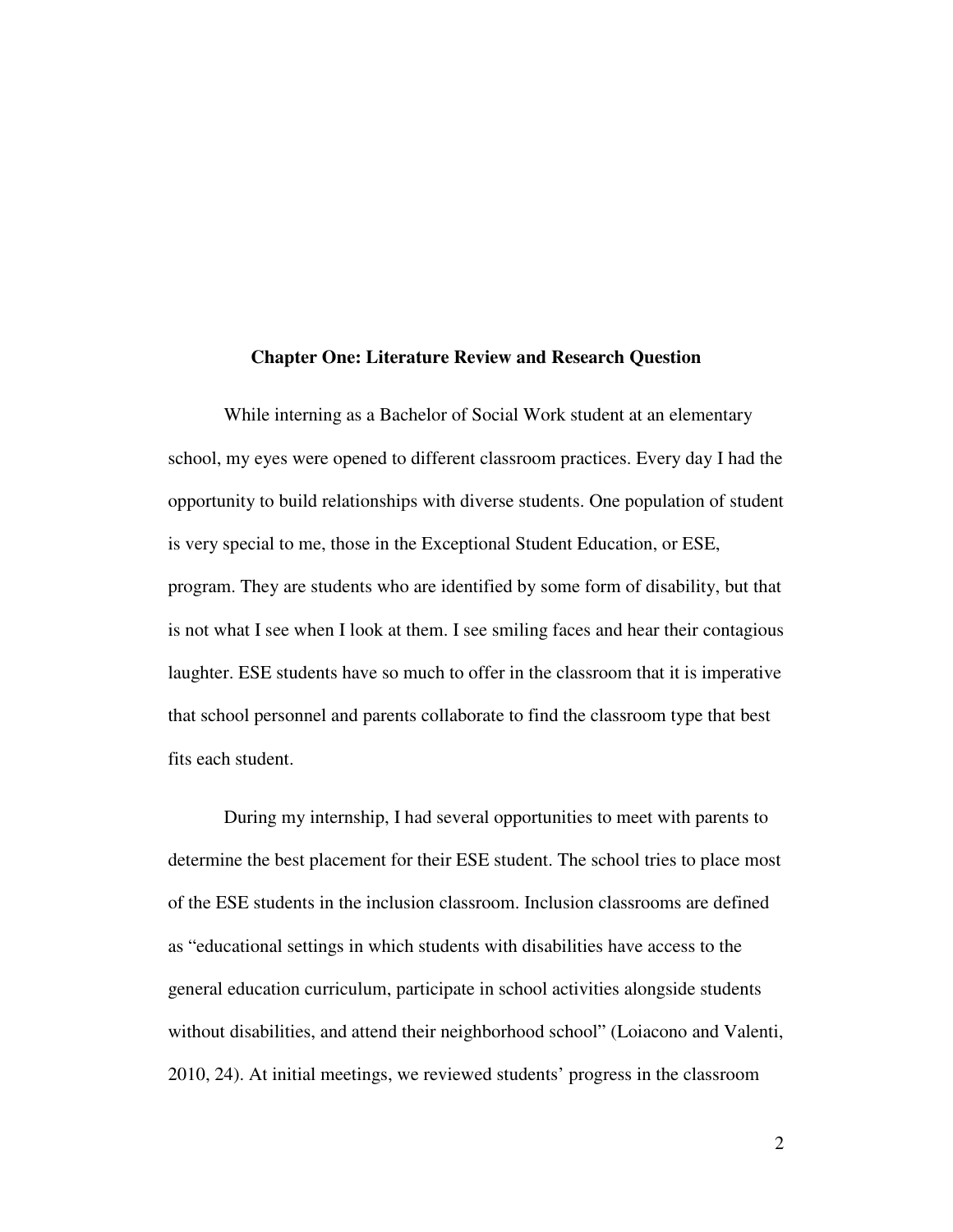and made adjustments if necessary. Two common questions from the parents were, "How will my child function in a regular classroom?" and "He has had social and behavior problems in the past, how will such issues be addressed?" Months after the initial meeting, the majority of parents credit the inclusion classroom and its practices, believing it was the only solution for their student. Parents said their students' self-esteem, behavior, and social skills improved after being placed in the inclusion classroom. Those two questions have led me to conduct a literature review of inclusion classrooms and a possible relationship to improvements in students' self-esteem, behavior, and social skills.

## **Problem Statement**

According to the National Center for Education Statistics (NCES), in the 2007 school year, 13.4% of public education students were enrolled in some sort of program under IDEA of 2004 (NCES, 2011). This statistic does not show what percentages of students were educated in the inclusion classroom versus the isolation classroom. The isolation classroom enrolls only students with disabilities, as opposed to the inclusion classroom which integrates all students (Kilanowski-Press, Foote, and Rinaldo, 2010). However, it is clear that a significant percentage of students were enrolled in ESE. Because ESE guidelines strive to place students in the least restrictive environment, it can be assumed that many of the students in the 13.4% were placed in inclusion classrooms (NCES, 2011). Furthermore, individualized education for students with disabilities did not exist until 1975, and more programs were added in 1990and 2004 (Zettel and Ballard, 1979; Livestrong, 2009; U.S. Department of Education, 2011). With the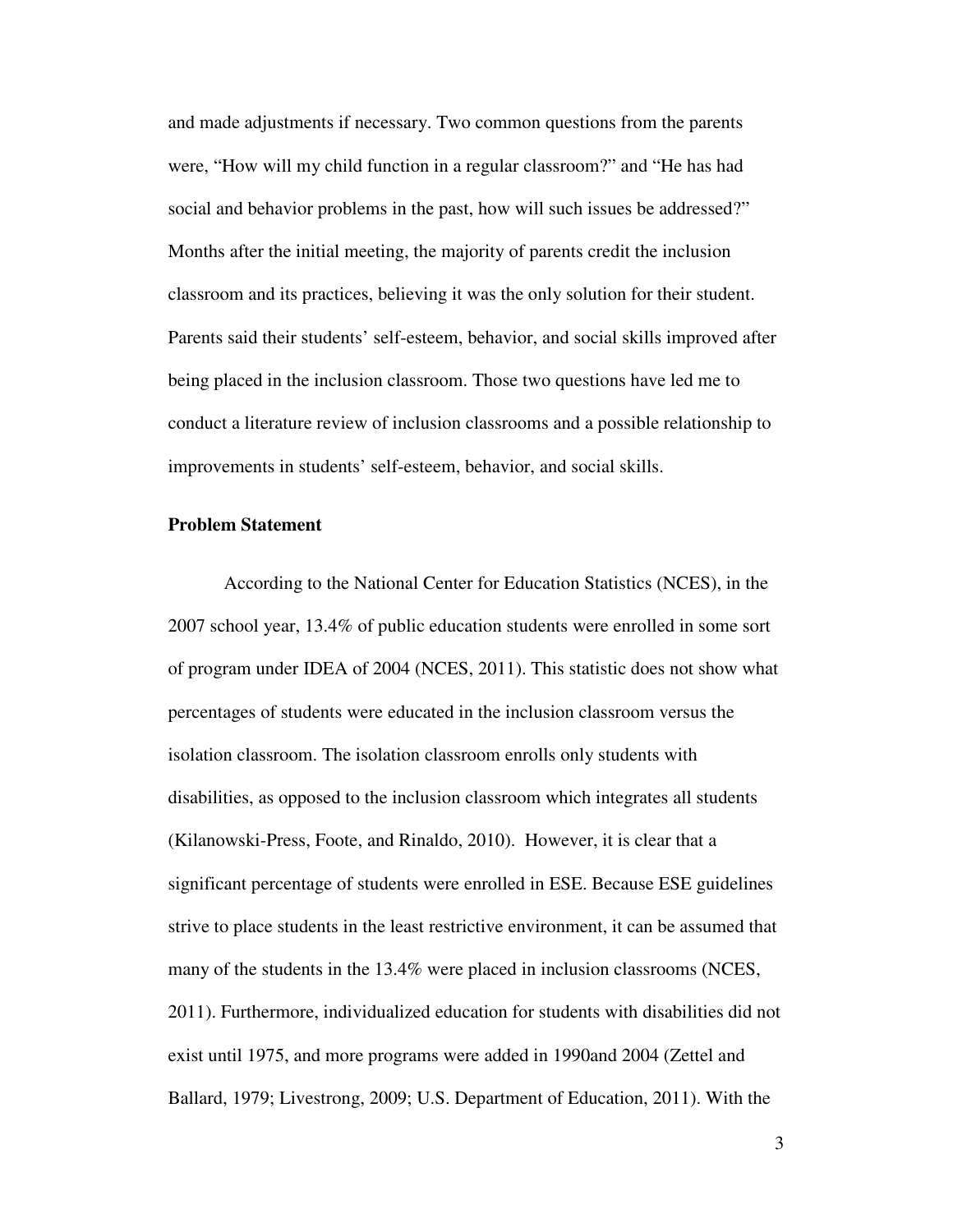ESE programs being fairly new and such a large number of students participating in the programs, ESE programs and practices deserve evaluation to ensure continuing improvement.

## **Introduction of the Literature Review**

 The literature review will discuss ESE as it relates to inclusion classrooms. The following elements of ESE will be discussed: the historical framework that led to the creation of IDEA of 2004, IDEA of 2004 and current practices, common inclusion class practices and how it influences self-esteem, behavior, and social skills. Lastly, community-oriented philosophy theory, self-efficacy, operant condition, and positive reinforcement theories will be discussed throughout the literature review as it relates to ESE inclusion practices.

#### **History of ESE**

In order to comprehend the current practices of ESE inclusion classrooms, it is important to provide a historical overview of the development of the Individuals with Disabilities Education Act of 2004. The historical development of IDEA of 2004 lays the ground work for today's ESE practices (Kilanowski-Press, Foote, and Rinaldo, 2010).

Individuals with disabilities did not have legislation to ensure educational rights until 1975 (Zettel and Ballard, 1979). Before the creation of IDEA of 2004,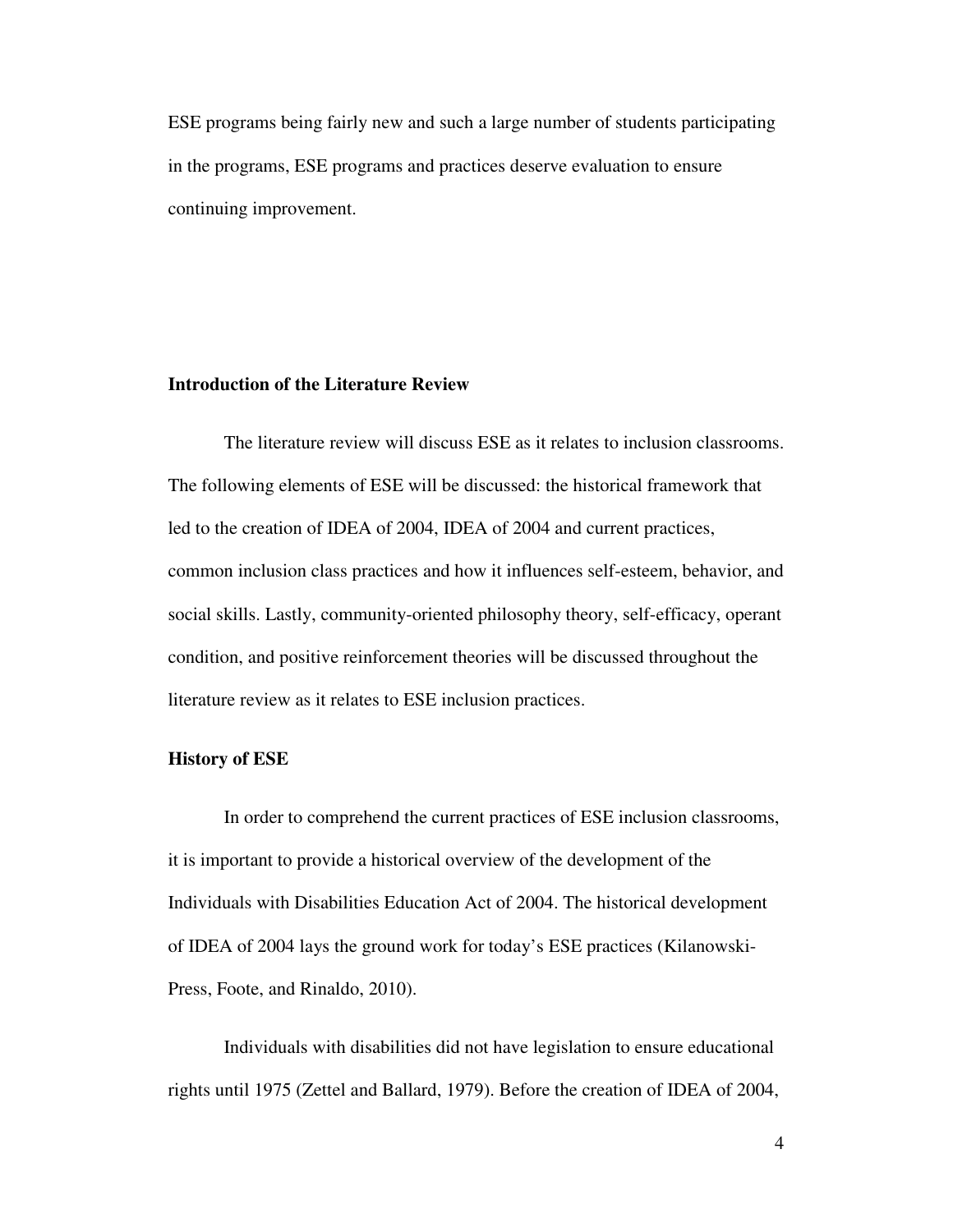Education for All Handicapped Children Act (EHC) of 1975 was used to set the standard for how public education would be administered to children with disabilities. In 1974, the Children's Defense Fund stated that, "Out of school children share a common characteristic of differentness by virtue of race, income, physical, mental, or emotional 'handicap,' and age. They are, for the most part, out of school not by choice because they have been excluded" (as cited in Zettel and Ballard, 1979, 2).

Prior to 1975, students with disabilities were not given special accommodations at school, nor were they required to attend school (Zettel and Ballard, 1979). Many students with disabilities were not attending school and reaching their full potential.

EHC of 1975 was created so that children could have access to adequate public education (Zettel & Ballard, 1979). According to the Harvard Law Review (1979), EHC of 1975 ensured: nondiscriminatory testing, evaluations, and placement, instruction take place in the least restrictive environment, procedural due process of the law, free education, and appropriate education. However, this policy did not put in place an attendance policy; therefore, many students with disabilities were still not attending school. Furthermore, students with severe disabilities were denied education due to the fact there was limited training for educators (Zettel & Ballard, 1979). The EHC policy of 1975 was the first form of ESE. It addressed the concern that children with disabilities needed and deserved free, public education; however, it did not ensure their needs were fully met (Zettel & Ballard, 1979; Harvard Law Review, 1979).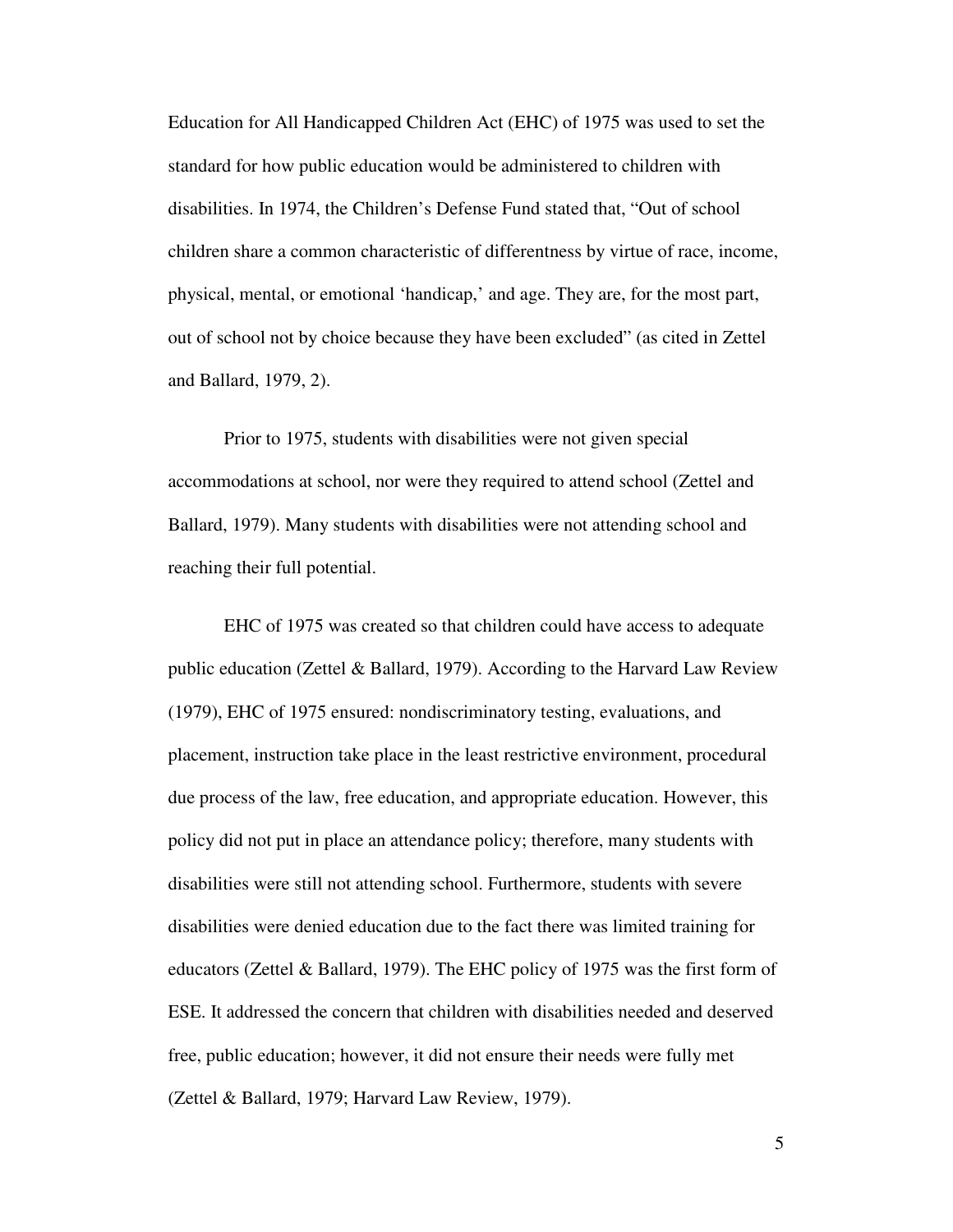In 1990, there was a title change for the Education for Handicapped Children of 1975 to reflect Individuals with Disabilities Act of 1990, or IDEA. IDEA in the early 1990s included the same basic provision of EHC of 1975, but added three important services .The three services were: early identification, Individual Education Plans (IEP), and early intervention preschools (U.S. Department of Education, 2011; Livestrong, 2009).

The first service policy added to this policy was early identification. Early identification means that school personal including teachers, aides, and administration must actively seek out students who exhibit signs related to special educational needs (Livestrong, 2009.) Actively seeking out students also meant looking through their class work, test scores, and academic progress to see if determined students were making adequate progress. The U.S. Department of Education determined what adequate progress was for each grade and the benchmarks students should meet based upon grade level. If a student was not making adequate progress, than teachers could refer the student to be evaluated to determine eligibility for ESE services (U.S. Department of Education, 2011; Livestrong, 2009). This change to IDEA allowed for more students to receive academic intervention and provided opportunities for them to achieve a higher educational success rate (Livestrong, 2009.)

The second service added to IDEA of 1990, was Individual Education Plans, or IEP (U.S. Department of Education, 2011; Livestrong, 2009). IEPs were designed for every student who qualifies for ESE services. They are extensive documentation used to determine how the student should be taught, what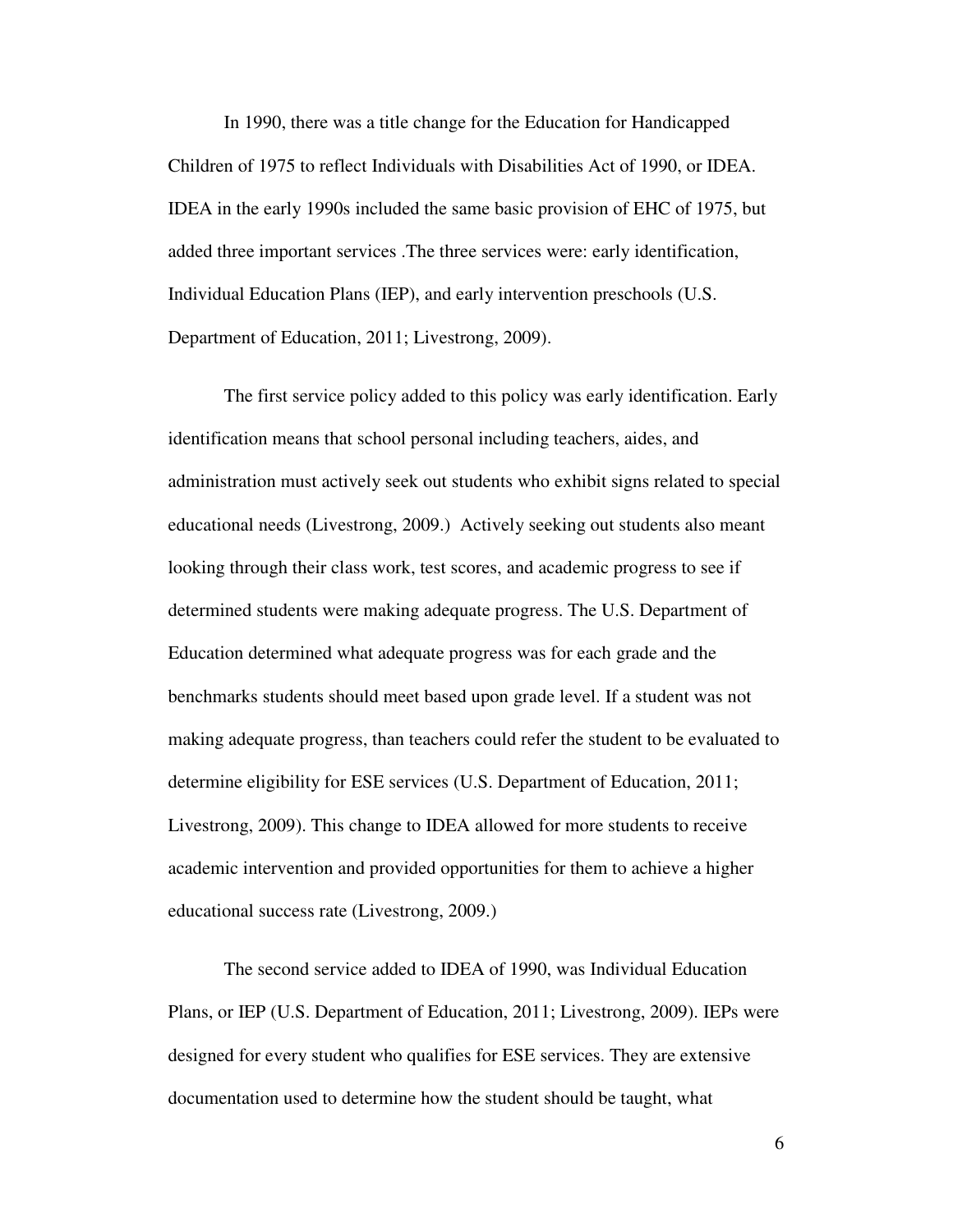interventions would be used, and how benchmarks used to be measured. Those plans were detailed in documents that included measurable goals and interventions to be used with each child (IDEA, 2004).

 The third service created was early intervention (U.S. Department of Education, 2011; Livestrong, 2009). Early intervention preschools allowed for students to be exposed to structured education at an early age. The specialized preschools focused on overcoming academic barriers that students had so they might achieve greater success academically. Those preschools raised the academic success rate of children throughout the school years (Livestrong, 2009).

According to the U.S. Department of Education (2011), in 2004, under the George W. Bush, Jr. administration and congress, the IDEA Act was reauthorized in order to align with No Child Left Behind Act of 2001. More services were added to the policy after gaps in services was identified. The first gap that needed to be addressed was the professional certification of the teachers (Kilanowski, Foote, and Rinaldo, 2010). Prior to 2004, teachers were given the responsibility of educating students with disabilities, but were not required to have additional training (Kilanowski, Foote, and Rinaldo, 2010). Another gap that was indentified was that IDEA was meeting the needs of early childhood education and K-12 educations, but there were no services for students transitioning out of the school system. Based upon these gaps in services, IDEA of 2004 made amendments (IDEA, 2004; Kilanowski, Foote, and Rinaldo, 2010).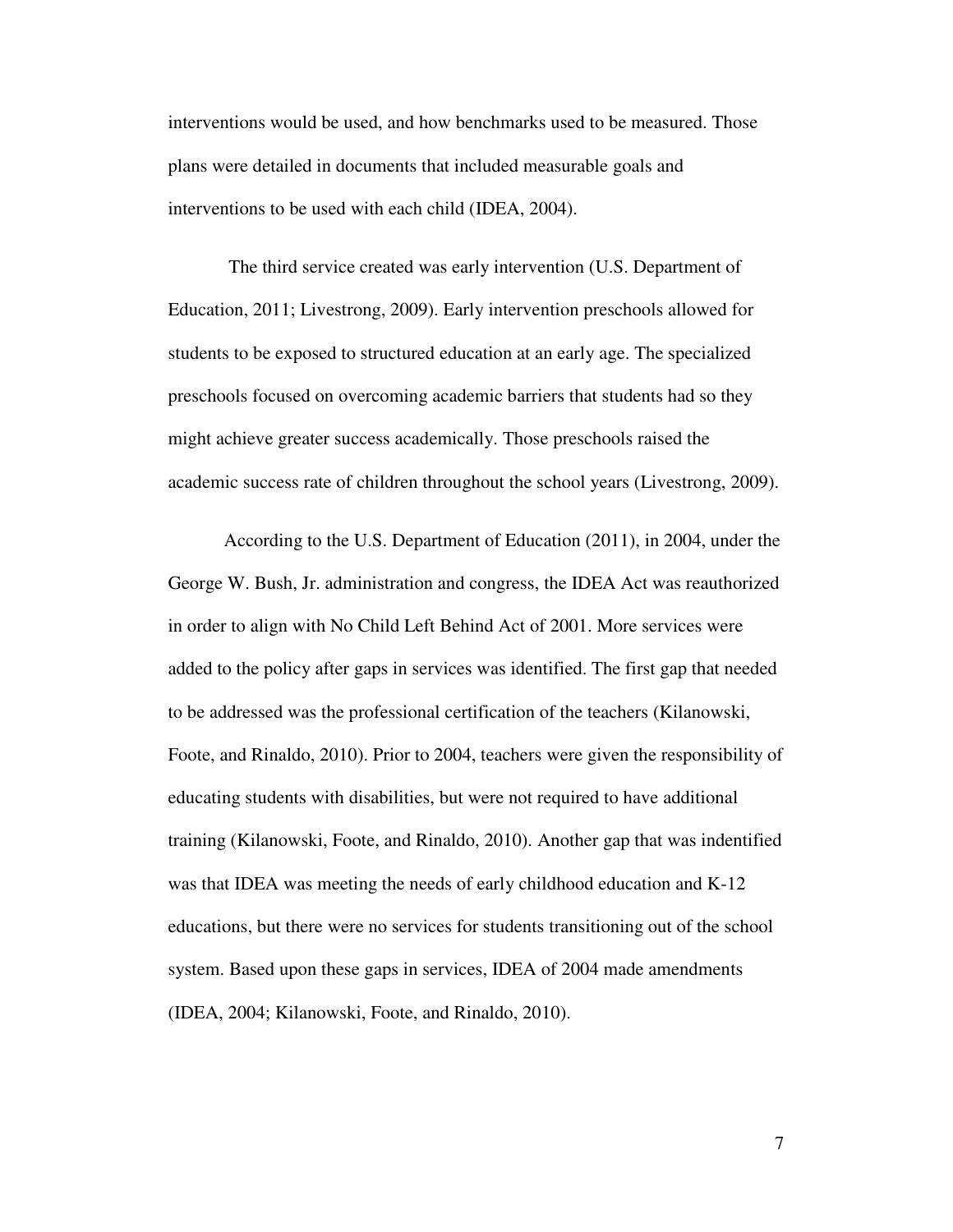One of the most significant additions to IDEA of 2004 is the requirement of highly qualified teachers (IDEA, 2004; U.S. Department of Education, 2011). Teachers must be certified in core subjects, along with the special education curriculum. This amendment was added so educators would be more prepared to teach children with disabilities. Educators would receive training on specific interventions to help educate students with disabilities. This training helps the teachers to be more prepared; thus helping the students learn and achieve more (IDEA, 2004; Kilanowski, Foote, & Rinaldo, 2010).

Similarly, IDEA of 2004 required that school districts provide transitional services. Transitional services were designed to help students cope and adapt to post-high school life (IDEA, 2004; U.S. Department of Education, 2011). One of the most common forms of transitional services is the college programs for students. For example, public systems and local colleges collaborate to develop college programs, on college campuses, for former ESE students to further their education (IDEA, 2004; U.S. Department of Education, 2011). These programs allow for students to further their educations. These programs also aim to teach the students life skills needed for adulthood (IDEA, 2004; U.S. Department of Education, 2011).

## **Current Policy Information**

 Currently, educators follow the policies in IEAD of 2004. The policy clearly states who qualifies who services, what services the school system offers, and how the services are to be received (IDEA, 2004).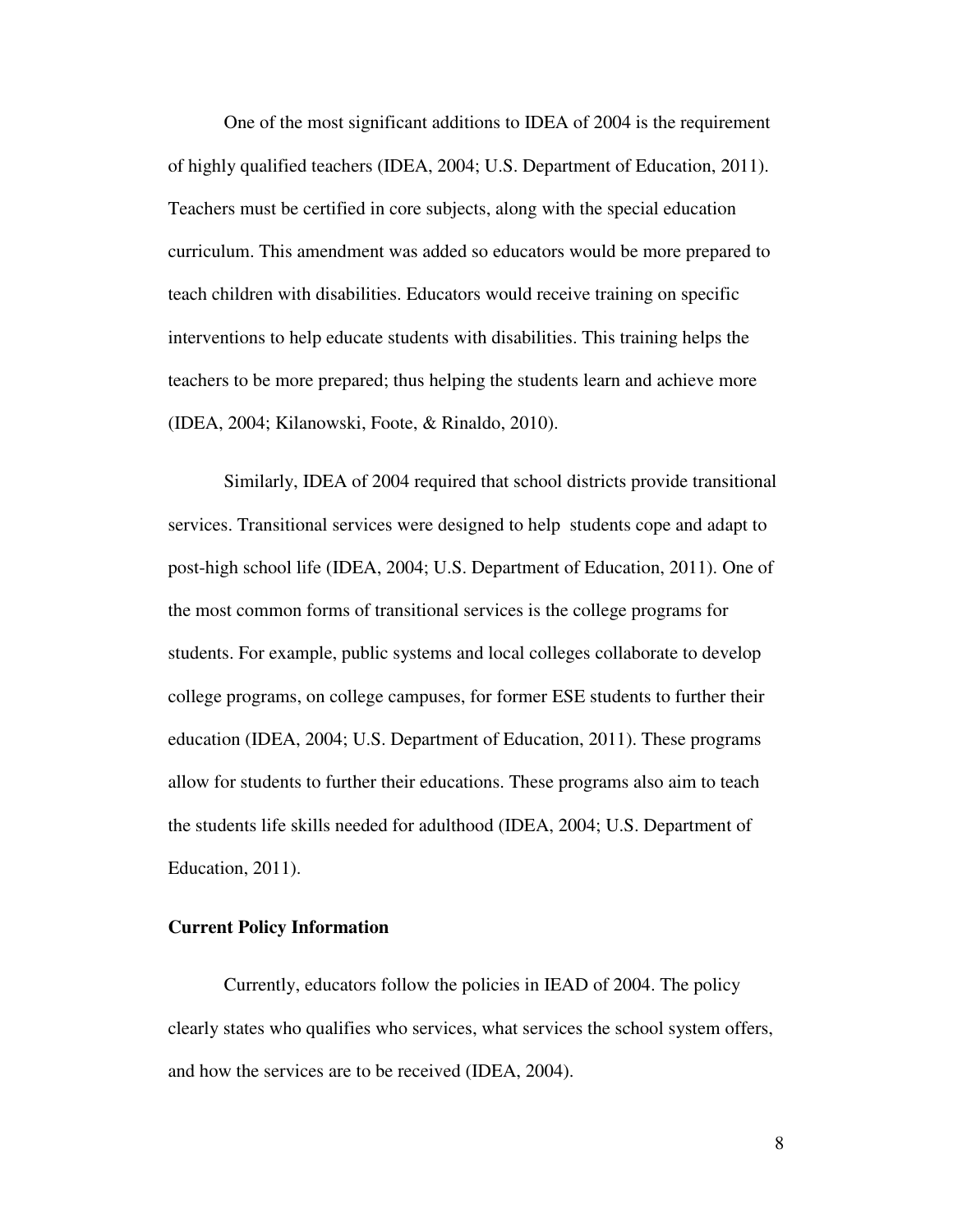To qualify for Exceptional Student Education services the student must meet certain criteria. For instances, students must identify with one of the following categories: mental retardation, hearing, speech, language impairments, orthopedic, visual, or other health impairments, emotional disturbance, traumatic brain injury, or specific learning disability (IDEA, 2004).

 Students may be included in ESE programs based upon doctors' recommendations for physical disabilities, and testing for academic abilities (IDEA, 2004). Hearing, speech, language, orthopedic, visual, and other health impairments qualify for ESE services if referred by a doctor. The other categories for disabilities must be tested into ESE (IDEA, 2004). There are different ways in which the students may be referred for testing. A parent can refer his or her student for testing if he or she believes the student is showing signs of a learning disability or trouble academically. A teacher can request permission from the parents to have a student tested for ESE services if he or she believes based upon classroom performance the student would qualify for services. The school psychologist would then test the student to see if he or she would qualify for services (California Childcare Health Program, 2012).

 After the student is deemed eligible for services, he or she would be further evaluated through classroom work and tests to see what type of ESE intervention is needed (Lamar-Dukes & Dukes, 2005). There are different combinations of classrooms and instruction students can receive in the ESE program. Some of the classroom and instruction combinations include: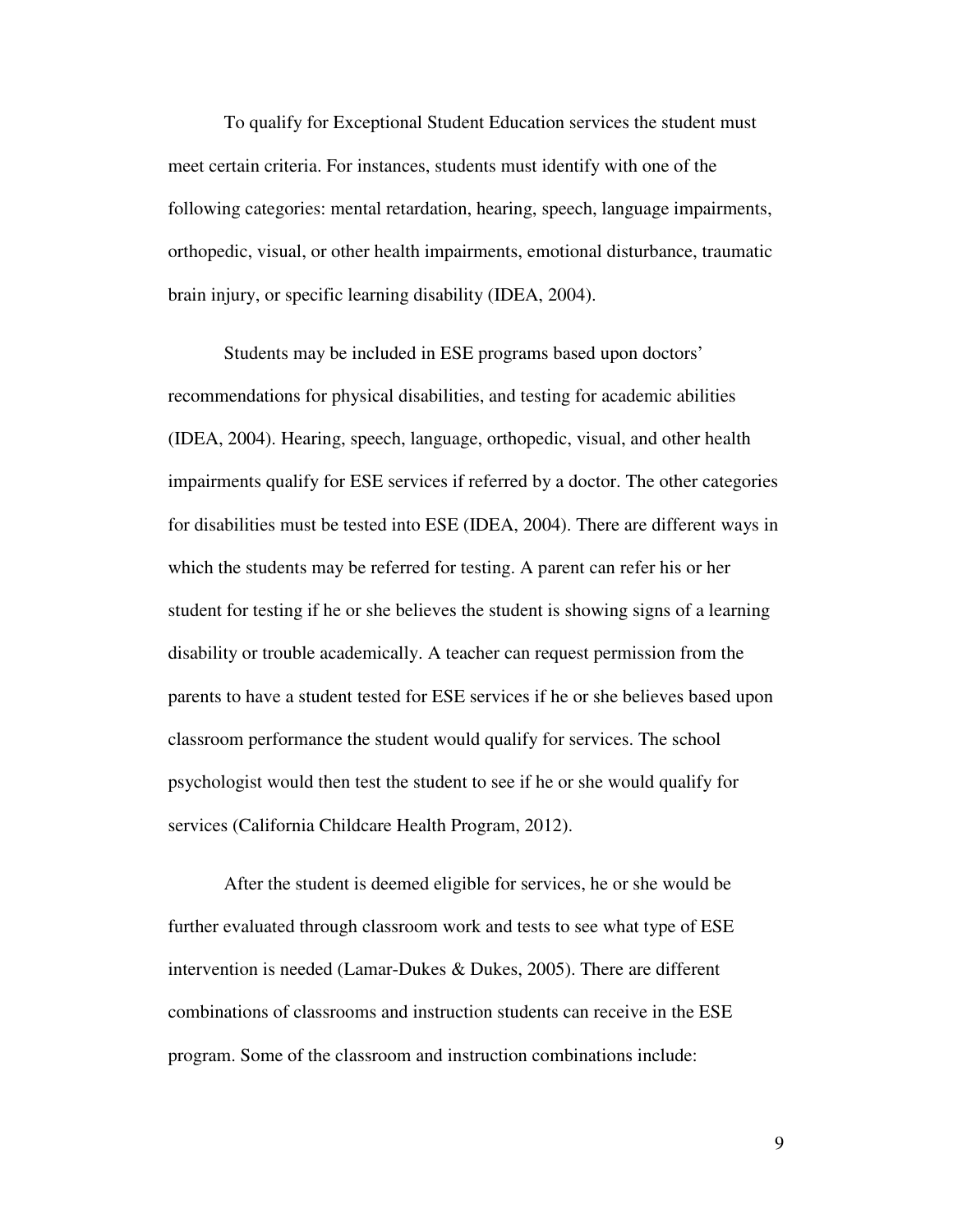- 1. Core instruction in a self-contained classroom. This classroom is solely for children with severe disabilities who cannot function in the general education classroom. This classroom is staffed with an Exceptional Student Educator who specialized in specific disabilities and is fully equipped to teach students with disabilities (Press & Foote & Rinaldo, 2010).
- 2. Core instruction in the resource and general education room. This combination is when an ESE student receives educational instruction in both the resource and general education classroom. The resource room is where a highly qualified teacher is staffed and can teach small groups of children at a time. This combination allows for students to interact with peers during part of the day, but receive specialized instruction in a controlled environment for part of the school day (Kilanowski, Foote, and Rinaldo, 2010).
- 3. Core instruction in the general education classroom with resource support. This combination is where the student is placed in the general education classroom for the full academic day, and the highly qualified resource teachers comes into the classroom to do small group work with the ESE students. This allows for individualized instruction without pulling with ESE student from the general population (Press  $\&$ Foote & Rinaldo, 2010).
- 4. Core instruction in the general education classroom without resource support. This is the least restrictive possible environment. The student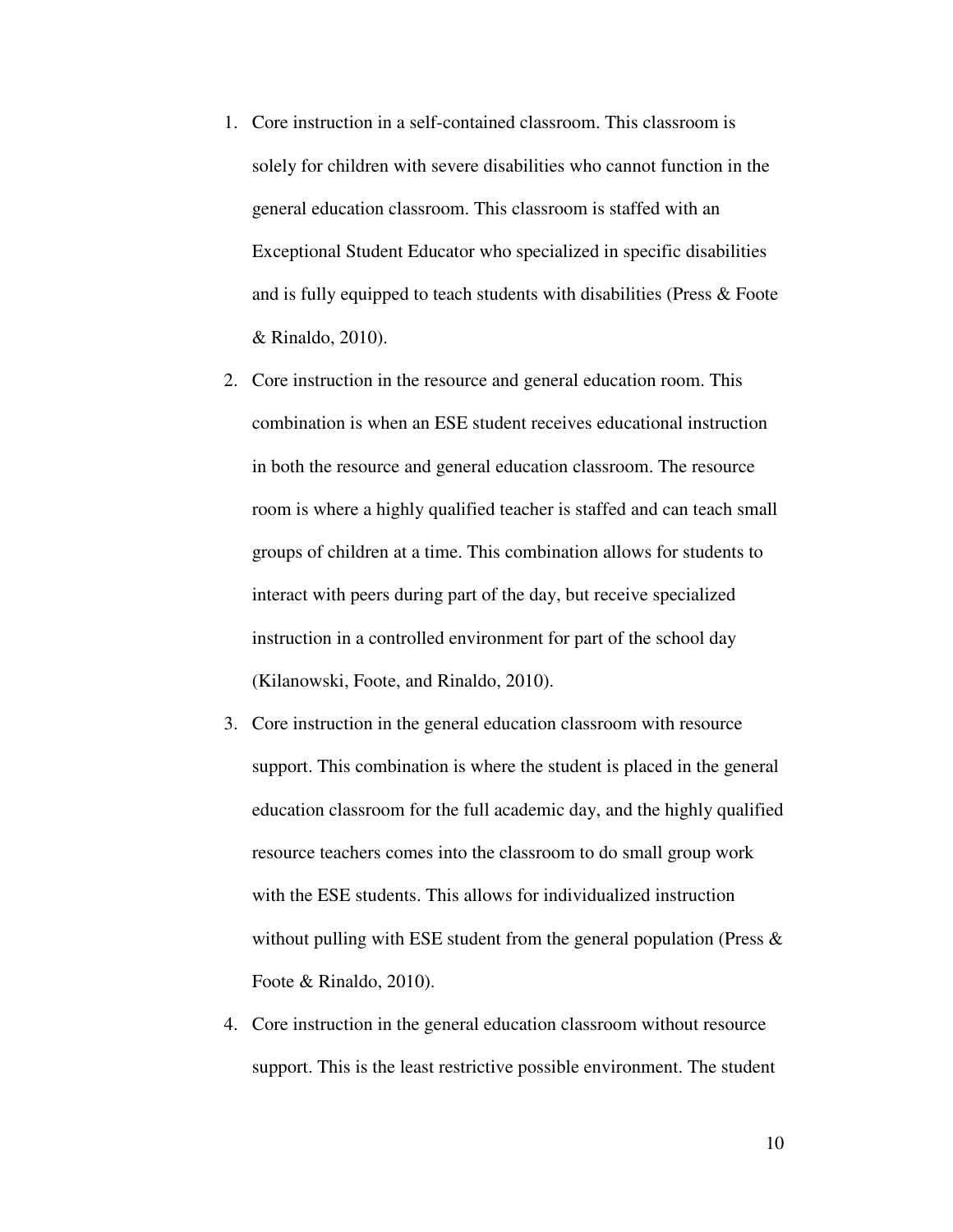is placed in the general education classroom for the full academic day without support from the resource teacher. The general education teacher provides all the instruction and interventions with the student (Press & Foote & Rinaldo, 2010).

 These four types of inclusion classrooms are the most used (Lamar-Dukes and Dukes, 2005). A student is placed in one of the four classroom-instruction combinations based upon testing evaluations, type of disability, and parent preference. IDEA of 2004 states that students should be placed in the least restrictive environment. This means that students should be placed in some type of inclusion classroom if possible (IDEA, 2004; Lamar-Dukes and Dukes, 2005).

#### **Inclusion Classrooms**

 Ideally, inclusion classrooms should be supportive of every child's needs and take place in a supportive learning environment (Watkins, 2005). According to Watkins (2005), the environment should be engaging and stimulating. Due to the diverse population of inclusion classrooms, teachers need to be skilled beyond the general core curriculum; they must be highly qualified (IDEA, 2004 and Watkins, 2005). Highly qualified teachers have extra training on how to teach children with disabilities alongside children who are developmentally on-track. They know specific interventions, both academically and behaviorally (Watkins, 2005).

 Throughout the school day, other highly qualified teachers can come into the general education classroom to offer extra support to ESE students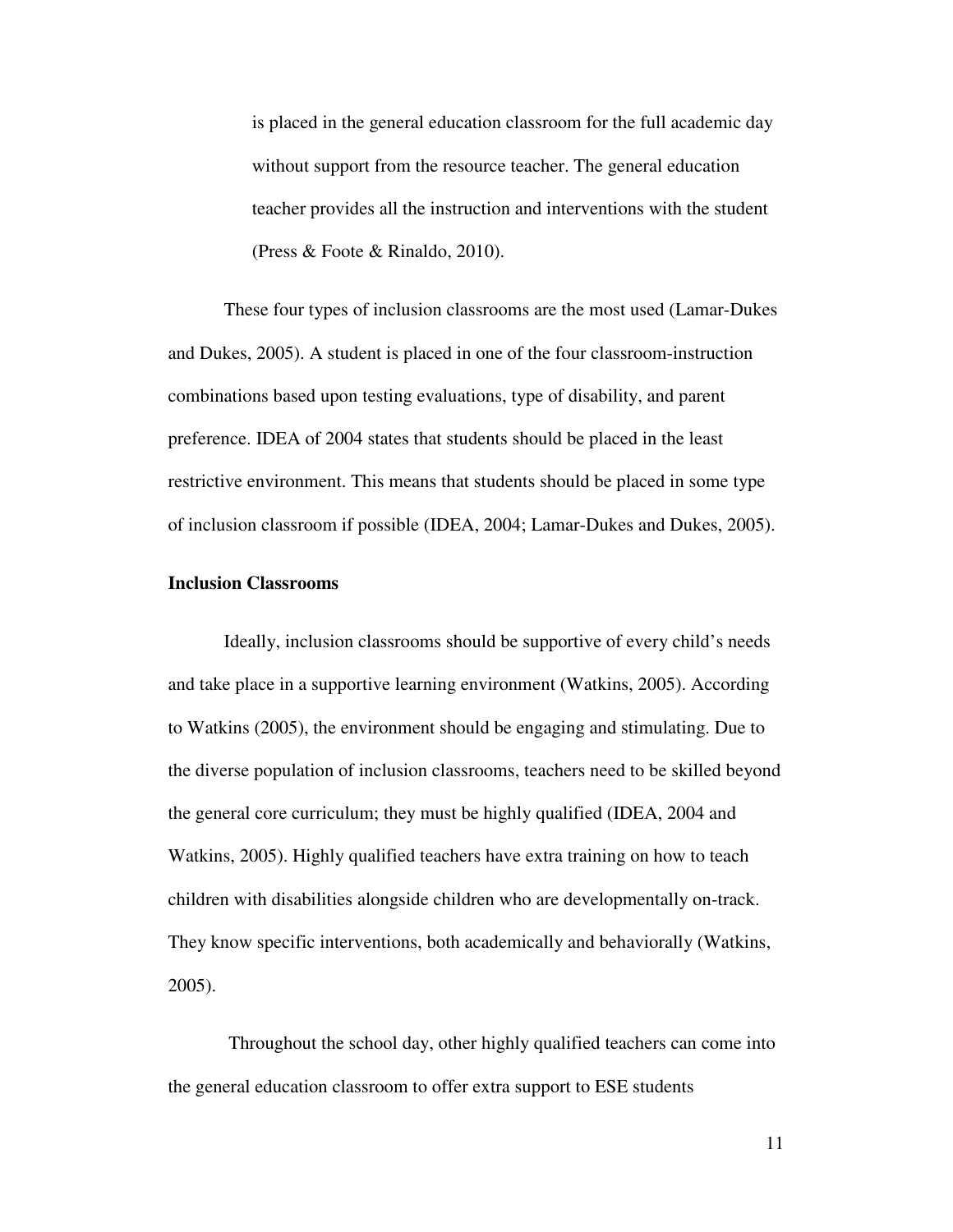(Kilanowski-Press, Foote & Rinaldo, 2010). This instructional time can be both individual and in a small group with other ESE and non-ESE students (Press, Foote & Rinaldo, 2010). Furthermore, the highly qualified teacher can take the students from class for an allotted amount of time to do more instruction outside the general education classroom (Kilanowski-Press, Foote & Rinaldo, 2010). All of these options satisfy inclusion requirements.

 Research shows that learning is most likely to take place in an environment that is empowering, success-orientated, motivating, and rewards socially expectable behavior (Watkins, 2005). Educators are challenged with creating this optimal atmosphere. The ideal inclusion classroom is geared to cultivate positive self-esteem and age-appropriate behavior and social skills for all students regardless of developmental level (Watkins, 2005, 155).

#### **Important Theories and Concepts**

 Different theories and practices are used to create the optimal inclusion classroom atmosphere. This section of the paper discusses: various theories, concepts, and ESE practices that influence students' self-esteem, behavior, and social skills.

## *Community-Oriented Philosophy Theory*

Friend and Bursuck (1999) found that ESE students tend to have difficulty participating in community of any sort. Some students lack the social skills to know how to relate to others in a group, which can inversely lower self-esteem. This shows that learning to thrive in community is crucial for the student. Wilson,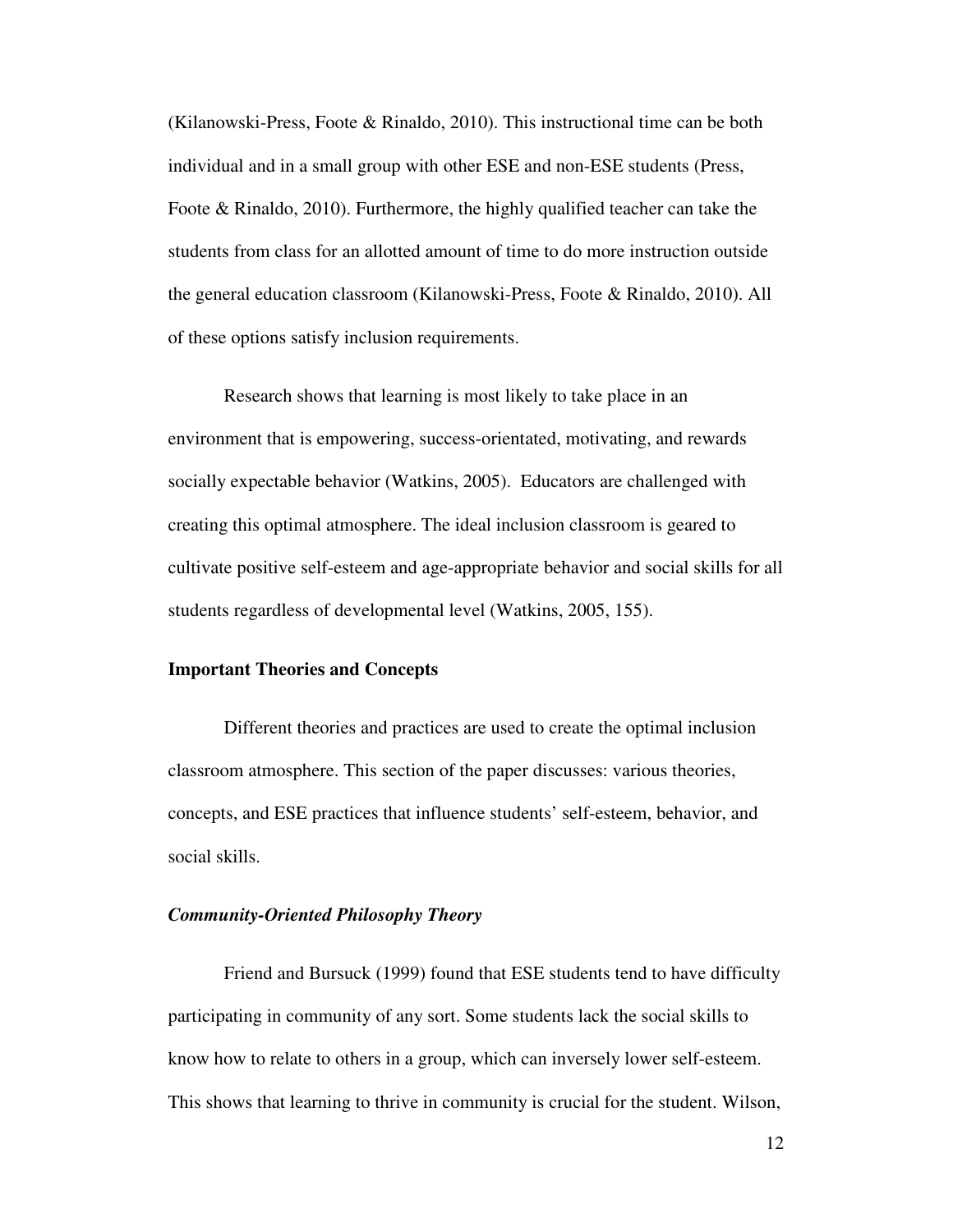Ellerbee, and Christian (2011) believe the common link between all the ESE inclusion literature is community. The authors also discuss how community theory is at the heart of inclusion classrooms. There are different aspects of community such as place, interest, and communion. For inclusion classrooms, "community-oriented philosophy" guides teacher practice (Kilanowski-Press & Foote & Rinaldo, 2010). Irvine and Lupart (2006) use community theory to describe inclusion classes. They argue that every child should have "the opportunity to live and play with other children" (109).

Wilson, Ellerbee, and Christian (2011) report that schools should function in community. Community in the classroom occurs naturally in the exchange of between students. They further state that community theory is integrated into the classroom; children learn to respect one another regardless of differences.

The common place for this community of students to meet is at the school. The total school population makes up the larger community and consists of the administration, teachers, staff, students, and volunteers. Wilson, Ellerbee, and Christian (2011) argue that each classroom is a mini-community where the students get to interact on a more intimate level. In the classroom the students get a chance to form close friendships and learn to function with other people. The common interest of the community is ultimately education. However, as the students get to know one another, the community is a place to learn how to develop and assert self-esteem and behavior and social skills. Lastly, communion occurs as the children interact with one another. Community-oriented philosophy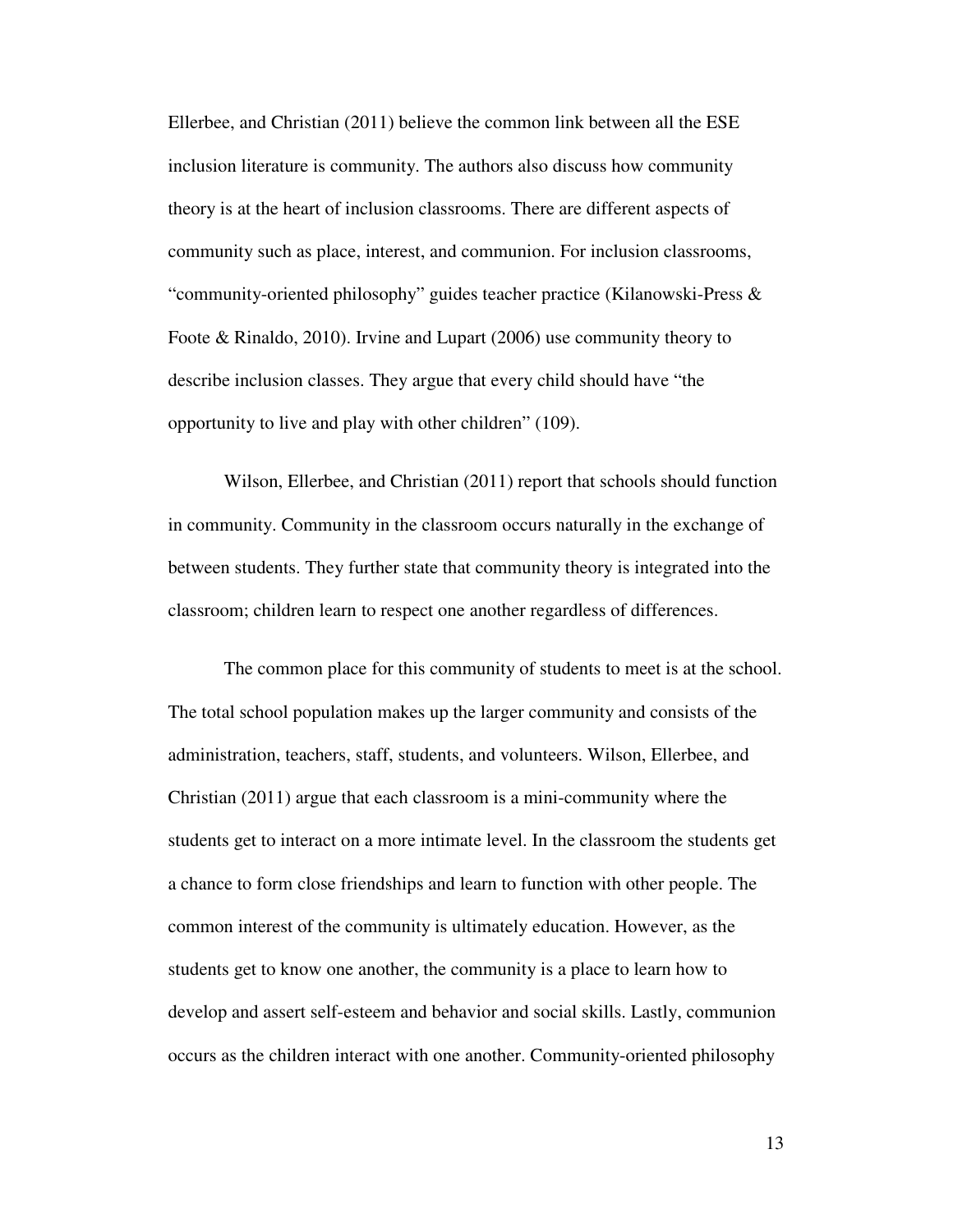sees the school and classroom as a community (Kilanowski-Press, Foote & Rinaldo, 2010; Wilson, Ellerbee, & Christian, 2011).

In the school and classroom, community can be created intentionally to form a particular atmosphere. In order for community to take place, teachers must take the lead. Teachers need to plan opportunities for the students to interact on a personal level (Wilson & Ellerbee & Christian, 2011). During these times friendships can be built and social interaction will occur. The teacher needs to model community living by including all students, ESE and non-ESE (Wilson  $\&$ Ellerbee & Christian, 2011). Ideally, this theory believes the students will model their behavior after the teacher and strong friendships will be built within the classroom.

## *Self-Esteem*

 In an inclusive class students have the opportunity to meet a multitude of other students, meaning more friendships will be created (Irvine & Lupart, 2006, 108). Those with established friendships are more likely to have positive selfesteem. In their study, friendships were listed as the most important factor in whether a student responded well to an inclusion classroom (Irvine & Lupart, 2006, 114). This is because friendships bring a sense of belonging, which increases self-esteem (Irvine & Lupart, 2006, 108). Another way self-esteem is built is by feeling accepted. Students who are in a part of an inclusion classroom feel accepted by their peers when interacting with them (Wilson  $&$  Ellerbee  $&$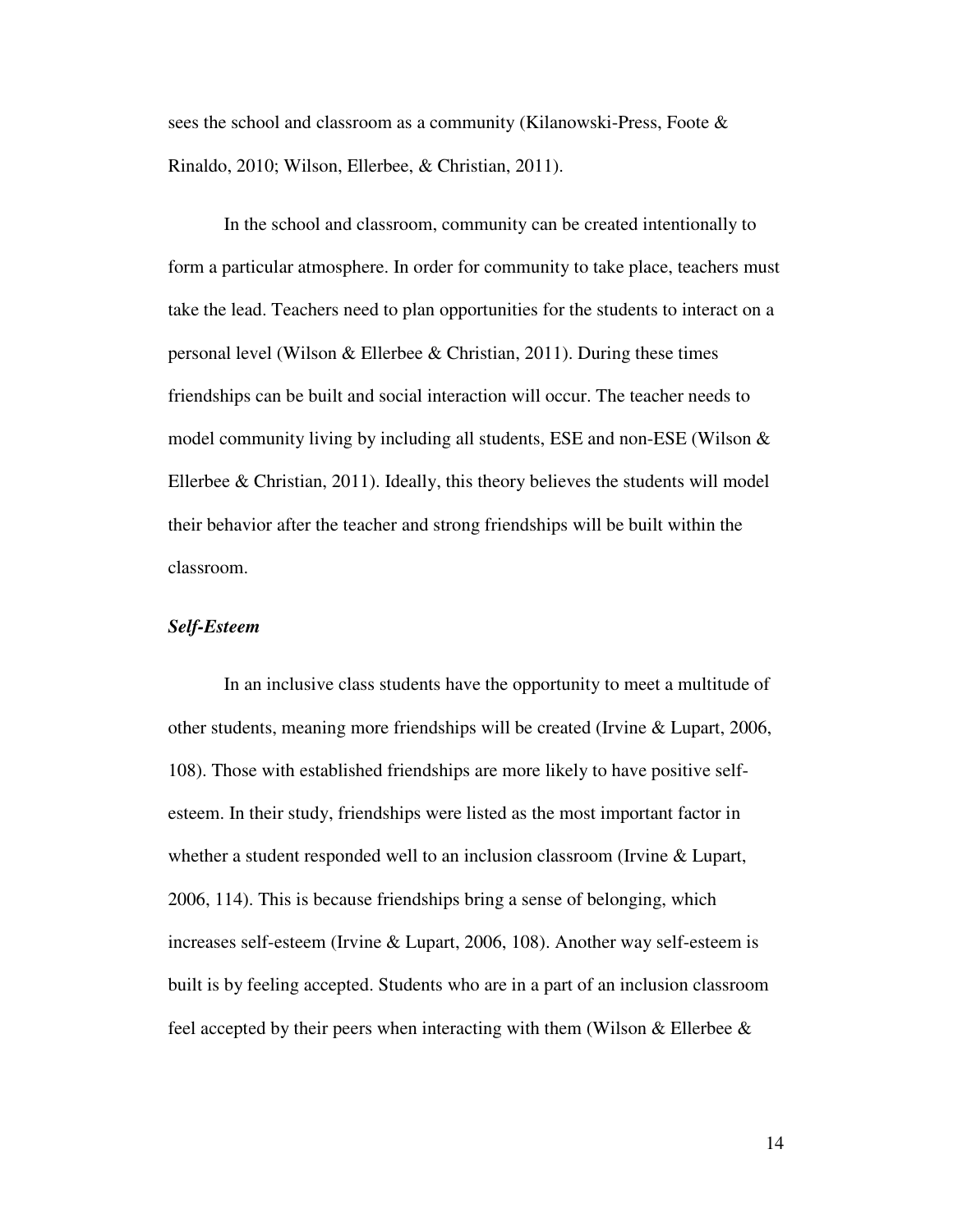Christian, 2011, 2). This friendship and peer acceptances raises the students' selfesteem.

 Schmidt and Cagran (2008) believe that a school aged student's selfesteem is influenced by significant persons and social settings. Significant persons are people the student frequently interacts with, such as parents, teachers, and peers. Mrug and Wallander (2002) concluded that feeling either accepted or rejected by one's peers affects self-esteem. Students who are accepted by their peers feel better about themselves and have high self-esteems, as opposed to those rejected by their peers (Mrug & Wallander, 2002).

## *Self-Efficacy Theory*

 Bandura (1989) studied self-perception and self-efficacy, or one's belief that he can succeed in a particular situation, in children. He found that a child's expectations about his own capabilities determine how he behaves. Bandura (1989) also found that self-esteem influences motivation and effort a child will put into an activity. If a student believes he can achieve academically, he will be more likely to work hard and achieve his goal. After research, Mrug and Wallander (2002) made a theory that if students' self-esteems are greatly influenced by their peers and environment. Bandura (1989) and Mrug and Wallander's (2002) studies form the basic theory of how self-esteem influences behaviors.

 Inclusion classrooms aim for all students, those with and without disabilities, to feel included and like they belong (Wilson, Ellerbee, and Christian,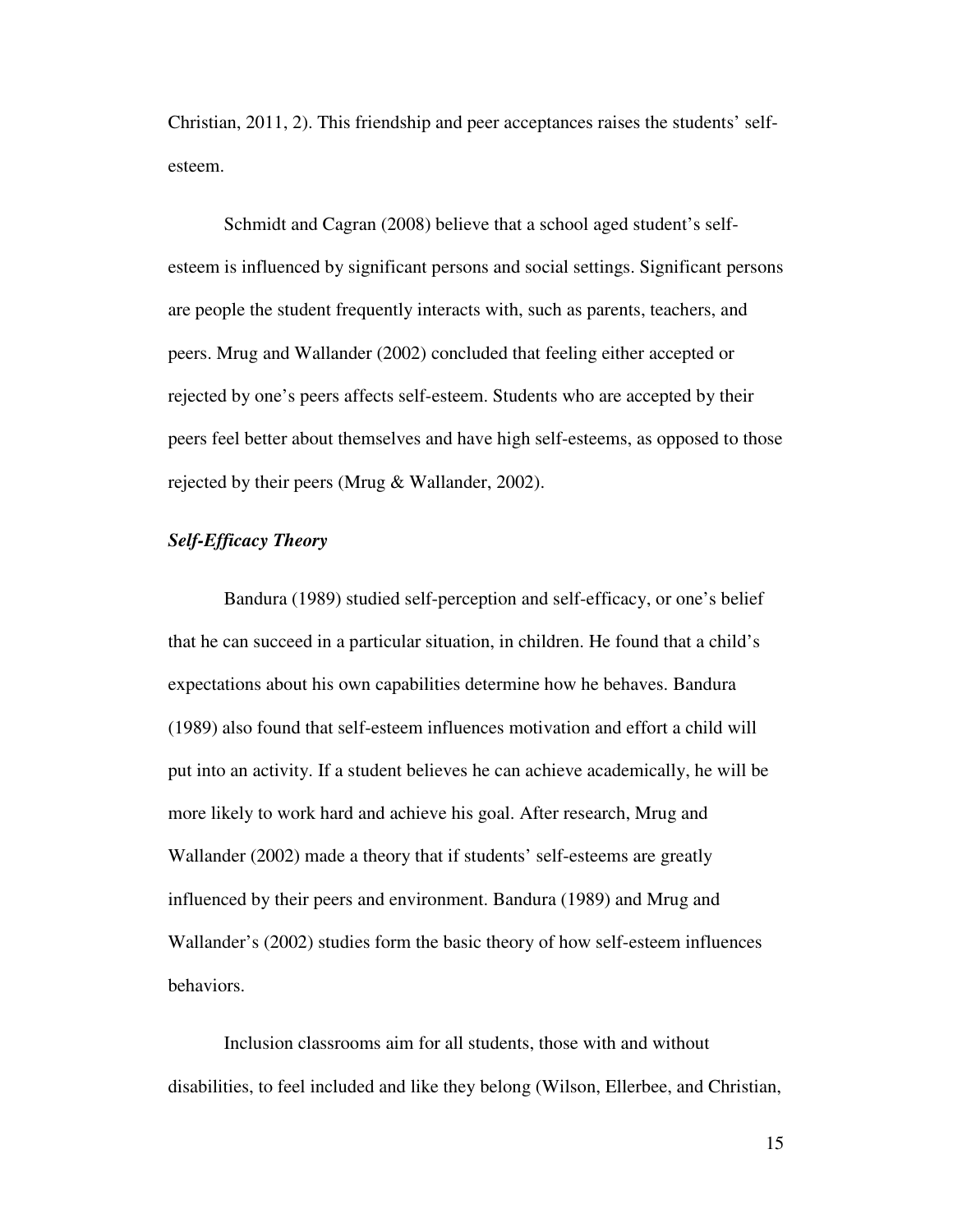2011). Bandura (1989) showed that self-esteem directly influences motivation and effort a student will put into work. Therefore, it is important for a student to have a strong self-esteem so he or she will want to achieve. Furthermore, Bandura (1989) showed that self-esteem influences behavior. If educators are trying to teach desired behaviors and social skills to students, it is easier to do so if they have a strong self-esteem. Students gain self-esteem, both positive and negative, through peer interactions in the classroom (Mrug and Wallander, 2002). Therefore, educators should strive to create an environment and manage the inclusion classroom in such a way that students feel accepted and strong selfesteem and desired behaviors and social skills can emerge.

## *Social Skills and Behavior*

 Literature discusses the benefits a child with disabilities receives from being in the general education classroom. Loiacono and Valenti (2010) suggest that children with disabilities who are in the general education classroom have better social skills. Irvine and Lupart (2006) also agree that placing children is also good for their social skills. Social interactions provide these students with the opportunity to learn how to interact with a people different than themselves. Social skills are challenged and developed as the students with disabilities learn to interact with their non-disabled peers. Students are exposed to age-appropriate real life situations in the classroom (Wilson, Ellerbee & Christian, 2011). Social interaction teaches the students coping strategies, improved problem solving skills, a strong sense of self, a better grasp of life skills, and reduced behavioral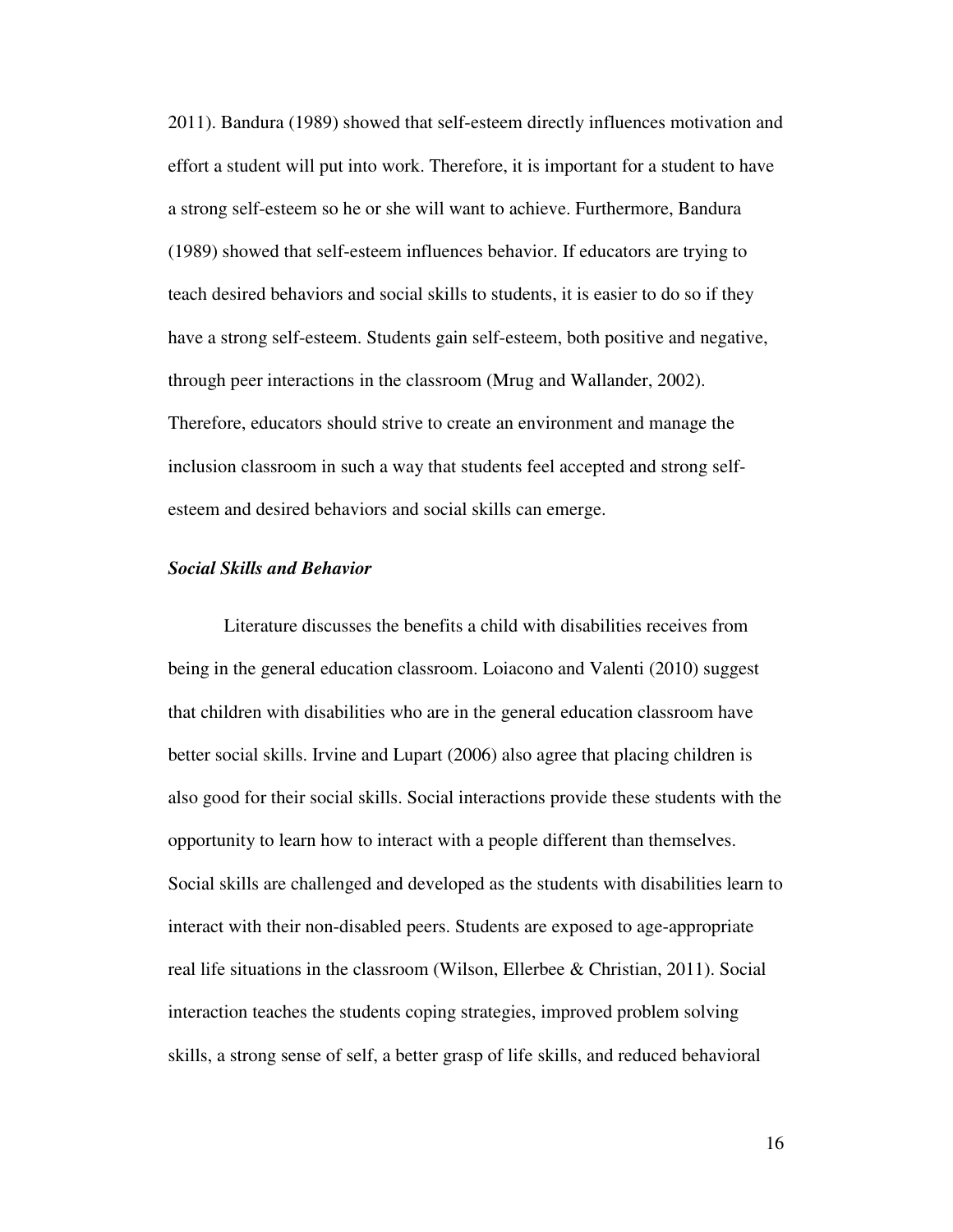outbursts (Irvine and Lupart, 2006). Irvine and Lupart (2006) argue that social skills instruction creates desired behaviors in students.

## *Social Skills Instruction*

 According to the Council for Exceptional Children, social skills instruction for students with behavior challenges is difficult (Sayeski & Brown, 2011). Students with behavior challenges generally do not exhibit desired behaviors any frequency, or at all. For this study, desired social skills are (Sayeski & Brown, 2011):

- 1. Alternatives to aggression
- 2. Coping with feelings
- 3. Coping with stress
- 4. Interpersonal communication such as joining a group or conversation
- 5. Decision making or goal setting

 The educator should customize instruction of social skills to meet the individual needs of students. Social skills instruction cannot be considered successful until the student exhibits the behavior in new settings (Schoenfeld, Rutherford, Gable, and Rock, 2008). For example, if a student learned to say "excuse me" before leaving a table at school, in order for the instruction to be successful the student would also say "excuse me" in places such as restraints or at home. Using behavior interventions, educators can begin to teach students desired social skills (Schoenfeld, Rutherford, Gable, and Rock, 2008).

## *Response to Intervention and Positive Behavioral Support*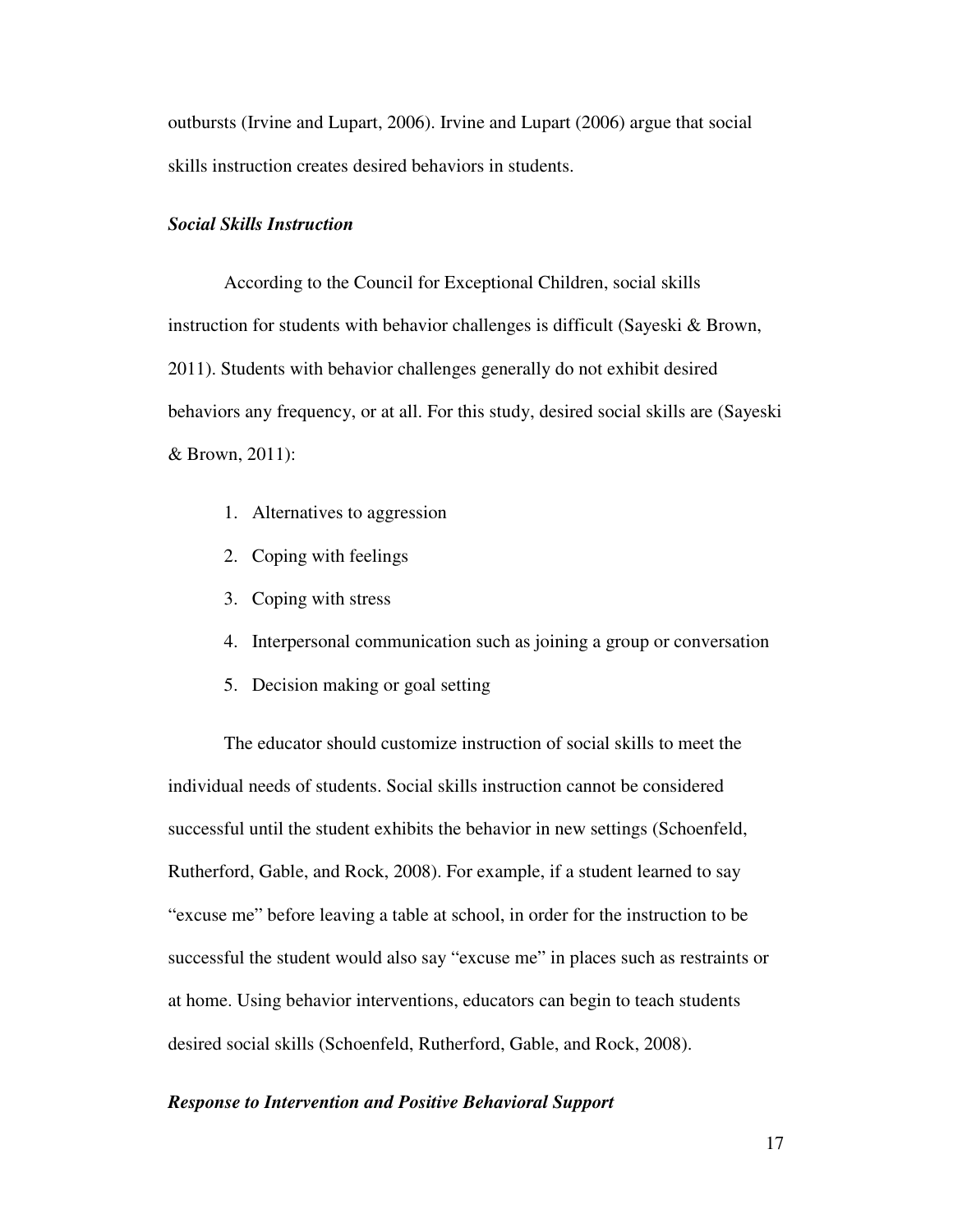Two common ESE behavior interventions are Response to Intervention, or RTI, and Positive Behavioral Support, or PBS. According to Sayeski and Brown (2011), both interventions teach social skills and desired behaviors. The Response to Intervention framework allows "general and special educators alike a process for addressing students' needs across a range of levels" (Sayeski and Brown, 2011, 10). RTI focuses on helping students grow in any areas the teachers and parents see fit. The most common areas of growth identified are academics and behavior (Sayeski and Brown, 2011). RTI is multi-tiered, used in the students' IEPS, and used for evaluation of the students' progress in the inclusion classroom (Sayeski and Brown, 2011). According to Sayeski and Brown (2011), the three tiers of intervention are:

- 1. Tier 1. This is universal support in which all students in the classroom receive the intervention.
- 2. Tier 2. This is small group support using evidence based intervention. This type of support is for students who need more guidance than the majority of the classroom, but not individual guidance.
- 3. Tier 3. This is individualized support based upon individualized assessment processes. The teacher and student uses tier 3 interventions when the other two interventions to not produces gains in the student.

 Response to Intervention assumes that teachers put into practice effective interventions the majority of the classroom will make significant gains. Literature shows that RTI can be applied to behavior interventions. Tier 1 behavior RTI would be high expectations, clearly identified routines and procedures, and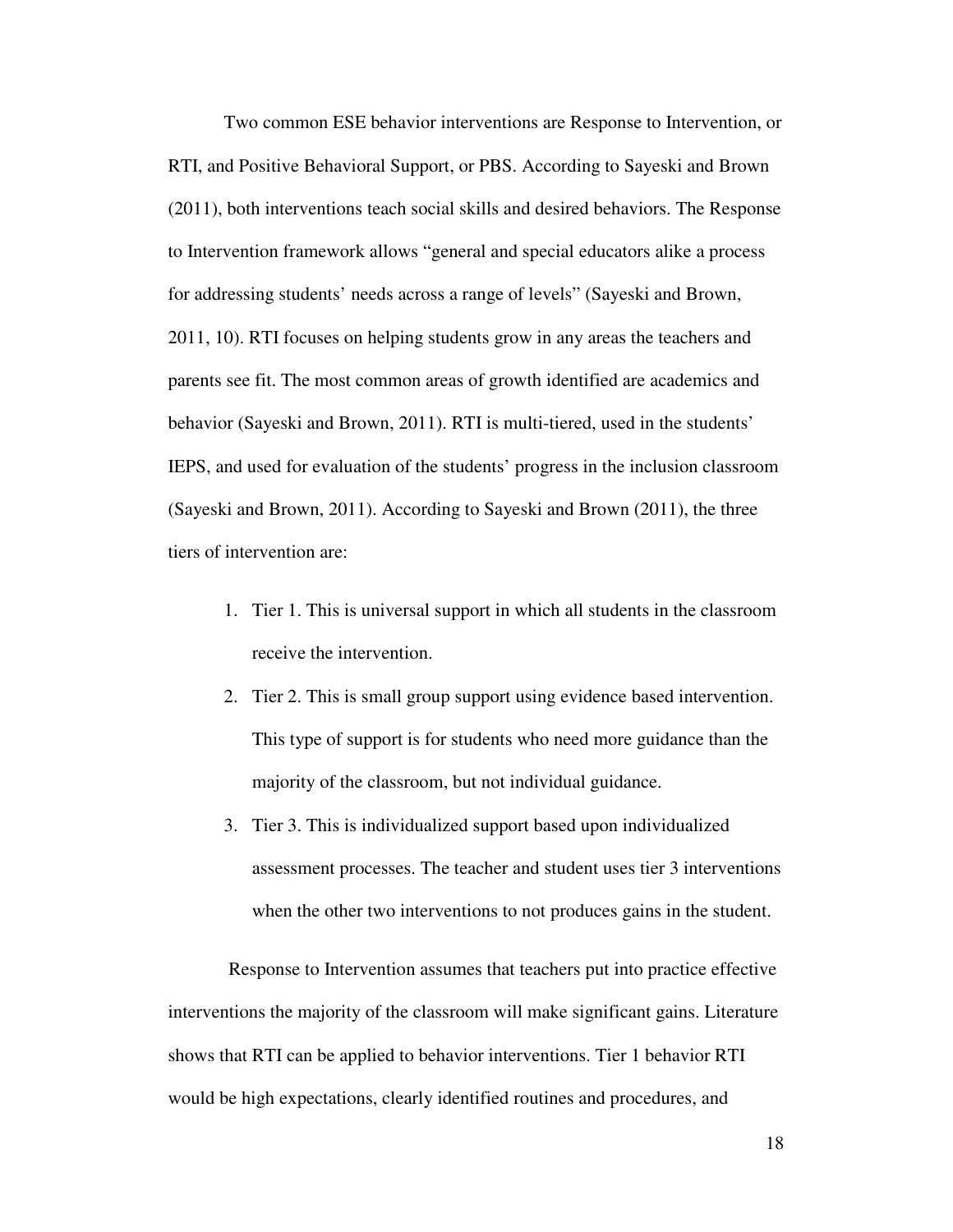engaging instruction. These simple interventions should be enough to encourage the majority of the students to behave (Sayeski and Brown, 2011).

 When tier 1 techniques are not effective, the teacher should then use tier two interventions, or surface management techniques and reinforcement systems (Sayeski and Brown, 2011). Surface management techniques aim at changing surface behaviors. This intervention is thought to be effective with minor behavior problems. According to Sayeski and Brown (2011), examples of surface management techniques are:

- 1. Planned Ignoring. This intervention is used to stop attention seeking behaviors by ignoring them.
- 2. Signal Interference. This intervention uses non verbal signals to motion the students to stop the presenting behavior.
- 3. Hypodermic Affection. This intervention aims at making the students feel cared for within the classroom. In this intervention, the teacher would be kind to the student or give individualized attention to disarm a student when frustrated.
- 4. Interpretation as Interference. This intervention helps put behavior frustrations into perspective. This intervention is when the teacher explains the action taken in response to a particular behavior so the student can understand why he or she is receiving a consequence.
- 5. Antiseptic Bouncing. This intervention sends the student out of the classroom or on an errand as opposed to a time out. This gives the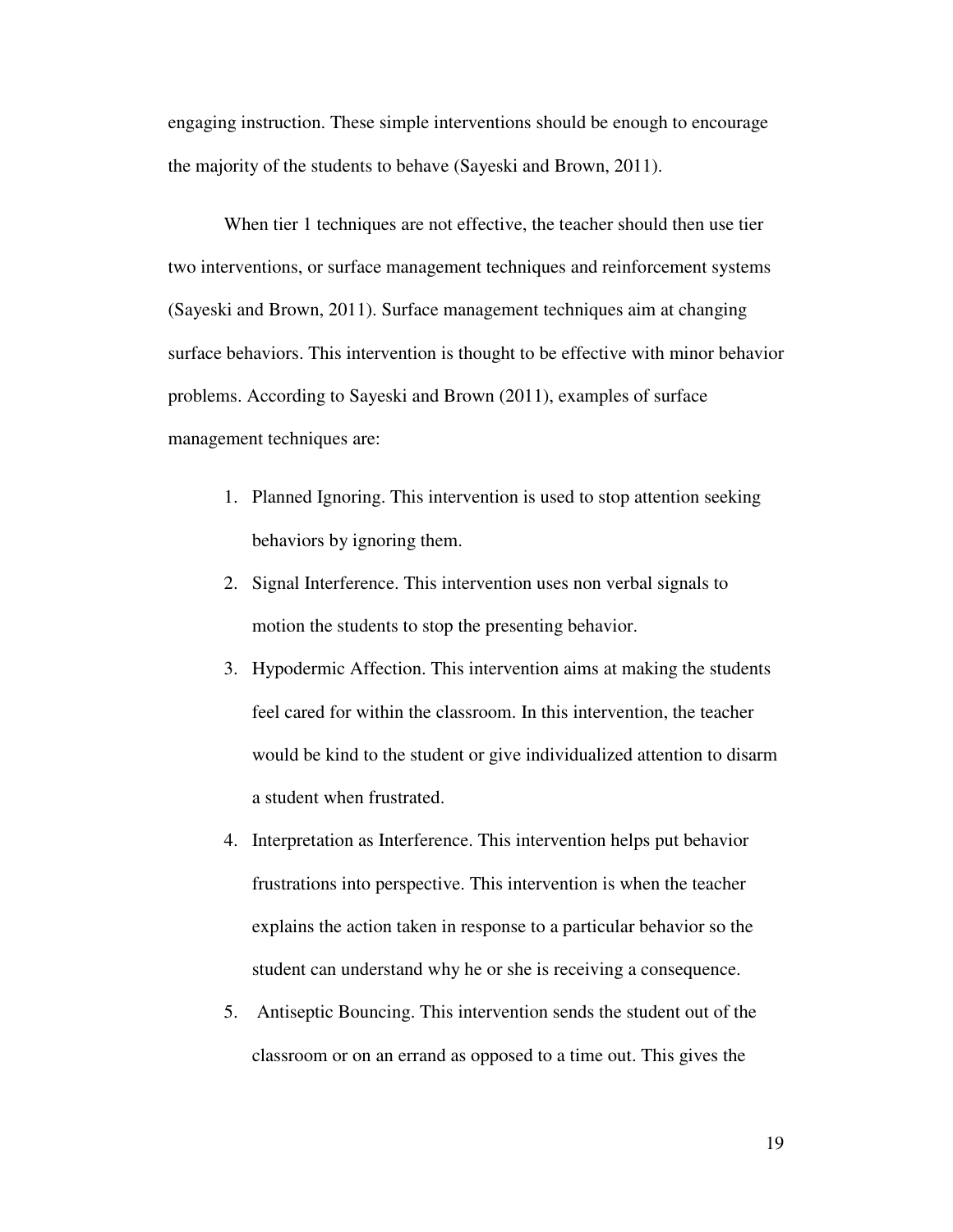teacher and student a break and may encourage positive behavior through leadership.

 Reinforcement techniques can also be used with tier 2 interventions. Reinforcement techniques aim to teach and reinforce behaviors (Sayeski and Brown, 2011). Sayeski and Brown (2011), found several evidence based reinforcement techniques. The techniques are:

- 1. Token Economies. With this intervention, students earn tokens (stickers, coins, marks) in order to participate in a preferred activity or get a privilege. This aims to have students repeat positive behaviors so it becomes habit.
- 2. Group Contingency. This is where students either earn or lose privileges based upon individual and group behavior. This tends to reduce disruptive behavior because students do not want to "ruin" it for the whole class.
- 3. Good Behavior Game. This is a game where teachers track the number of times students exhibit disruptive behavior during a particular time frame. Students who receive less than four checks in the time frame win the game.

 Under IDEA of 2004, in order for teachers to use tier 3 interventions for behavior, the student must take the Functional Behavior Assessment, or FBA (Sayeski & Brown, 2011). The FBA determines what type of behavior the student is exhibiting, such as attention seeking or avoidance, so the educator can best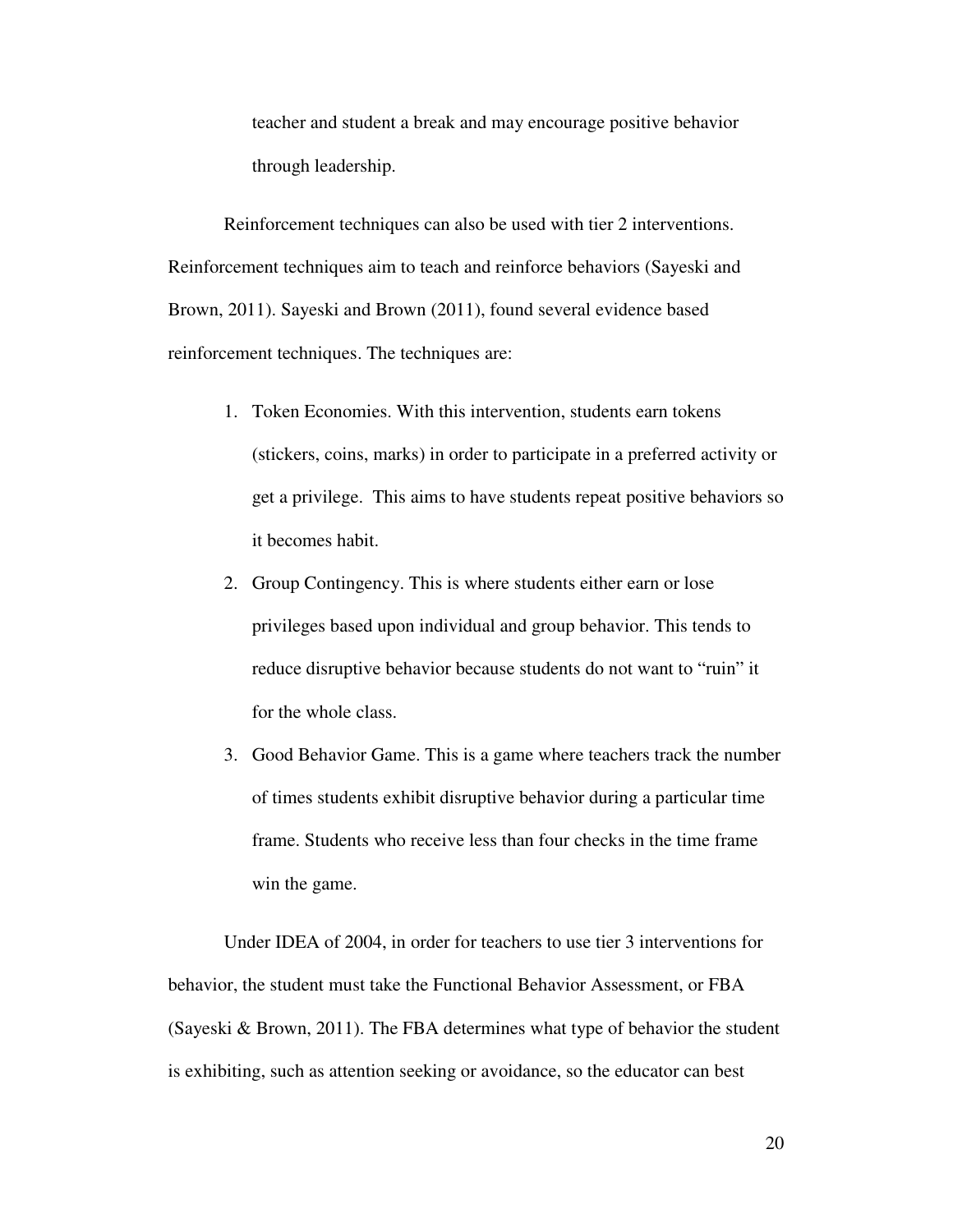choose an intervention to meet the student's needs. Tier 3 interventions differ from tier 2, because tier 3 is targeted for a specific student (Sayeski and Brown, 2011).

 Positive Behavior Support, or PBS, is a research based application of Response to intervention (Sugai and Horner, 2009). PBS is a school wide program that uses the concept of RTI. According to Sandomierski, Kincaid, and Algozzine (2007), Positive Behavior Support is like Response to Intervention because it also uses the three-tiered approach to address behavior problems.

## *Operant Conditioning and Positive Reinforcement Theory*

 Two main theories underlie the RTI and PBS interventions used to teach ESE students behavior and social skills. B. F. Skinner used Watson's learning theory of operant conditioning to specialize a study about reinforcement (as cited in Ashford and LeCroy, 2010). Operant condition is a type of learning that happens when behaviors are manipulated by their consequences (Watson, 1925). B.F. Skinner expanded this learning theory by observing that behaviors are repeated when rewarded with positive consequences and not repeated when met with negative consequences (as cited in Ashford and LeCroy, 2010). B.F. Skinner (1953) created a theory about reinforcement and punishment. Positive reinforcement is seen in token economies and congratulating students for a job well done. Positive reinforcement encourages the students to keep repeating the desired behavior. Punishment is a negative consequence for an action. The goal of punishment is to get the undesired behavior to end. This is seen in educators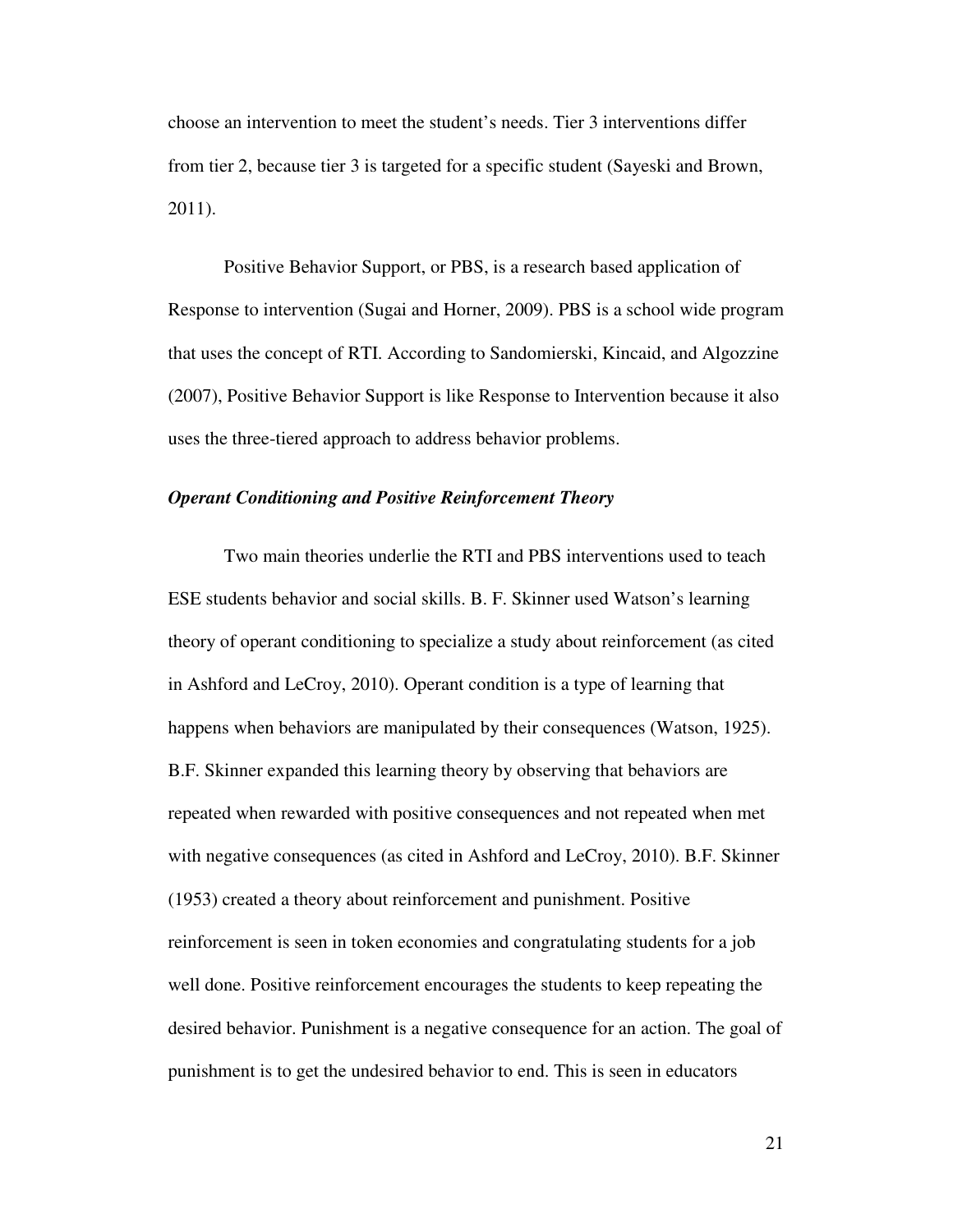taking away privileges or giving time-outs. The theory of positive reinforcement is seen in behavioral and social skills interventions.

 The second theory that gives merit to inclusion classrooms teaching behavior and social skills in observational learning (Bandura, 1977). Observational learning theory believes children mimic behaviors they see in their environment (Bandura, 1977). Observational learning theory believes students can learn behaviors and social skills by them being modeled. Positive reinforcement and observational learning theories have strong implications for inclusion classroom practices (Sayeski and Brown, 2011; Sugai and Horner, 2009).

 Based on research and theory, it is assumed that with correct intervention a student with disabilities can learn desired social skills. Positive reinforcement theory makes a strong case for interventions such as token economies. Educators can reward desired behaviors and social skills in hopes that the student will be able to translate the new skills to other settings (Sayeski and Brown, 2011). Observational learning theory believes students can learn from simply observing their surroundings. Teachers can model desired behaviors and social skills for the students and they may start exhibiting them too (Sugai and Horner, 2009). Also, students with disabilities can learn social skills from interacting with peers and mimicking their behaviors. A combination of putting both theories into practice would be ideal. This would allow students to see the desired behaviors and social skills, and be rewarded for displaying the behavior and social skill (Sayeski and Brown, 2011; Sugai and Horner, 2009).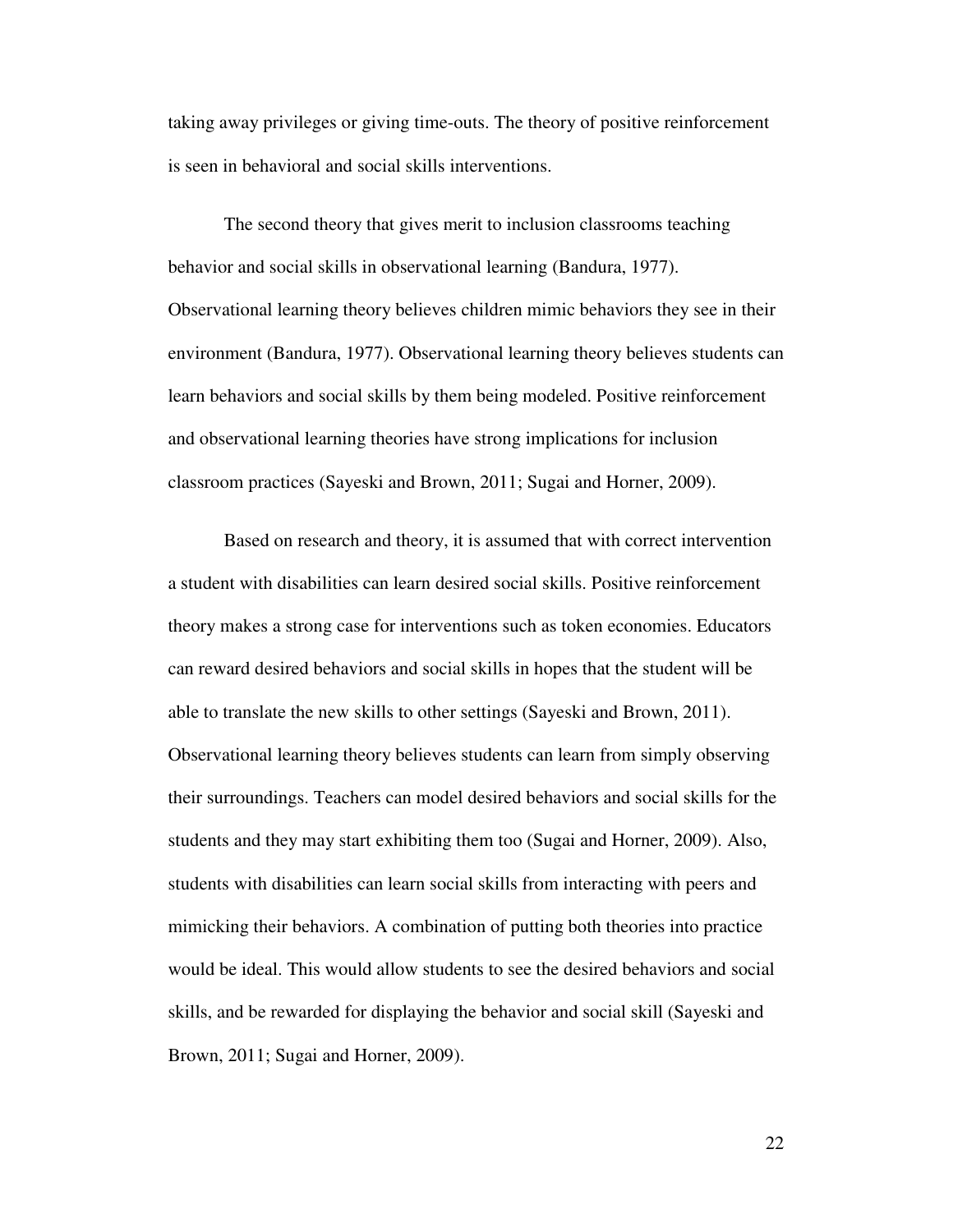#### *Limitations of Previous Studies*

 The primary limitation of the above research was the small sample sizes (Kilanowski-Press & Foote & Rinaldo, 2010, 54). Qualitative research is hard to accomplish with large numbers of people, which limits the results of the research.

 Another limitation of the above literature review is that not all of the studies listed limitations (Wiener & Tardif, 2004; Schmidt & Cagran, 2008). This puts into question the researcher's evaluation of the results if they did not find any problems or compromising issues. Every study has room for improvement and it is a limitation to not list the needed improvements. This was accounted for by making sure the studies were grounded in research and theory, and checking the sources. Despite the listed limitations, the literature review is rooted in policy, theory, and evidence based practice. Therefore, it is beneficial to explaining the problem and understanding the study.

## **Revisiting the Problem Statement**

The primary purpose of placing ESE students in inclusion classrooms is to provide learning in the least restrictive environment. If the student is properly placed, there are thought to be many benefits to learning and interacting the inclusion classroom. These benefits go further than academic success. It is believed that inclusion classrooms increase self-esteem and help create and reinforce positive behavior and desired social skills in the students. This study will examine if this line of thought is valid through examining previously published research.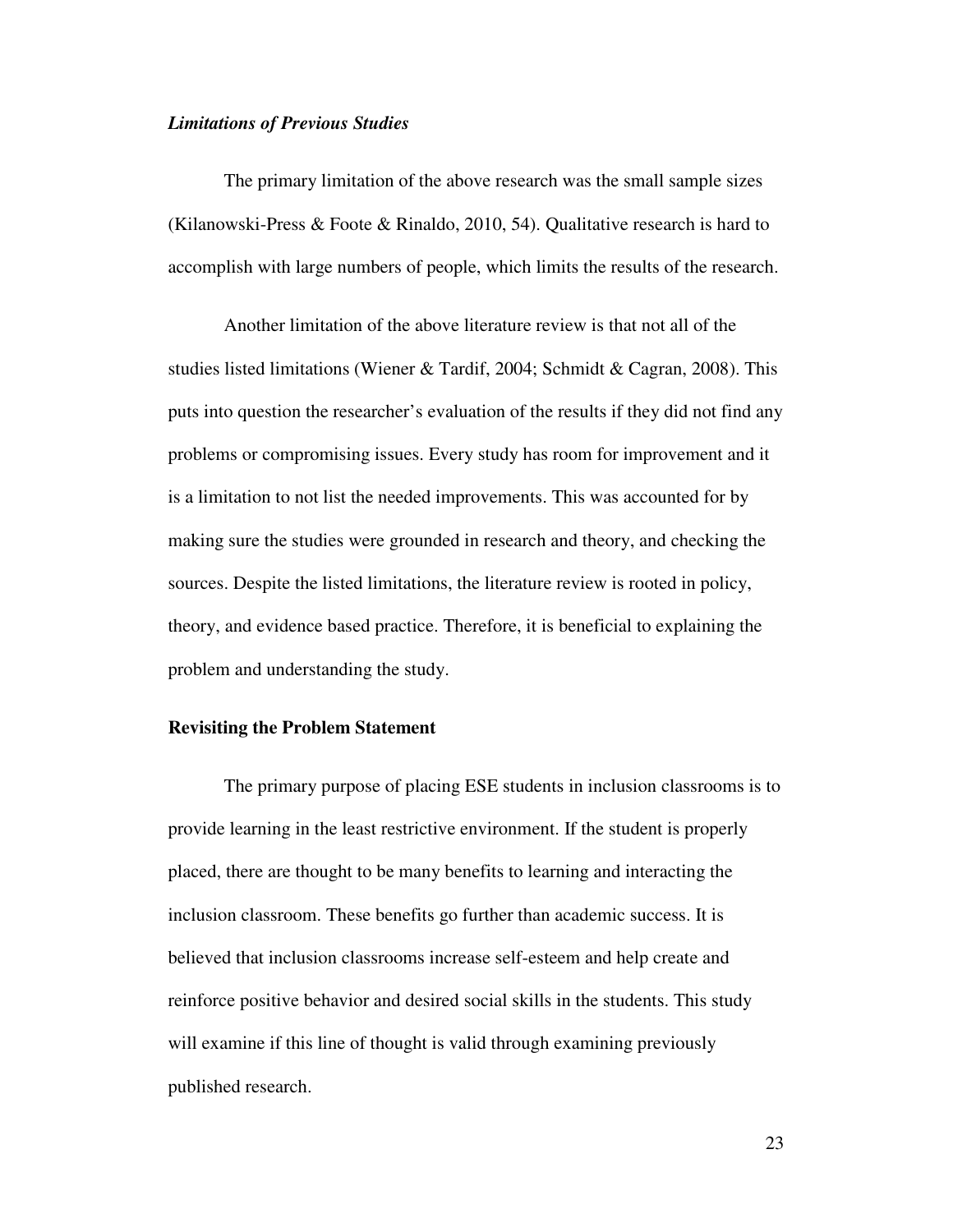## **Purpose of Study**

The purpose of this study is to explore the relationship between selfesteem, behavior, and social skills in the inclusion classroom using previously published research. This study will explore whether the philosophy and practices of the inclusion classroom are translating into positive results. The intent of this study is to provide information to the students' support system and educators about the success of inclusion classrooms. By researching different inclusion interventions and practices, it will be possible to identify effective interventions.

#### *Rationale*

The Individuals with Disabilities Act of 2004 was created so that all students with special needs will be eligible to receive individualized services so he or she may thrive in the classroom setting. Part of IDEA of 2004 states that education must take place in the least restrictive environment, LRE (IDEA, 2004). This study will consider whether inclusion classrooms are beneficial for the student in a social aspect. It will look at self-esteem, behavior, and social skills and see if the child has positive level of self-esteem and age appropriate behavior and social skills.

## **Research Question**

Based upon the meta-analysis of three crucial articles, this study will answer a two-part research question related to the placing of ESE students in inclusion classrooms. Based on the studies have: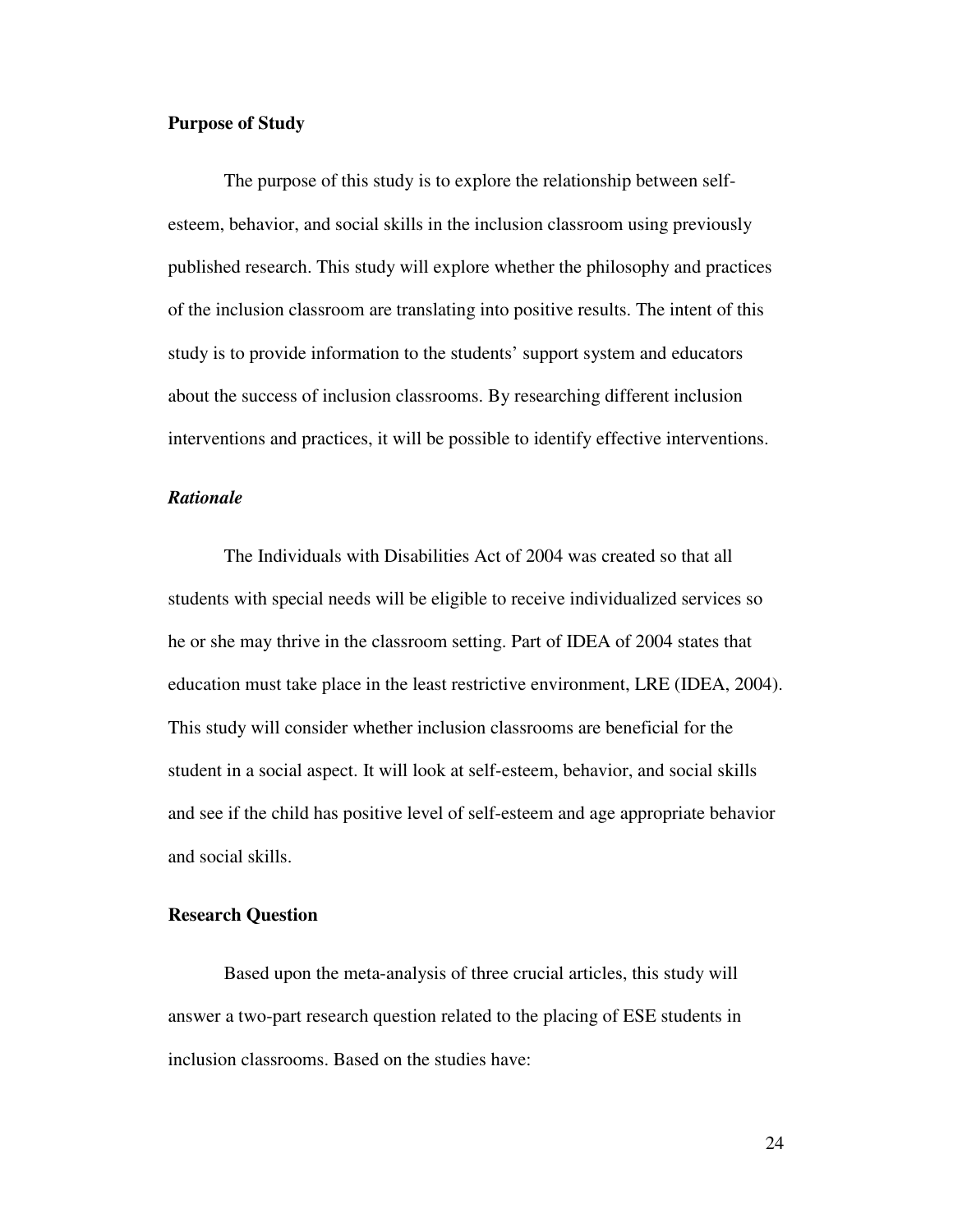- 1. Participants in the inclusion classroom increased their self-esteem?
- 2. Participants in the inclusion classroom displayed desired behaviors and social skills?

## *Significance of Study*

Studying Exceptional Student Education is crucial for the education of the United States children. It is important to know the effects of ESE programs so the programs can be evaluated and improved. This study includes students' selfesteem and social skills. The study is worth doing so that educators can know if inclusion classrooms increase a student's self-esteem and social skills. If selfesteem and social skills increase in the inclusion classroom, it can be concurred that inclusion classrooms are beneficial for the student. However, if self-esteem and social skills decrease, then it can be concluded that policies concerning inclusion classrooms need to be rethought.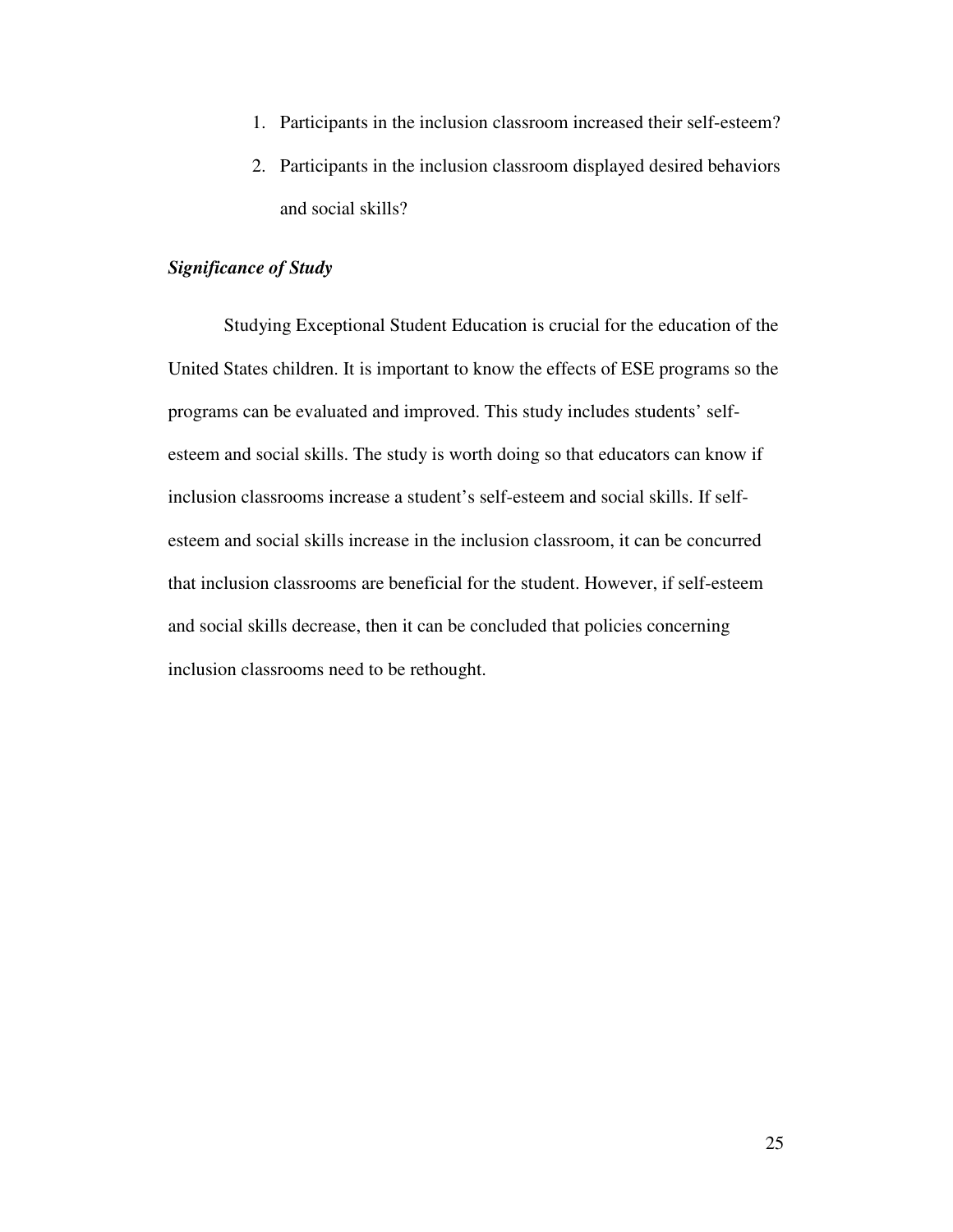#### **Chapter Two: Research Methodology**

## **Goal of Research**

The primary goal of this study is to determine from the literature whether. ESE students in inclusion classrooms have strong self-esteem and display desired behaviors and social skills. By meeting this goal, it will shed light on how ESE inclusion practices and interventions are meeting such goals.

## **Research Design**

This study will be conducted using a qualitative research design. Qualitative research emphasizes understanding the "deeper meaning of human experience" (Rubbin & Babbie, 2011, 628). Qualitative research is generally conducted through observation or interviews (Rubbin & Babbie, 2011). This study includes comparative review of previously published studies in order to answer the research question. This is a type of meta-analysis or "previously completed research studies in a particular field" (Rubbin & Babbie, 2011, 625).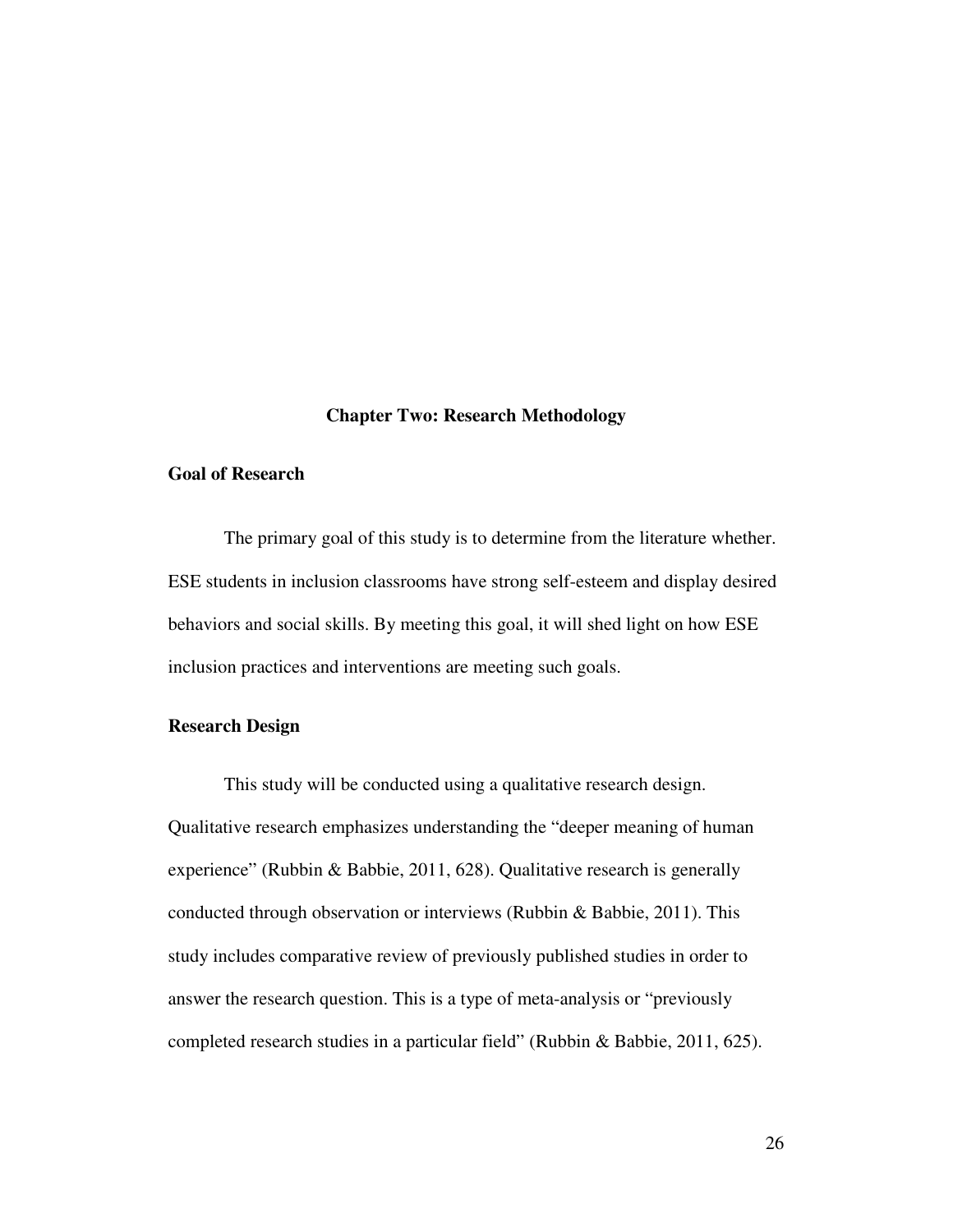Examining and comparing the results of previously published research qualifies this study as a qualitative meta-analysis.

Three pivotal studies will be used to gather data on inclusion classrooms and its relationship to self-esteem and behavior/skills. A comparison of the studies' participants, type of disability, findings, and limitations will be compiled, analyzed, and presented.

Past surveys and data tables concerning inclusion classrooms, self-esteem, behavior, and social skills will be used to obtain data. Some of the surveys will be numerical. The numerical surveys use Likert scales. This is a type of measurement used to standardize responses (Rubbin & Babbie, 2011). When responses are standardized they are easier to interpret because all of the answers are predetermined. Other studies that will be evaluated will consist of content analysis, using open ended questions. Contend analysis is a research method that studies communication (Rubbin & Babbie, 2011). Coding is transforming raw data into standardized data (Rubbin & Babbie, 2011). The research studies being analyzed use different research methods to answer the research question.

In order to evaluate if students in ESE inclusion classrooms have strong self-esteem, and desired behaviors and social skills, some quantitative measures will also be used. The number of students who have strong self-esteem and desired behaviors and social skills will be counted and compared to the students who have low self-esteem and do not exhibit desired behaviors or social skills.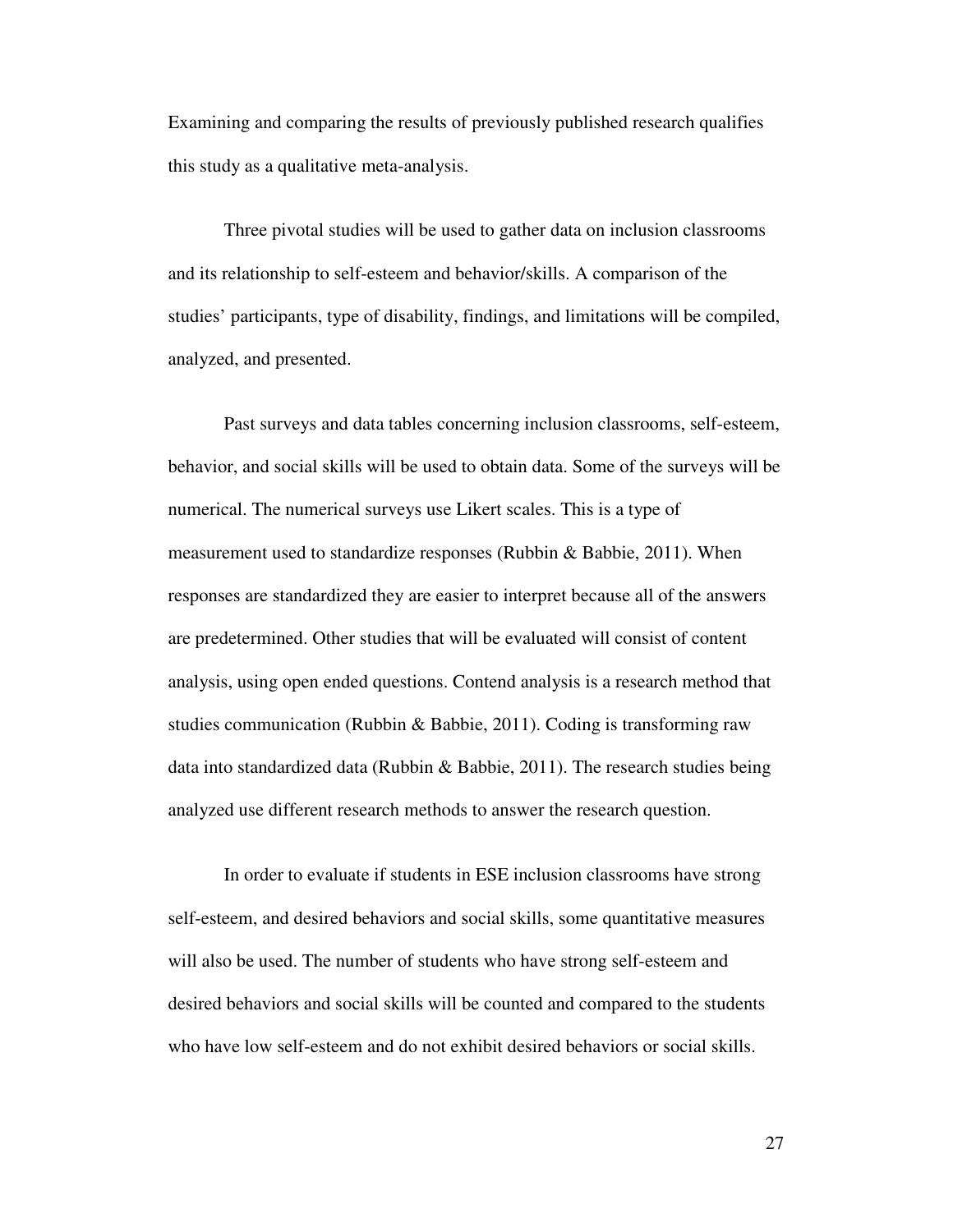#### *Components of Research Question*

One component of the research question is the inclusion classroom. Inclusion classroom means that the student is primarily being taught in the general education classroom. Inclusion will mean that the student leaves the general education classroom for a period of time to receive individual instruction with an ESE resource teacher, or that the resource teacher comes into the general education classroom to do small group instruction, or that the student only receives intervention from the general education classroom teacher. In the literature, inclusion can also be referred to as mainstreaming.

Self-esteem of the ESE student is also being examined. Self-esteem is the student's beliefs about him or herself, his or her attitude in class and/or his or her confidence level (Wilson, Ellerbee, and Christian, 2011). Self-esteem of the student can also be reported by the parents/guardian or teacher of the student. This is representative of the student's self-esteem because since the student is a minor, he or she cannot legally reports for his or herself without parental consent. For this study, indicators of self-esteem are asking the student about his or her mood, observing the student's mood in class, and observing the student's confidence and assertiveness skills in social situations.

 Desired behaviors and social skills are the last components being examined. The two variables are grouped together because they were found to be intertwined in the literature review. Desired behaviors and social skills are different for every stage of development, but commonly desired behaviors and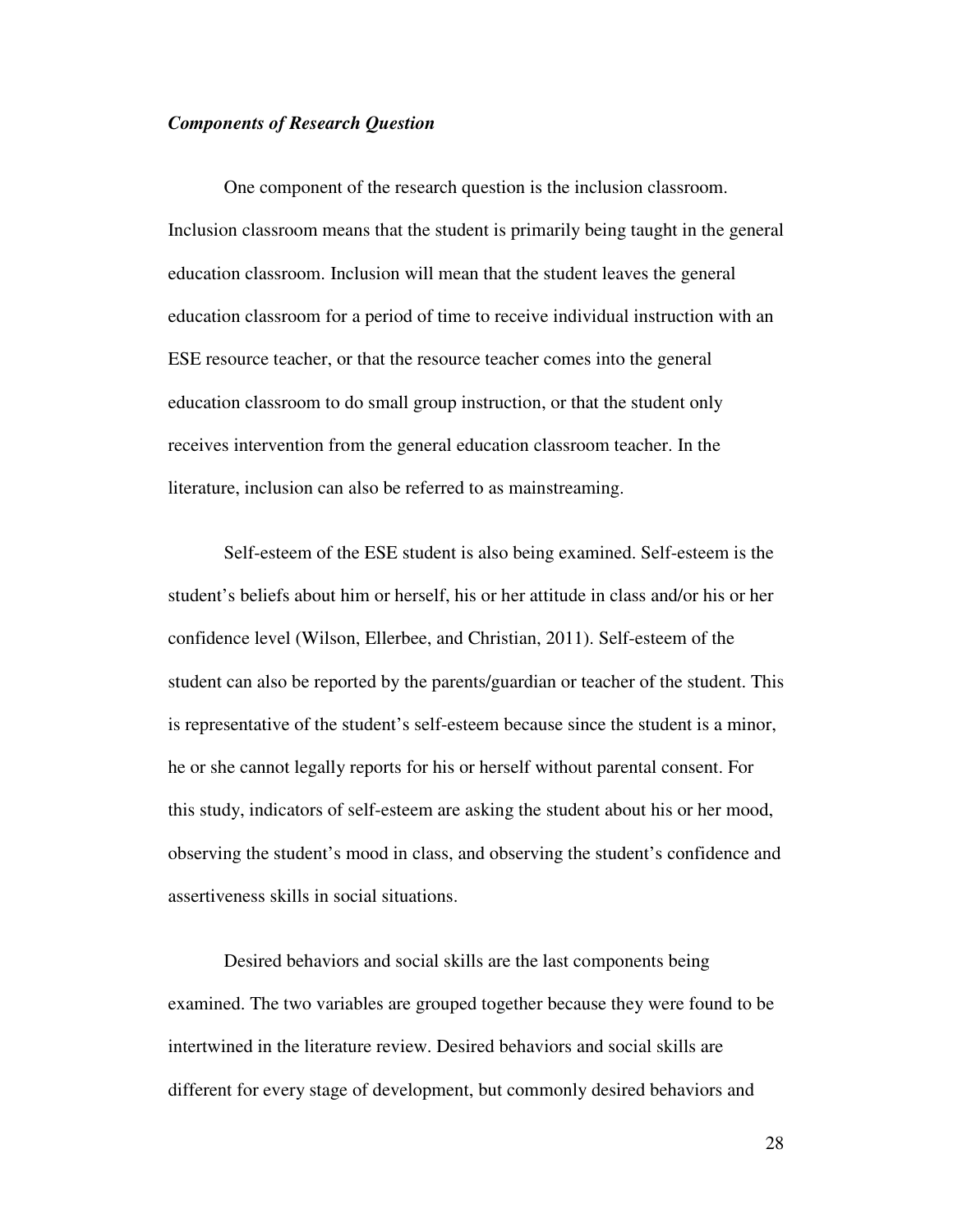social skills were listed in the literature review. The desired behaviors and social skills are (Sayeski & Brown, 2011): alternatives to aggression, coping with feelings, coping with stress, interpersonal communication such as joining a group or conversation, and decision making or goal setting.

In the three studies, these components are be self-reported by the student, parent/guardian, or educator. The reporter will measure how often the student exhibits one of the behaviors to determine if the student has overall desired behaviors and social skills.

Information concerning inclusion classrooms, self-esteem, and behavior/social skills will be gathered by surveys and data tables previously completed and published in other studies. Surveys and data tables may be completed by teachers, parents/guardians, or the student themselves. There is no standardized survey, so each survey will be slightly different. That is because this research study is a meta-analysis of other studies. Although the studies will be different, they are focusing on the same concepts, which is why they can all be evaluated together. Surveys will all be older records because they are previously published. The studies will all examine self-esteem, behavior, and social skills in some aspect.

## *Research Design Strengths and Limitations*

A strength of using previously completed and published surveys and data tables is that they will represent a longer time span than if surveys were administered in schools today. The studies will have longitudinal representative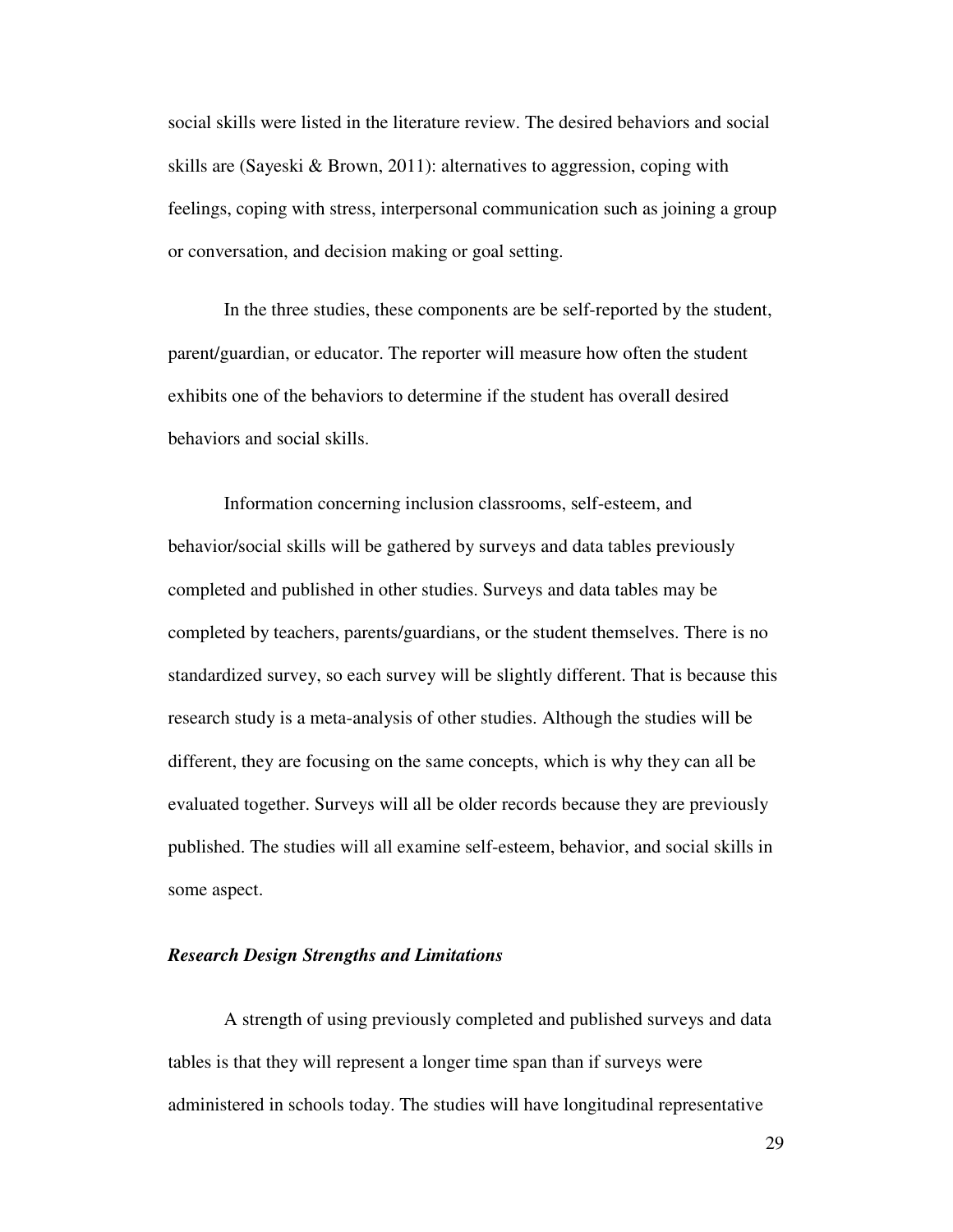data because they range from all different dates. Longitudinal data helps the study ensure because it will be shown that the results were proven over a significant time span. This will show how long, if ever, inclusion classrooms has had a relationship with self-esteem and social skills A weakness of using previously completed and published research is that there is not uniformity between all the surveys. Since each uses its own wording and phrasing, the questions can be interpreted differently for each study. However, as stated above, the studies all focus on the same concept, so they should be interchangeable to some extent.

## **Data Collection**

The surveys and data tables will be gathered by searching through academic databases for peer reviewed journals. All applicable education and behavioral sciences databases within the Southeastern University network will be searched. The data collection strategy is as follows:

- 1. Open a Southeastern University education journal database
- 2. Set journal limiters. The limiters are:
	- a. Peer-reviewed
	- b. Published in 2000 or later
	- c. English
	- d. Human subjects only
- 3. Enter a portion or combination of the specified key words. Key words are:
	- a. Exceptional Student Education or ESE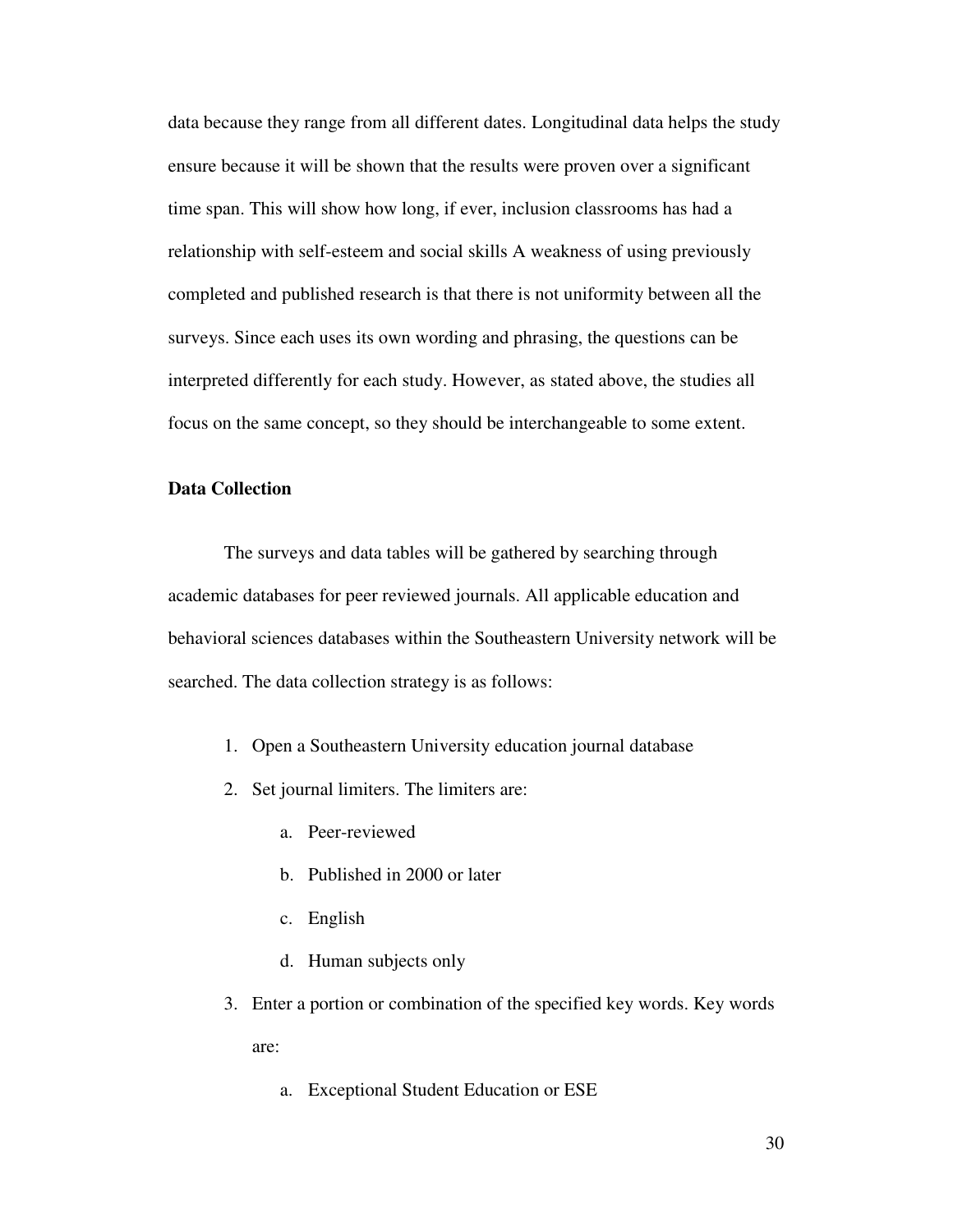- b. Self-esteem
- c. Self-Confidence
- d. Self-concept
- e. Social Skills, or classroom social skills
- f. Behavior, or classroom behavior
- g. Inclusion Classroom
- h. Regular Education Classroom
- i. Mainstreaming
- 4. Search for journal articles which used surveys or interviews to test the relationship between inclusion classrooms and the dependent variables.
- 5. Studies will be collected and analyzed to make sure the concepts are the same (inclusion, self-esteem, behavior, social skills) until 30 participants have been gathered.

The data collection is feasible because the information can be directly accessed from the computer or inter-library loan. A strength is that information is easily accessible and will be current. A weakness is that there may be more than 30 surveys and data tables published and not all of them will be examined. This means there could be more information that is not analyzed, which would mean the results would be biased. A limitation of this study is that it is convenience because it will use the first 30 participants in the research studies that measure all three dependent variables. However, there is strategy to convenience sampling,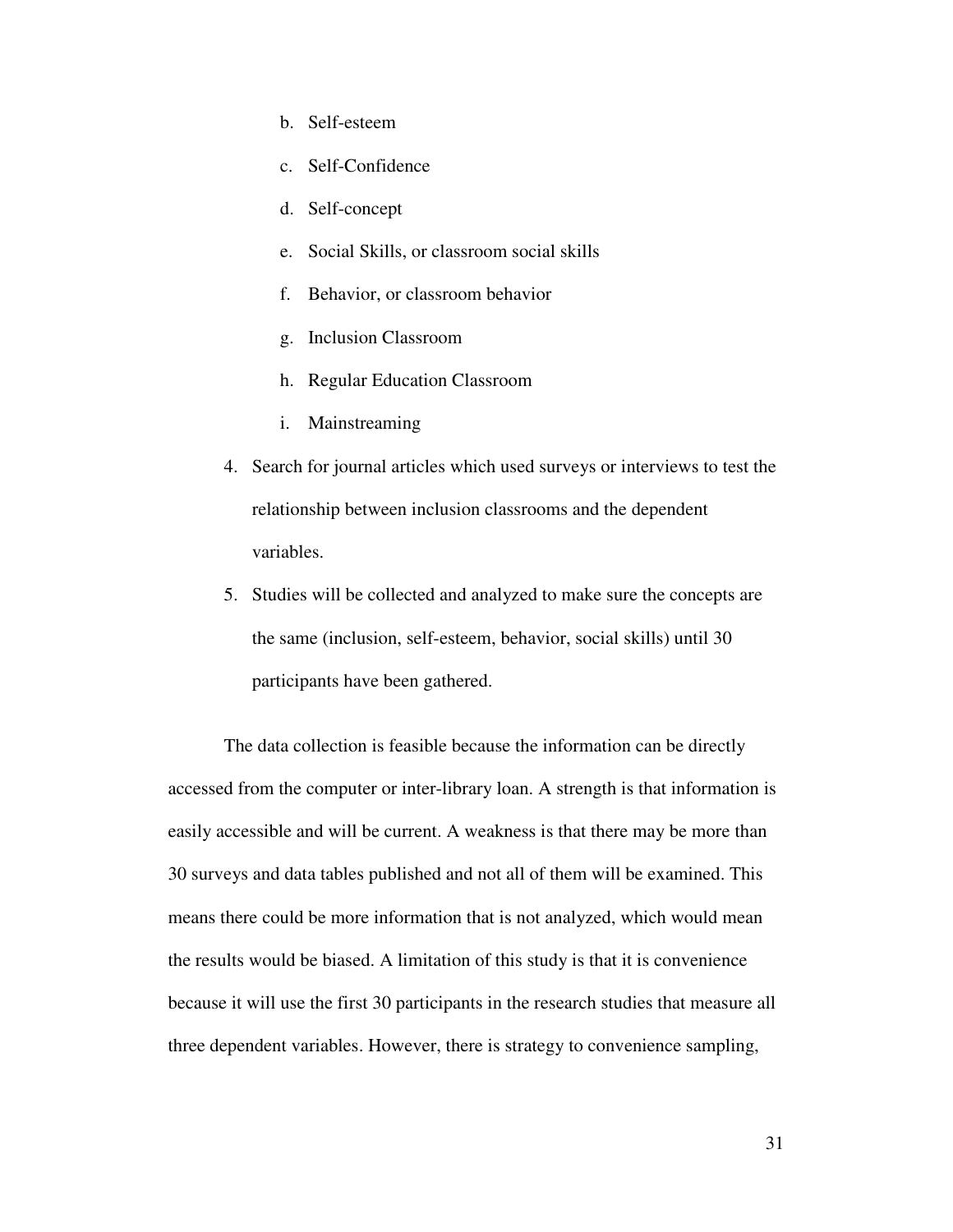which is seen in steps one through five of the data collection process. Once the data is gathered, it will be analyzed

## **Data Analysis**

 After data is collected from each study, all information will be transcribed into a chart. The following in an example of the chart:

| Study       | Number of    | Type of<br>Disability | Self-<br>Esteem | Behavior/Social<br><b>Skills</b> | Limitations |
|-------------|--------------|-----------------------|-----------------|----------------------------------|-------------|
|             | Participants |                       |                 |                                  |             |
| Schmidt     |              |                       |                 |                                  |             |
| &           |              |                       |                 |                                  |             |
| Cagran,     |              |                       |                 |                                  |             |
| 2008        |              |                       |                 |                                  |             |
| Wiener      |              |                       |                 |                                  |             |
| $&$ Tardif, |              |                       |                 |                                  |             |
| 2004        |              |                       |                 |                                  |             |
| Wilson,     |              |                       |                 |                                  |             |
| Ellerbee,   |              |                       |                 |                                  |             |
| $\&$        |              |                       |                 |                                  |             |
| Christian,  |              |                       |                 |                                  |             |
| 2001        |              |                       |                 |                                  |             |

If the study shows a positive relationship between inclusion classrooms and self-esteem, the box will be marked with a "1." If the study shows a negative relationship, the box will be marked with a "0." The chart will organize the data so it will be easy to interpret and analyze. The data chart allows for all the studies to be quickly compared.

 After the data is analyzed in the form of a chart, a formal presentation will follow that discusses if inclusion classrooms were found to be beneficial, and why or why not. This will be a discussion and implications of the findings. This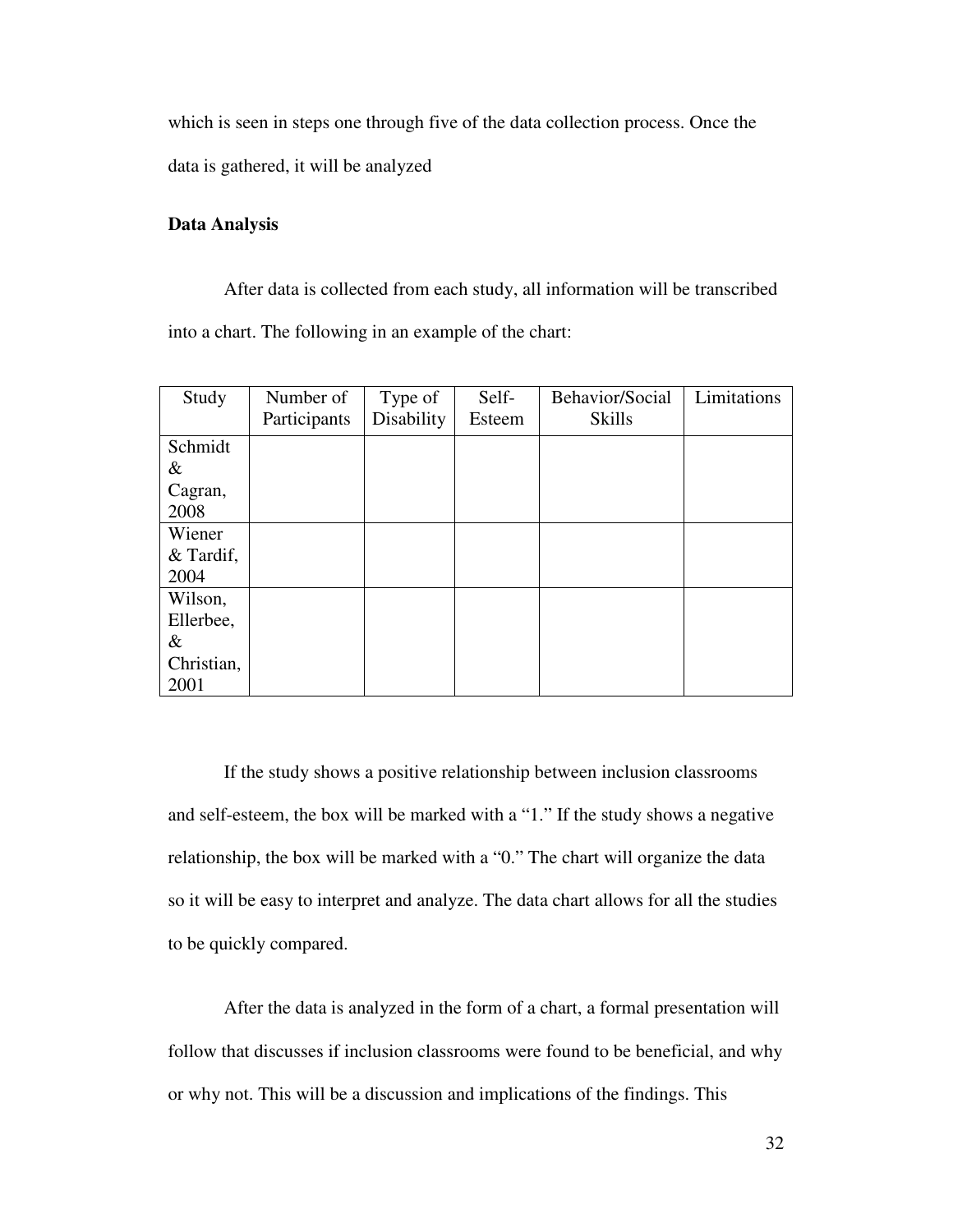section summarizes the data and will provide information to educators and parents about the best ESE practices that were researched.

#### **Biases**

There are two major biases that could occur with this study. First, the researcher could be primarily searching for information that is in favor of inclusion classrooms. The researcher could solely gather information that advocates for inclusion classrooms and gives data to support its success. The research would only show the success of the inventions and practices used. The research could be one sided and only show how inclusion classrooms benefit the students' self-esteem, behavior, and social skills. This will be avoided by selecting the first studies that meet the research criteria before looking that the results. This would eliminate the researcher bias.

Another bias could be the researcher only gathering information that disproves the effectiveness of inclusion classrooms raising the student's selfesteem and social skills. The researcher could gather data that only shows the faults of the inclusion classroom. Again, this will be avoided by selecting the first studies that meet the research criteria before looking that the results.

## **Limitation of Research**

While the research will be representative of the ESE student population, a limitation is that the information will be so broad because the information will not be generalized to one specific disability or type/combination of classroom. This is a limitation because information will give glimpses into inclusion classrooms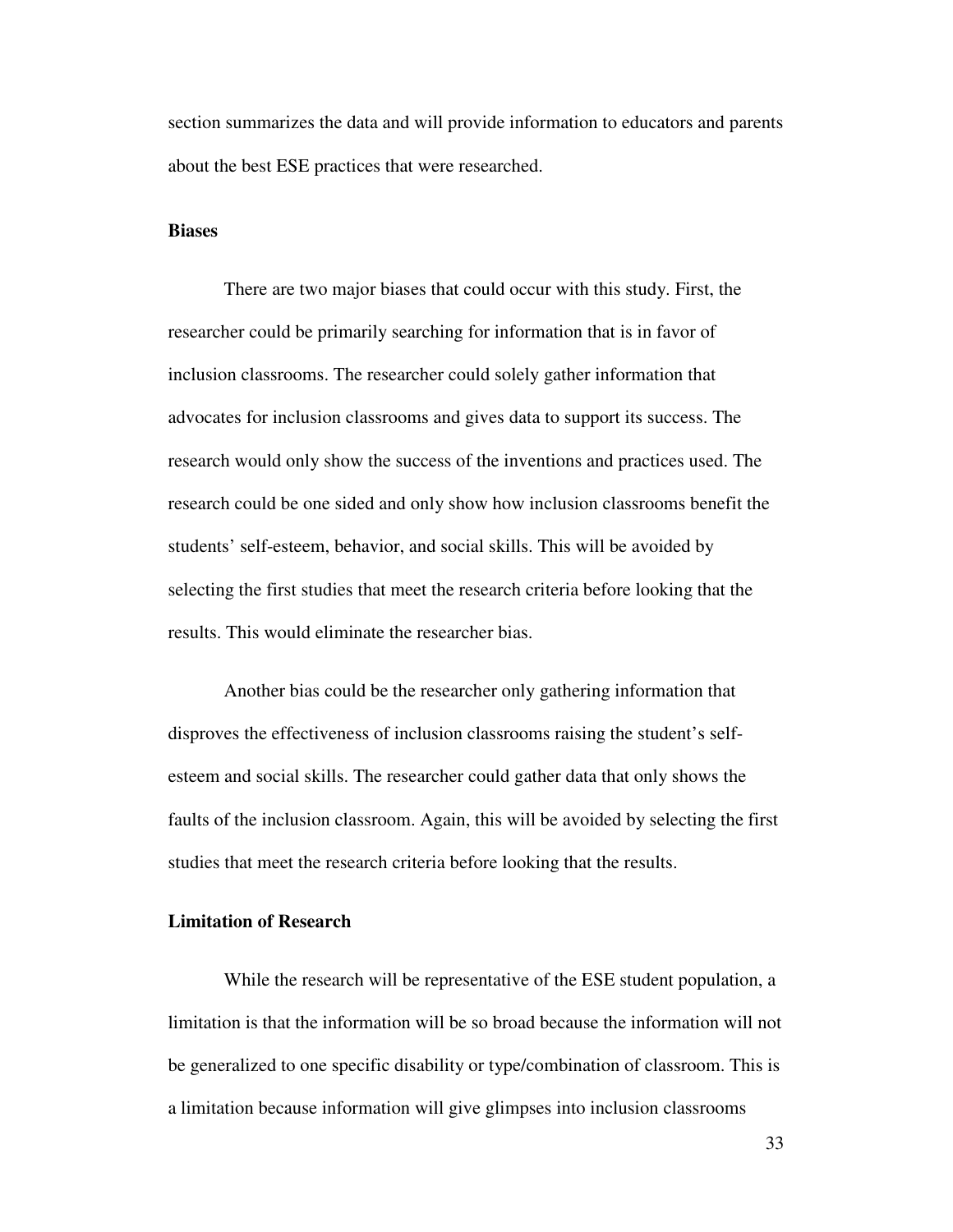from around the country, but no extensive information will be gained about the system as a whole.

Another limitation of the research is that it is limited to sources provided by Southeastern University. While the university has access to many different journal databases, it is limiting because not all sources about ESE inclusion are available.

## **Conclusion**

In conclusion, this study has been thoughtfully constructed. By setting specific procedures of data collection and analysis, it can be assumed that the research will be representative of the research question. Biases have been screened and filtered so the research will not be skewed due to the researcher. Because so many steps have been taken to create research process, the gathered data will be an accurate depiction of students' inclusion classroom experiences.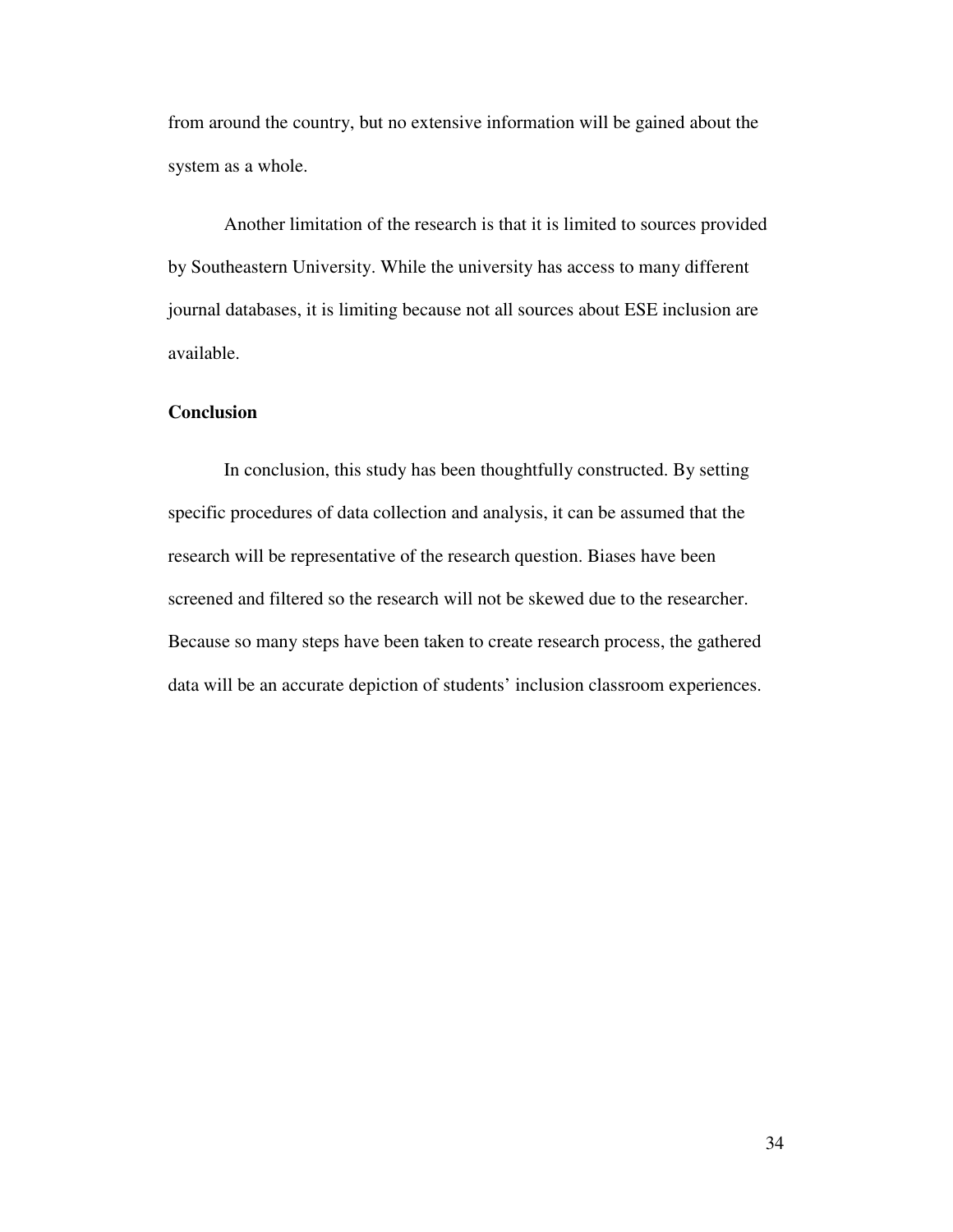### **Chapter Three: Results**

## **Introduction**

 Information concerning 137 ESE students was gathered from three research studies (Schmidt & Cagran, 2008, Wiener & Tardif, 2004, and Wilson, Ellerbee, & Christian, 2001) . The research studies were evaluated based on the participants' responses about self-esteem, behavior, and social skills. The research will be rated in two categories, social skills and behavior/social skills. Behavior and social skills is one category because the literature categorizes the two together. If the average amount of participants reported having strong self-esteem and displaying desired behaviors and social skills in comparison to the non-ESE students in the classroom or ESE students in self-contained classrooms, then the individual categories will be marked with a "1." After each individual study is evaluated, a total score (0-3) will be gathered for all three studies in both categories. The total scores will be evaluated and an analysis will be based on the scores. After the research studies are evaluated and analyzed, a discussion will follow with implications.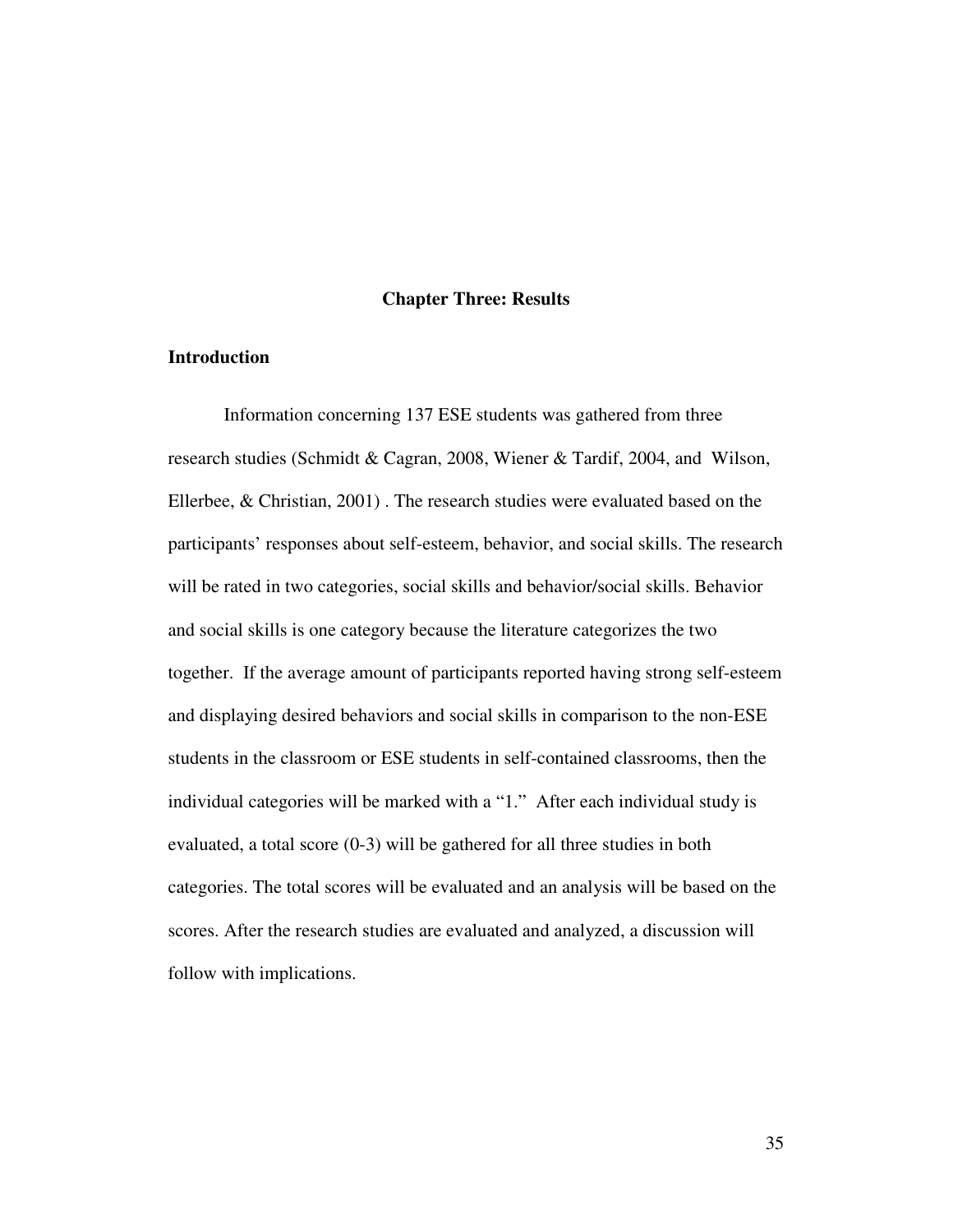## **Data Table**

*Table 1. Ratings of Studies as it Relates to Self-Esteem and Behavior/Social Skills* 

| Study                                           | Number of<br>Participants | Type of<br>Disability   | Improved<br>Self-<br>Esteem | Improved<br>Behavior/Social<br><b>Skills</b> | Limitations                                                 |
|-------------------------------------------------|---------------------------|-------------------------|-----------------------------|----------------------------------------------|-------------------------------------------------------------|
| Schmidt<br>&<br>Cagran,<br>2008                 | 3                         | Hearing<br>Impairment   | 1                           | 1                                            | -Small<br>sample<br>size                                    |
| Wiener $&$<br>Tardif,<br>2004                   | 117                       | Learning<br>Disability  | $\theta$                    |                                              | -Sample<br>size not<br>broad<br>enough                      |
| Wilson,<br>Ellerbee,<br>&<br>Christian,<br>2011 | 16                        | <b>Not</b><br>specified | 1                           | 1                                            | -Small<br>sample<br>size<br>-Disability<br>not<br>specified |

*Table 2. Total Scores for Participants, Self-Esteem, and Behavior/Social Skills* 

|       | Participants | Self-Esteem | <b>Behavior/Social</b><br><b>Skills</b> |
|-------|--------------|-------------|-----------------------------------------|
| Total |              |             |                                         |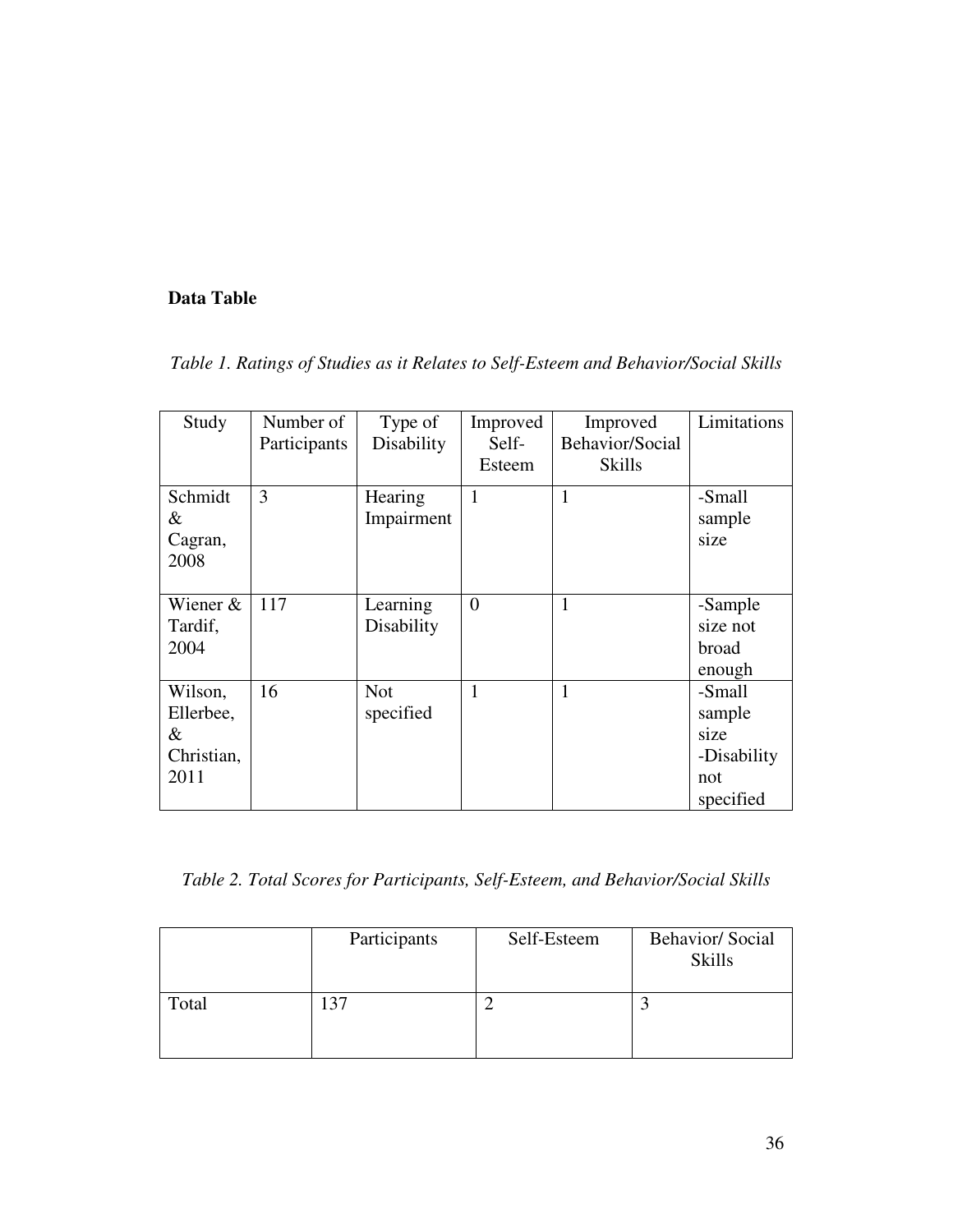#### **Research Question**

 Based on the raw numerical data, the majority of ESE students placed in inclusion classrooms had appropriate self-esteem and behavior/social skills. More annotated explanation will be given to each individual study to help further explain the results.

## **Schmidt & Cagran, 2008**

 In 2008, Schmidt and Cagran performed a study based on the assumption that self-concept is directly influenced by teachers' and peers' perception of the student. The researchers believed the feeling of acceptance would directly influence self-esteem. They studied three students enrolled in the Exceptional Student Education program. All three students were  $7<sup>th</sup>$  graders and enrolled in inclusion classrooms. All the students had a hearing impairment. The researchers had a control classroom of students without hearing impairments. The researchers wanted to see if the students' self-concept was different from hearing students, thus making their social skills and behavior different. Schmidt and Cagran used a validated scale, the Self-Concept Scale, so their research would be reliable. It posed minimal risk, as students were only asked to answer 23 statements. The researchers found that there was not a significant different between the students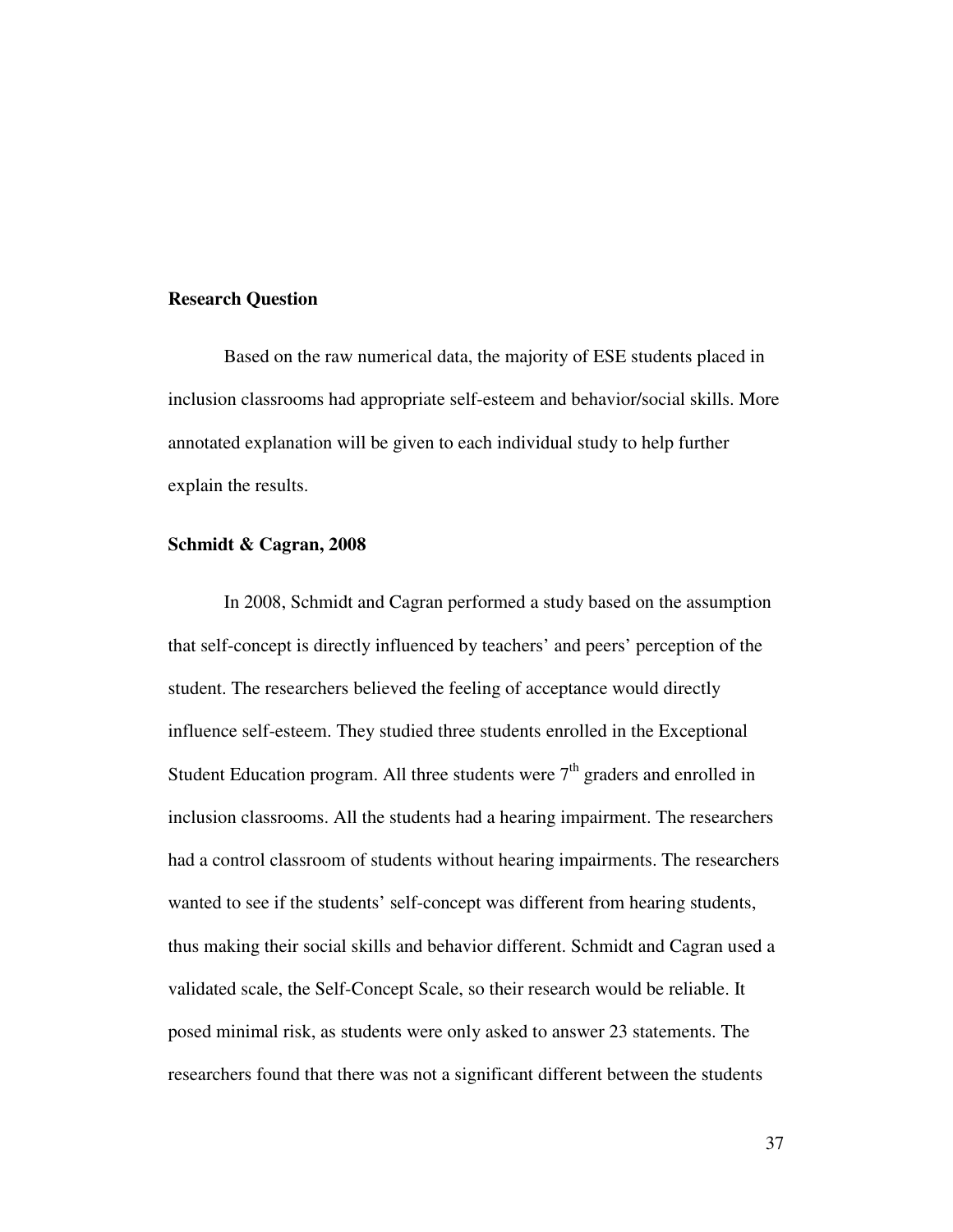with a hearing impairment and those without. It was reported that all three students functioned appropriately within the class using desired behaviors and social skills. It was reported that one student had self-esteem below the average of the class, both ESE and non-ESE, but her behaviors and social skills were appropriate. The primary limitation of this study was that it only observed three students. Furthermore, extraneous variables were not addressed (outside classroom support, parent involvement) is it is impossible to definitively prove that self-esteem, social skills, and behaviors were directly affected by the inclusion classroom. Since such a small amount of participants was observed the findings cannot be generalized to the entire population. Since the average amount of students were integrated into the inclusion classroom and did not display problems in any of the categories, this study will receive a "1" rating for both selfesteem and behavior/social skills.

#### **Weiner & Tardif, 2004**

 Weiner and Tardif (2004) studied 117 students over a two-year period. The students were in grades four through eight and had some form of a learning disability. Weiner and Tardif studied inclusion classrooms and self-contained classrooms which one yielded more positive results in the areas of self-esteem, behaviors, and social skills. This allowed for a more reliable comparison to be made between the two classrooms. The researchers used five different evaluation tools to research the students' self-esteem and behavior/social skills. All the evaluations tools posed minimal risk. The first evaluation tool was the Friendship Interview and Questionnaire (Berndt, 1984), which coincided with the second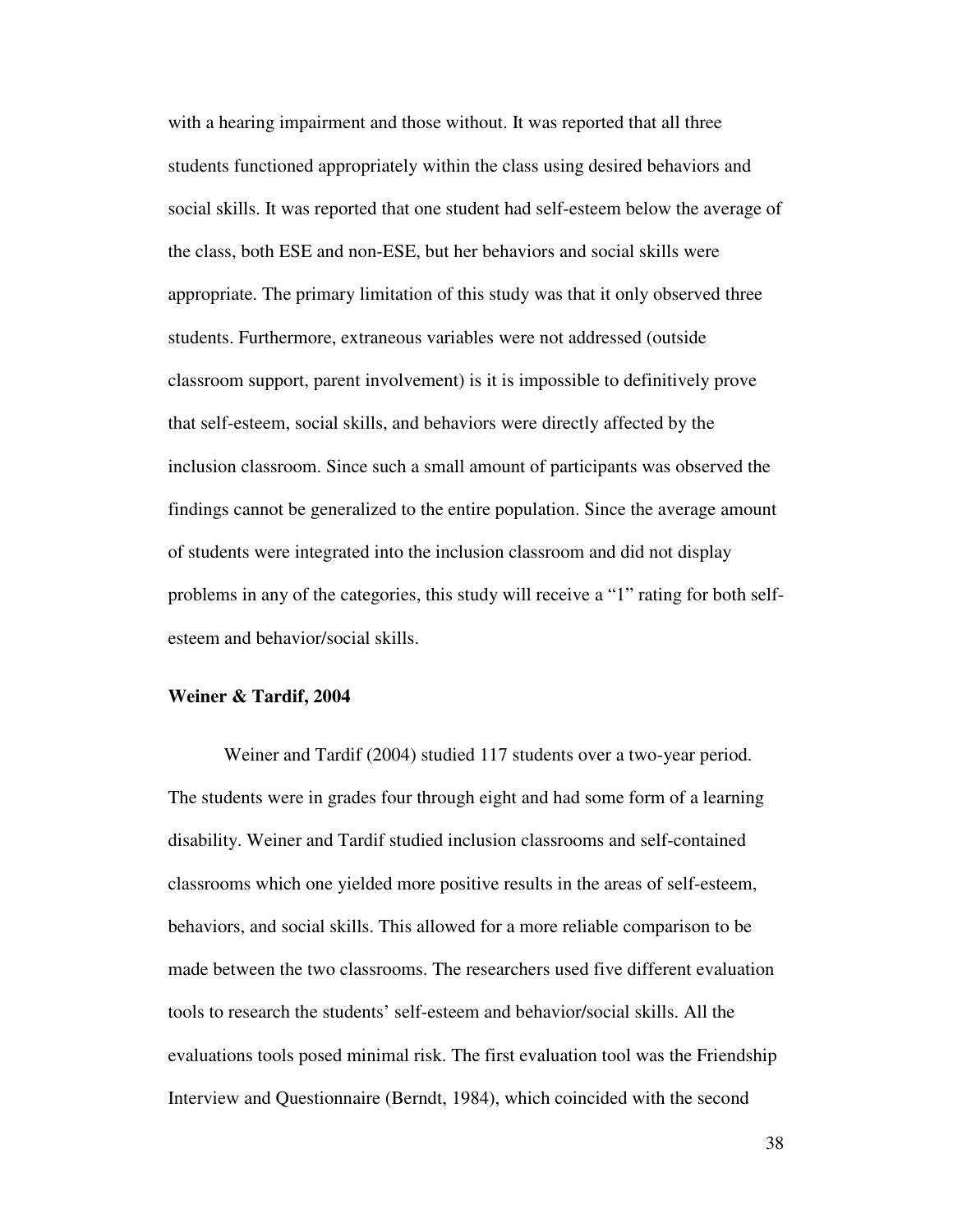tool, Friendship Quality Questionnaire-Revised (Parker & Asher, 1993). This two assessments look at the students' social skills and self-esteem by asking questions about their friends. The Loneliness and Social Dissatisfaction Scale (Asher, Hymel, & Renshaw, 1984) and Self-Perception Profile for Learning Disabled Students (Renick & Harter, 1988) both looked at the self-esteem of the students. Lastly, the Social Skills Rating Scale (Gresham & Elliot, 1990) specifically evaluated the students' behaviors and social skills.

 The researches compared scores from the questionnaires for the inclusion classrooms (or INC) and self-contained classrooms (or SCC). The researchers had a control group of a classroom without any learning disabilities. For quality of friendship tests the students self-reported. The results were significantly different, with the INC group reporting that they had stronger friendships. This is an indicator of higher social skills, because social skills are required to make and maintain friends. The students also self-reported for the self-esteems evaluations. It was found that the INC and SCC groups did not have statistically significant discrepancies in their perceived self-esteem. This indicates that the inclusion classroom did not help or hinder the students' self-esteem.

Lastly, the teachers reported about social skills and behavior problems. Teachers of the INC group reported having fewer behavioral problems than teachers of the SCC group. The INC teachers also reported that the students used desired social skills more often than SCC teachers. The researchers reported that the inclusion students had lower self-esteems and more behavioral issues than the control classroom without any learning disabilities, but it was not significantly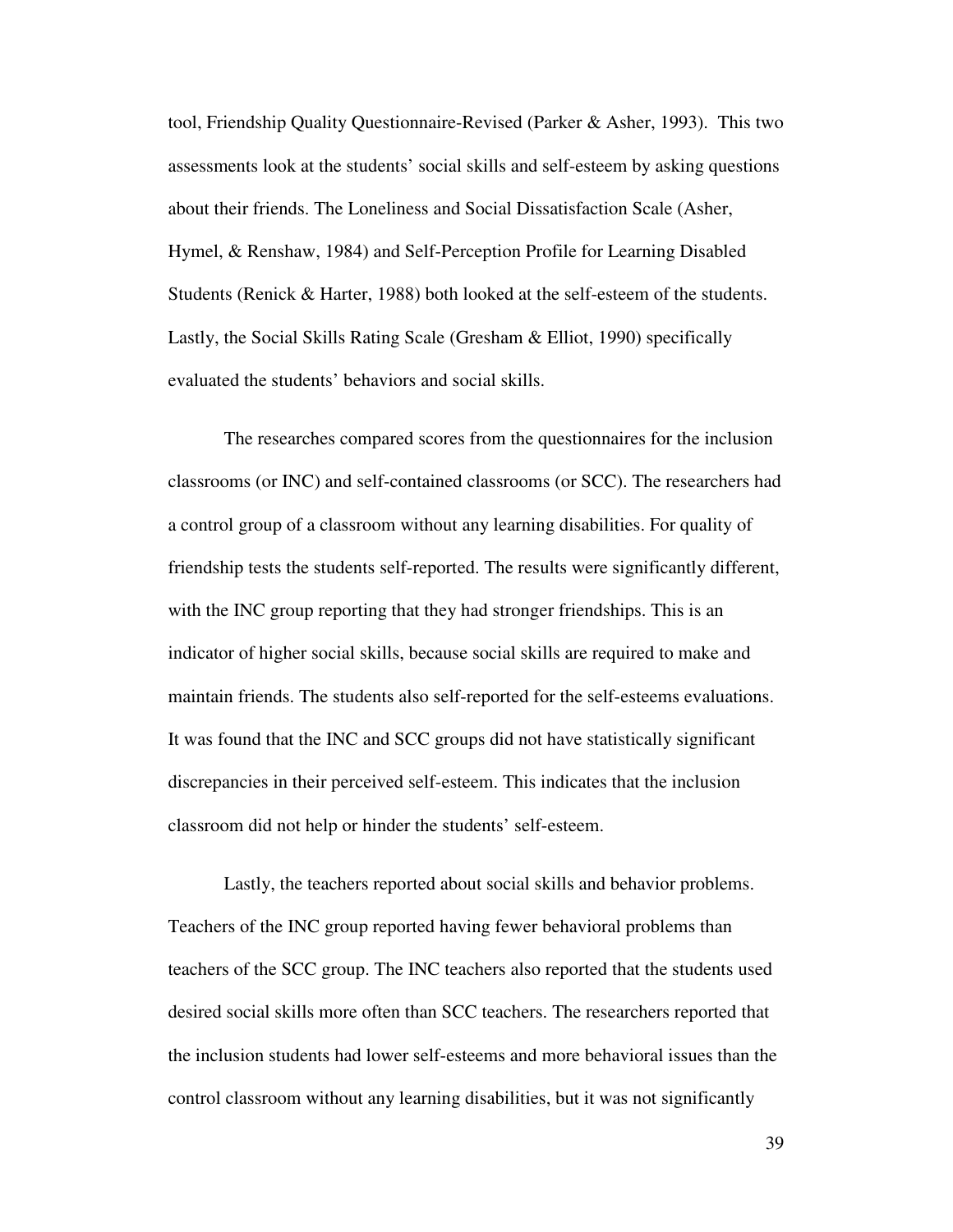significant. The primary limitation of this study was that all participants were in one of 55 elementary classrooms; therefore, an exemplary classroom could skew the results.

In this study it was found that the inclusion classroom did not have a statistically significant effect on self-esteem so that category will receive a score of zero. The researchers found that there was a statistically significant difference between INC and SCC students for behavior/social skills so that category will receive a rating of "1."

## **Wilson, Ellerbee, & Christian, 2011**

 In 2011, Wilson, Ellerbee, and Christian surveyed 16 teachers about their ESE students in comparison to their non-ESE students. This study did not ask for the students' perceptions of their own self-esteem, behaviors, or social skills. The researchers based their study upon the theory that being in community with other students would positively influence the ESE student's self-esteem, behaviors, and social skills.

Each teacher had at least one ESE student in their inclusion classroom, making the sample size 16. All teachers taught kindergarten through fifth grade. The type of disability that the students had was not disclosed to the researcher. The researchers asked the teachers if students benefited from inclusion classrooms in the areas of self-esteem and behavior/social skills combined and if the students enjoyed being in the classroom. It was found that 12 of the 16 teachers (75%) reported that ESE students benefited from being placed in the inclusion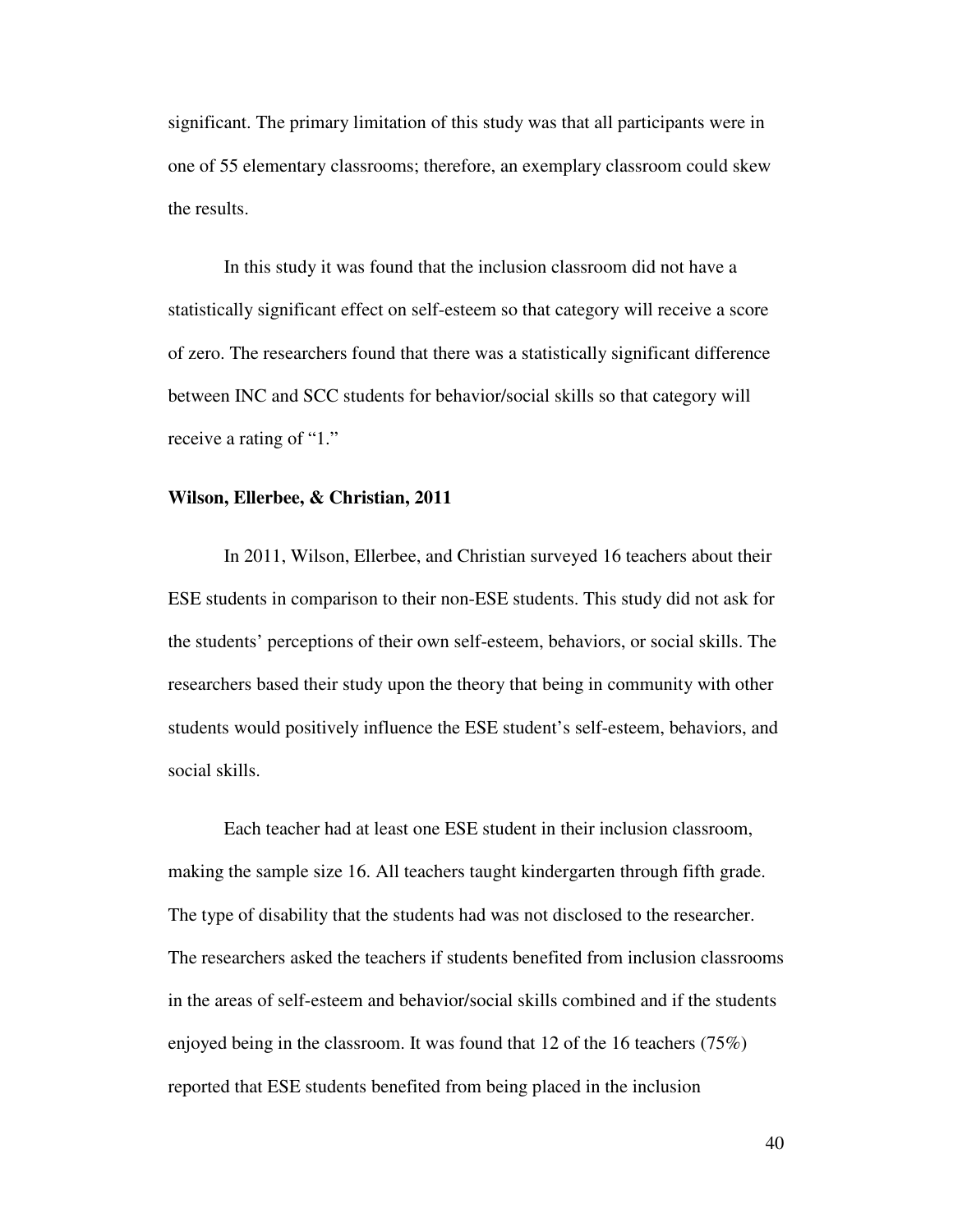classroom. Furthermore, 13 of the 16 teachers  $(81\%)$  reported that the ESE students enjoyed being in the inclusion classroom. According to the community theory, the students enjoyed being in the classroom because they were able to form friendships with the students, indicating strong self-esteem and desired behaviors/social skills. The limitation of this study was the small sample size, meaning the results cannot be generalized to the entire population. Also, the study did not list what type of disability was being studied. Furthermore, the questionnaire was self-designed, and not validated. Lastly, it can be assumed that the teachers' perceptions of behavior and social skills are accurate, but the teachers cannot give a true account of the students' actual self-esteem, just their perceived self-esteem. The categories of self-esteem and behavior/social skills will both receive a score of "1" because the majority of teachers reported that inclusion classrooms were beneficial for the ESE students.

### **Analysis**

Based on the data sample, there is a relationship between inclusion classrooms and self-esteem and behavior/social skills. Although the sample size is small, the majority of the respondents perceived inclusion classrooms to be beneficial to the student in some form. The results answered the original research question, does placing an ESE student in an inclusion classroom increase his or her self-esteem and help the students display desired behaviors and social skills?

Based on the data, it was not shown that ESE inclusion students had increased levels of self-esteem compared to ESE self-contained students.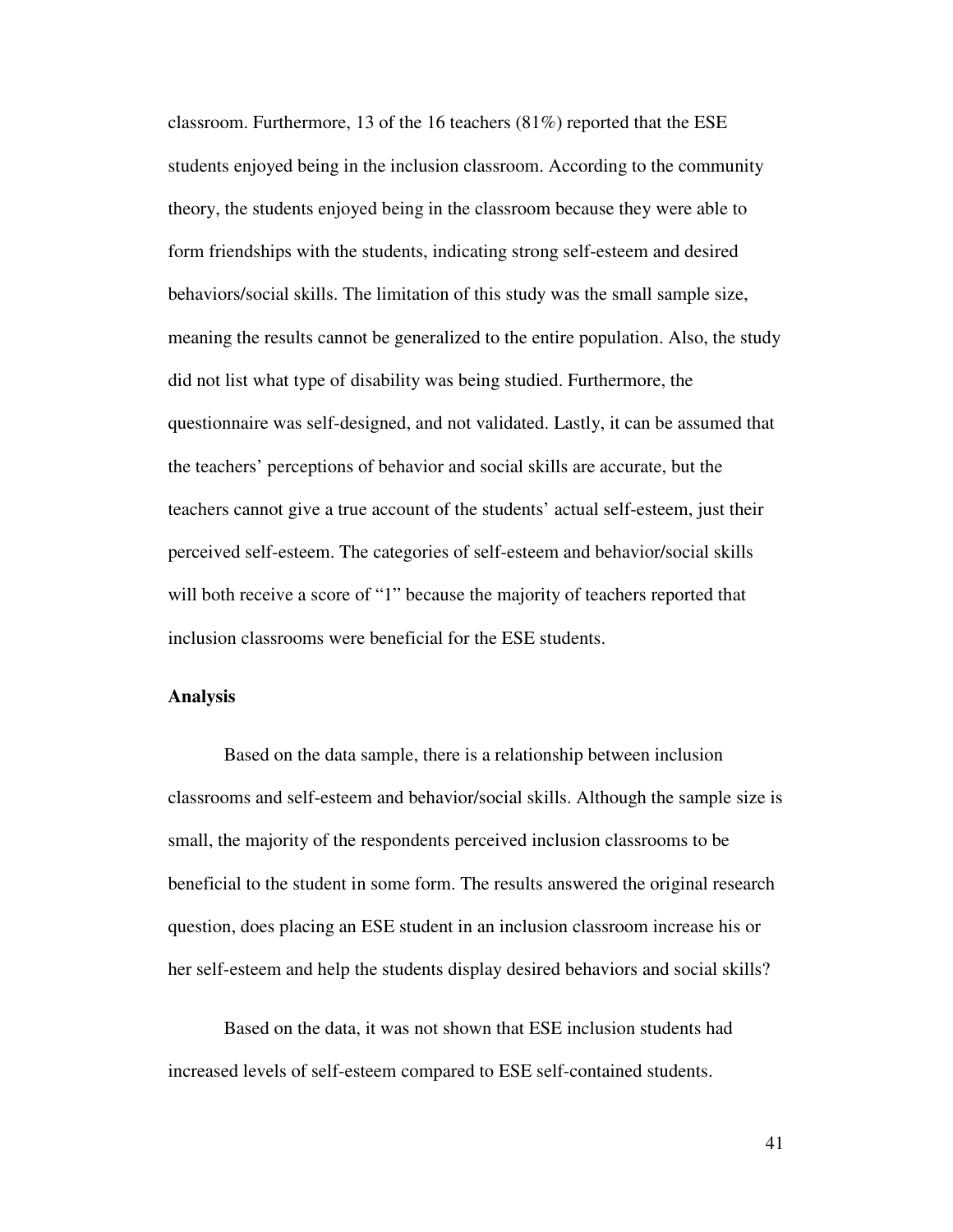However, the ESE inclusion students' self-esteem was not statistically significantly different from non-ESE students. Therefore, it can be concluded that inclusion classrooms do not increase self-esteem, but do not decrease it.

 For the category of behavior/social skills, the data does show significant difference between inclusion and self-contained ESE students. Students placed in ESE classrooms more frequently exhibited desired behaviors and social skills, as compared to their peers in self-contained classrooms. Furthermore, ESE students and non-ESE students in inclusion classrooms did not have statistically significant different reports for behavior/social skills. From the data it can be concluded that inclusion classroom promote desired behaviors and social skills.

### **Limitations**

The primary limitation of this study is the limited amount of data. While information was gathered on 137 ESE students, individual reports were not given on each student. Therefore, the research was evaluated on the average of each study, as opposed to each student individually. This could have skewed the results, as every student's experience is different.

 If this study were to be repeated, more individualized information would need to be gathered about students. This would allow for a more representative sampling of the student's experiences. Also, the survey and interview questions would need to be specific to self-esteem, behavior, and social skills. This would make the responses more focused and relevant to the topic. Lastly, the data would need to be compared to ESE self-contained students and non-inclusion classrooms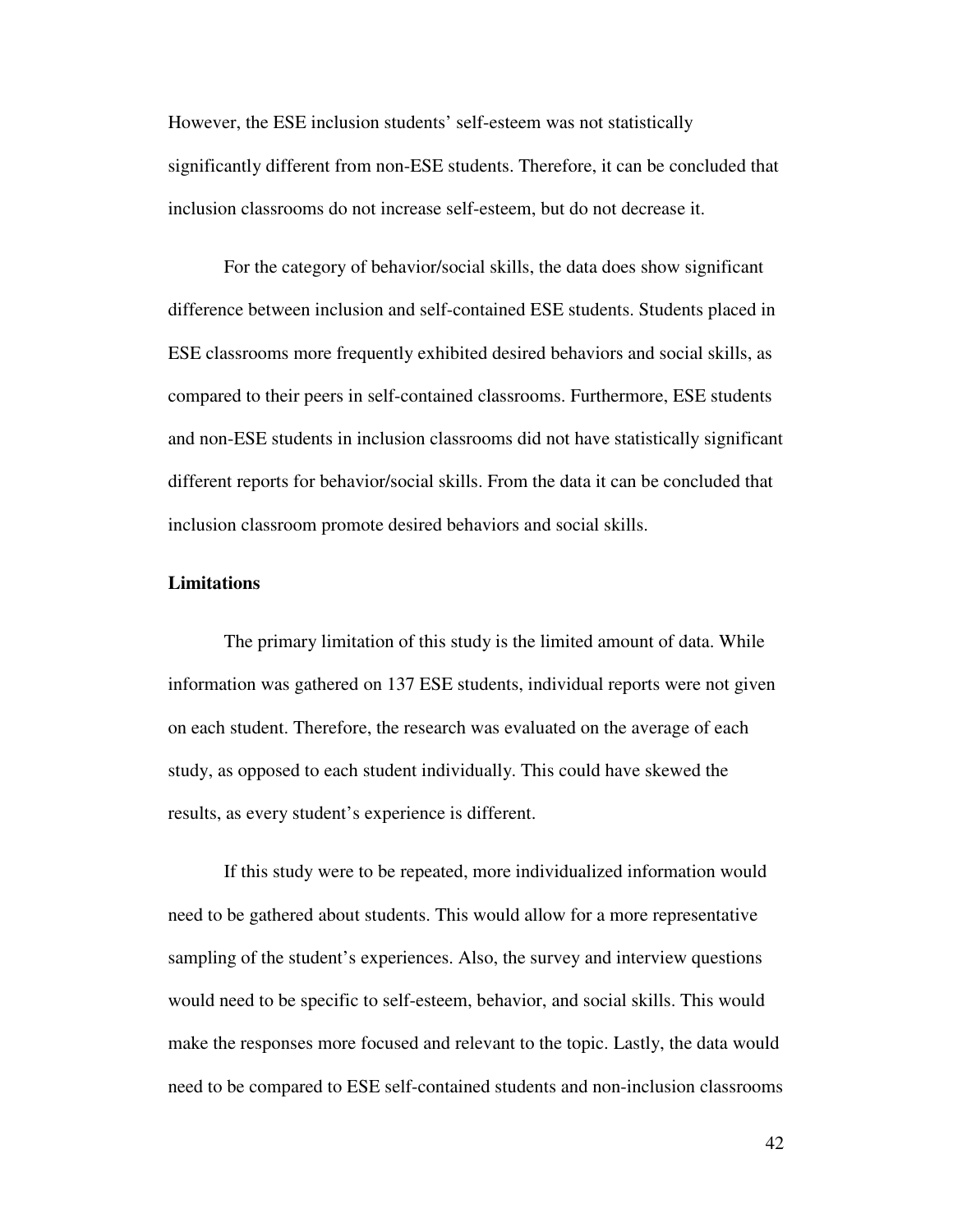for control. This would allow for more valid data because it would be measuring exactly what it set out to measure. Repeating the study would give more insight into inclusion classrooms and how it affects self-esteem, behavior, and social skills.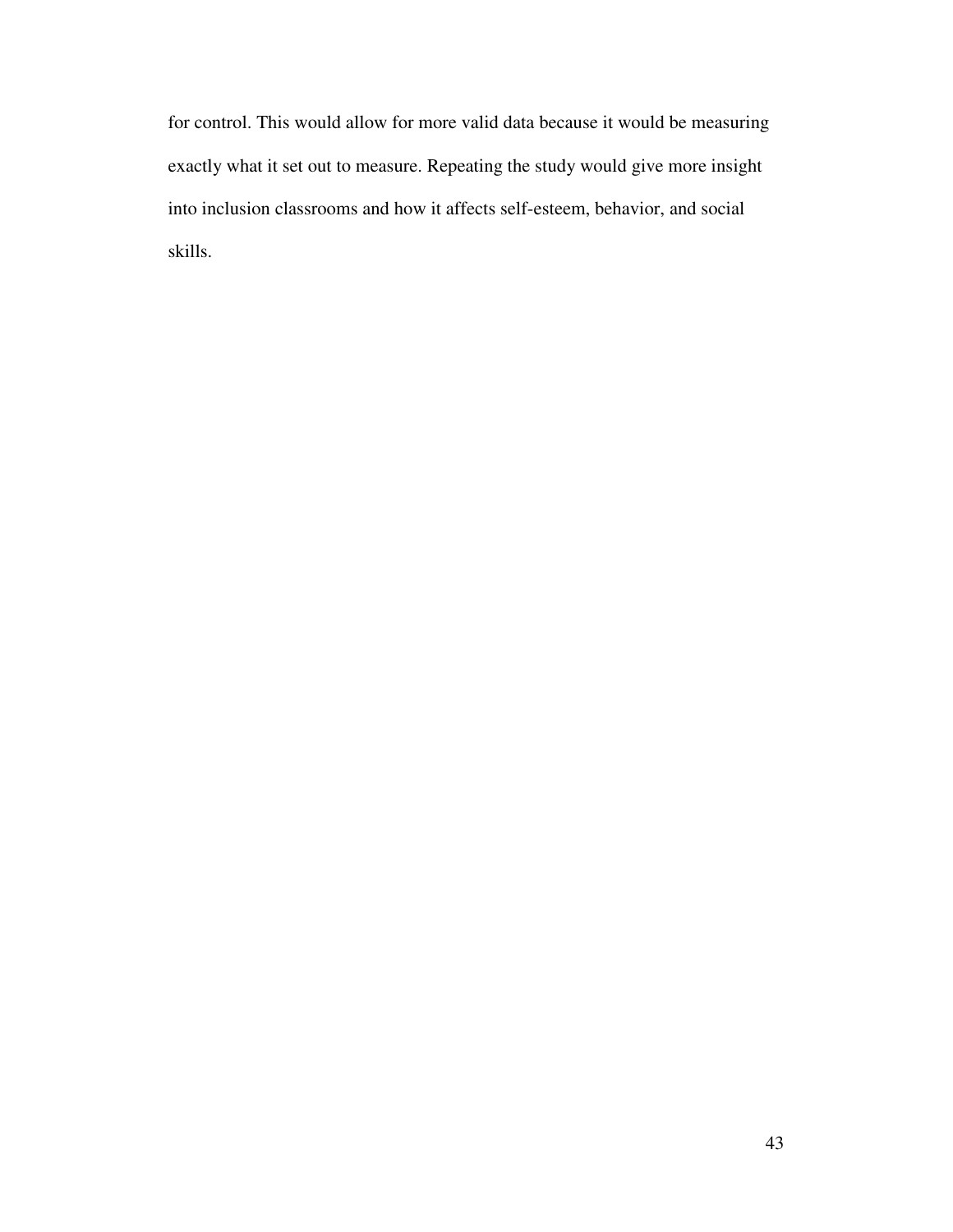## **Chapter Four: Discussion**

 For the past year, I have had the opportunity to observe ESE students in self-contained classrooms, resources rooms, and inclusion classrooms. After much observation it became clear that the students placed in the inclusion classroom had better behavior and social skills, and outwardly appeared to have a higher self-esteem. I became convinced that, for some students, the inclusion classroom was a better placement.

 In ESE meetings, numerous parents expressed concerns of their student being placed into the general education and if that would compromise their education and if they would function socially. The concern was valid, but I knew from much observation that the majority of students integrate fine into the inclusion classroom. However, observation is not enough to give a justified answer to parents; research was needed to support it.

 So I set out to find the answer. Did inclusion classrooms have a positive relationship with the students' self-esteem, behavior, and social skills? Was the positive relationship a phenomena at my elementary school, or did literature support this finding in other schools and students?

## **Revisiting the Research Question**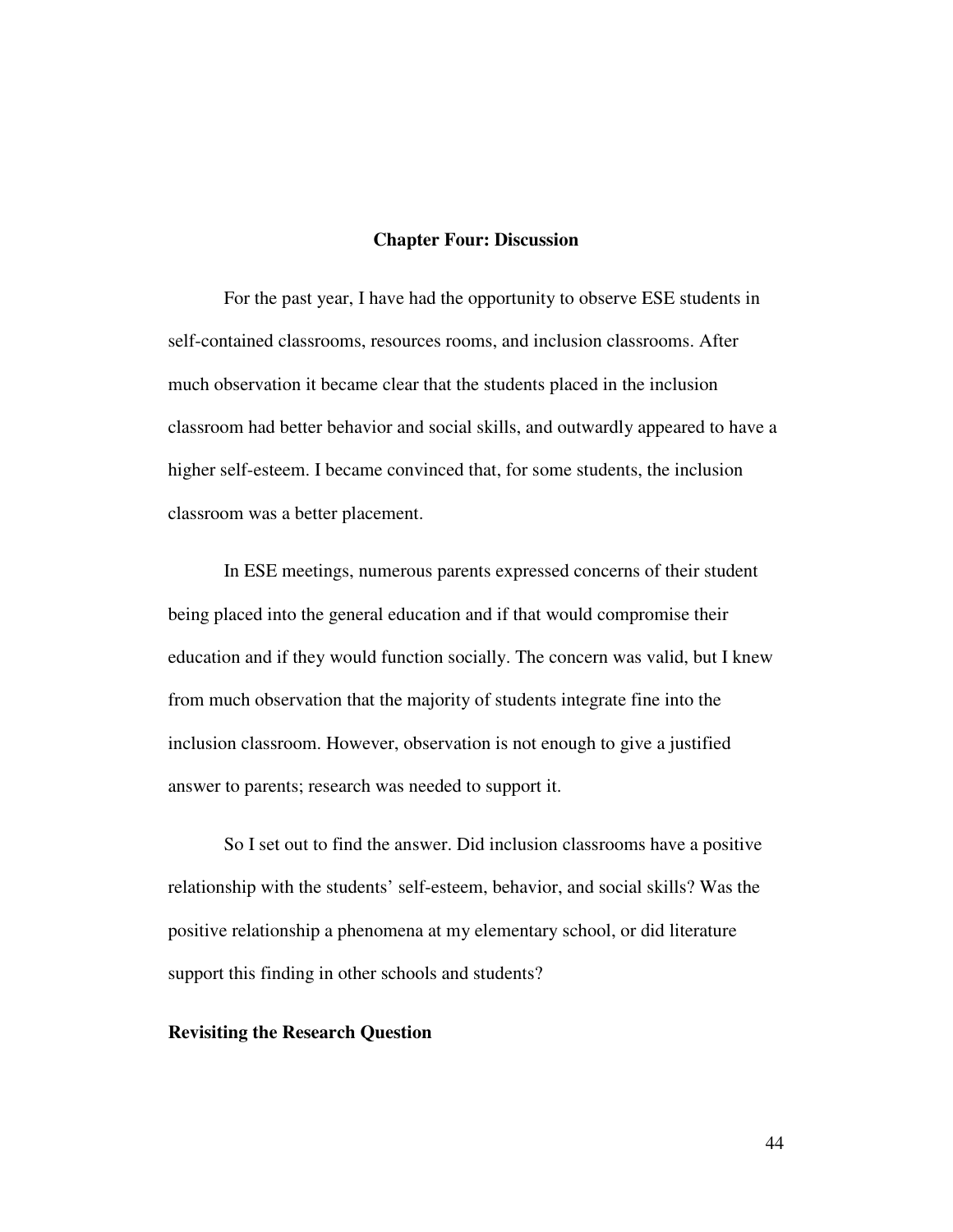The original research question was, does placing ESE students in inclusion classrooms:

- 1. Increase their self-esteem?
- 2. Help students display desired behaviors and social skills?

Based on the research, it can be concluded that inclusion classroom practices do have a positive relationship with social skills, and desired behaviors and social skills. The three studies examined different interventions such as RTI and PBS and evaluated their success with ESE students. The positive relationship between inclusion classrooms and self-esteem, and desired behaviors and social skills has many implications.

## **Implications and Suggestions**

 After research and evaluation, it can be concluded that ESE inclusion practices are effective. The data shows that inclusion classrooms do not hurt a student's self-esteem and generally promote his or her desired behaviors and social skills. This gives merit to Exceptional Student Education practices and interventions that focus on self-esteem and desired behaviors and social skills. Practices such as RTI, PBS, and promoting classroom community have proved to be effective and beneficial for the student.

 One suggestion is for schools to train staff on RTI and PBS. Research shows that both interventions are effective in the classroom and produce positive results. Formal training could better the intervention practices, thus helping the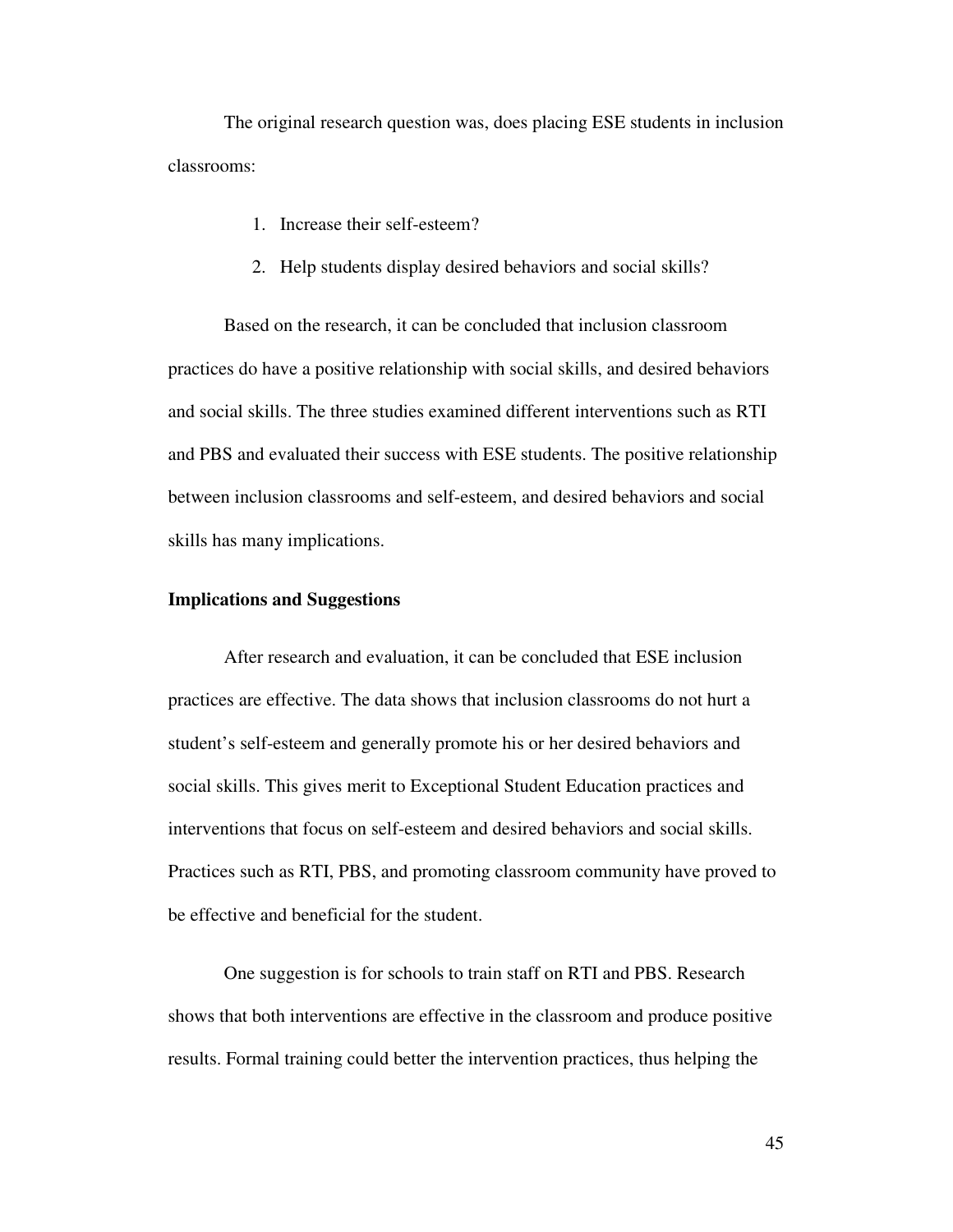students achieve and maintain good self-esteem, and desired behaviors and social skills.

 Since ESE practices have been proved to be effective, another suggestion is for parents to tour the inclusion classroom and speak with different ESE professionals before enrolling their students into the class. This may alleviate some of the fears the parents have about integrating their students into the general education classroom.

## **Future Research**

It is recommended that this study be repeated with a larger population so more in-depth information can be gathered. The study needs to look at more participants with different disabilities. Furthermore, extraneous variables such as outside support, parent involvement, and type of classroom management needs to be examined to determine the specific factors that influence self-esteem, behaviors, and social skills. This would allow for results to be generalized to ESE inclusion students across the U.S. public school system.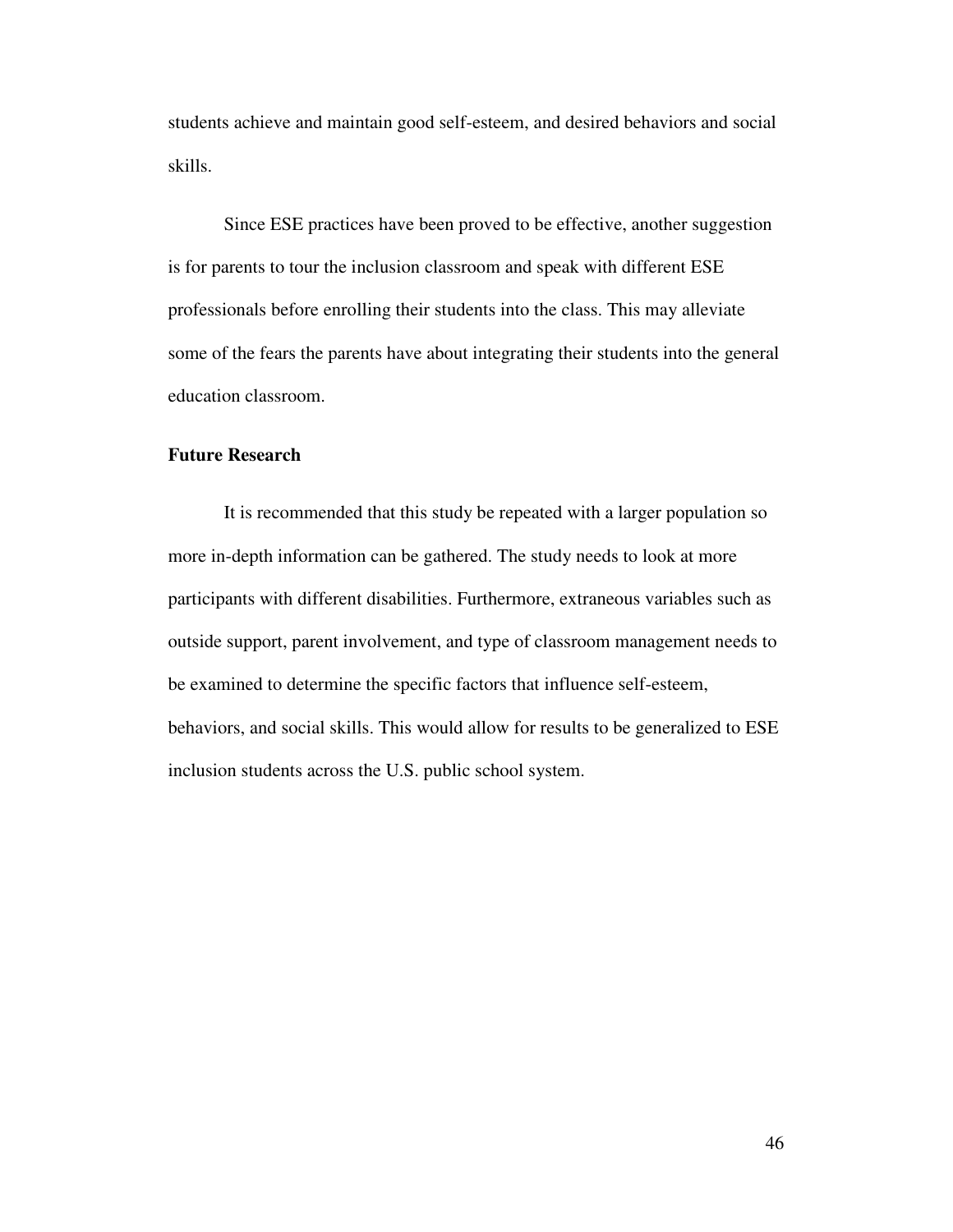## **References**

- Asher, S.R., & Hymel, S., & Renshaw, P.D. (1984). Loneliness in children. *Child Development, 55*(4), 1456-1464.
- Ashford, J. B. & LeCroy, C. W. (2010). *Human behavior in the social environment: A multidimensional perspective* (4<sup>th</sup> edition). Belmont, CA: Cengage Learning.

Bandura, A. (1977). *Social learning.* Englewood Cliffs, NJ: Prentice Hall,

- Bandura, A. (1989). Regulation of cognitive processes through perceived selfefficacy. *Developmental Psychology*, *25*, 729-735.
- Berndt, T.J. (1984). Sociometric, social-cognitive, and behavioral measures for the study of friendship and popularity. *Friendships in normal and handicapped children*. Norwood, NJ: Ablex.

California Childcare Health Program (2012). *How to get a child tested: Guidelines for special education assessment*. Retrieved from www.ucsfchildcarehealth.org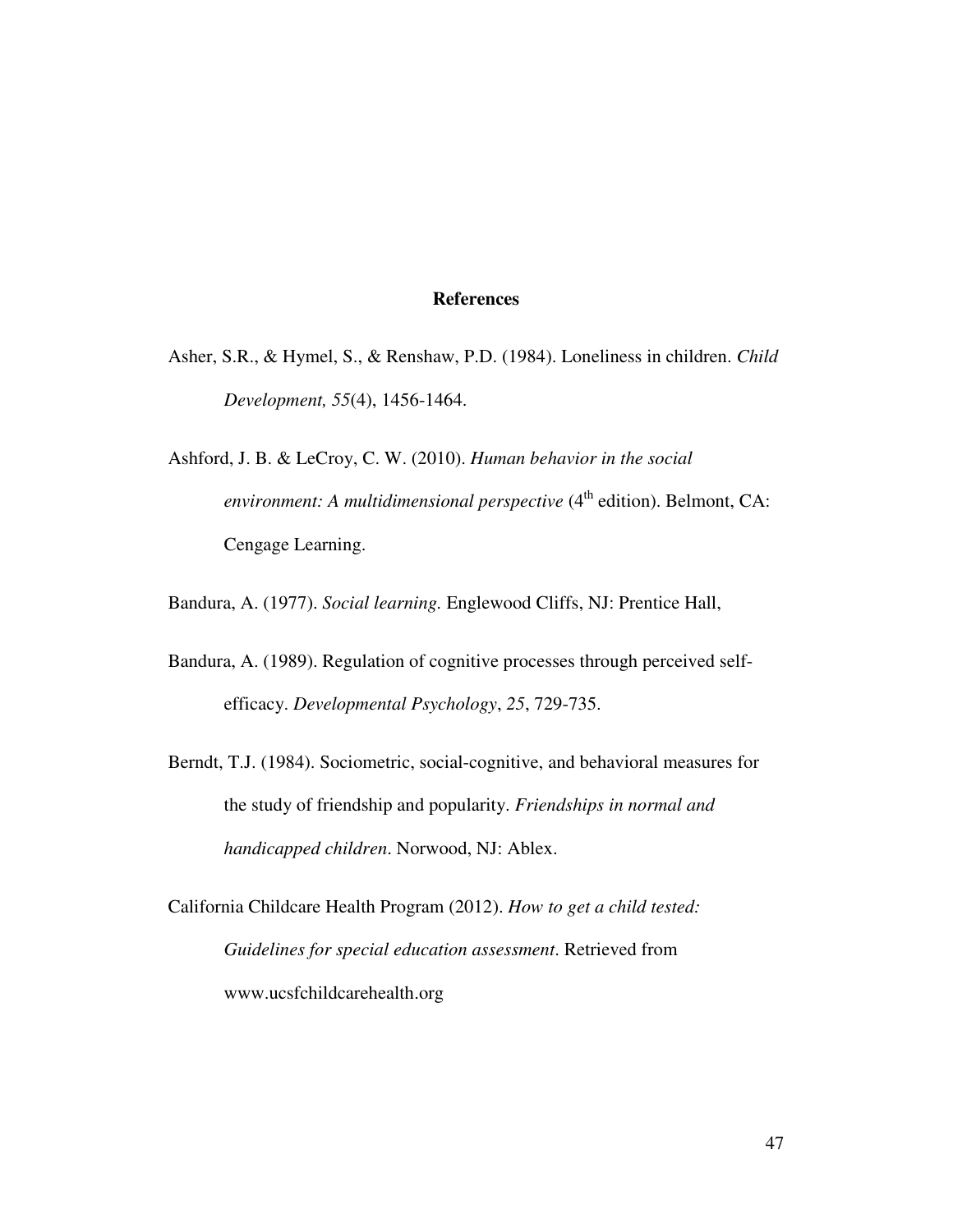Enforcing the right to 'appropriate' education: The Education for all Handicapped Children Act of 1975. *Harvard Law Review, 92*(5)1103-1127. Retrieved from EBSCO*host*.

Education for All Handicapped Children Act of 1975, Pub. L. No. 94-142

- Gresham, F.M., & Elliot, S.N. (1990). *The social skills rating system*. Circle Pines, MN: American Guidance Service.
- Friend, M. & Bursuck, W.D. (1999). Including students with special needs. (2<sup>nd</sup>) ed.). Boston, MA: Allyn & Bacon.
- Individuals with Disabilities Education Act of 2004, Pub. L. No. 108-446, 118 Stat. 2658. (2004)
- Irvine, A. & Lupart, J. (2006). Social supports in inclusive settings: An essential component to community living. *Development Disabilities Bullitin, 34*(1- 2), 107- 126. Retrieved from ERIC.
- Kilanowski-Press, L. & Foote, C. & Rinaldo, V. (2010). Inclusion classrooms and teachers: A survey of current practices. *International Journal of Special Education, 25*(25), 43-56. Retrieved from ERIC.
- Lamar-Dukes, P., & Dukes, C. (2005). Consider the roles and responsibilities of the Inclusion Support Teacher. *Intervention in School and Clinic, 41*(1), 55-61. Retrieved from ERIC.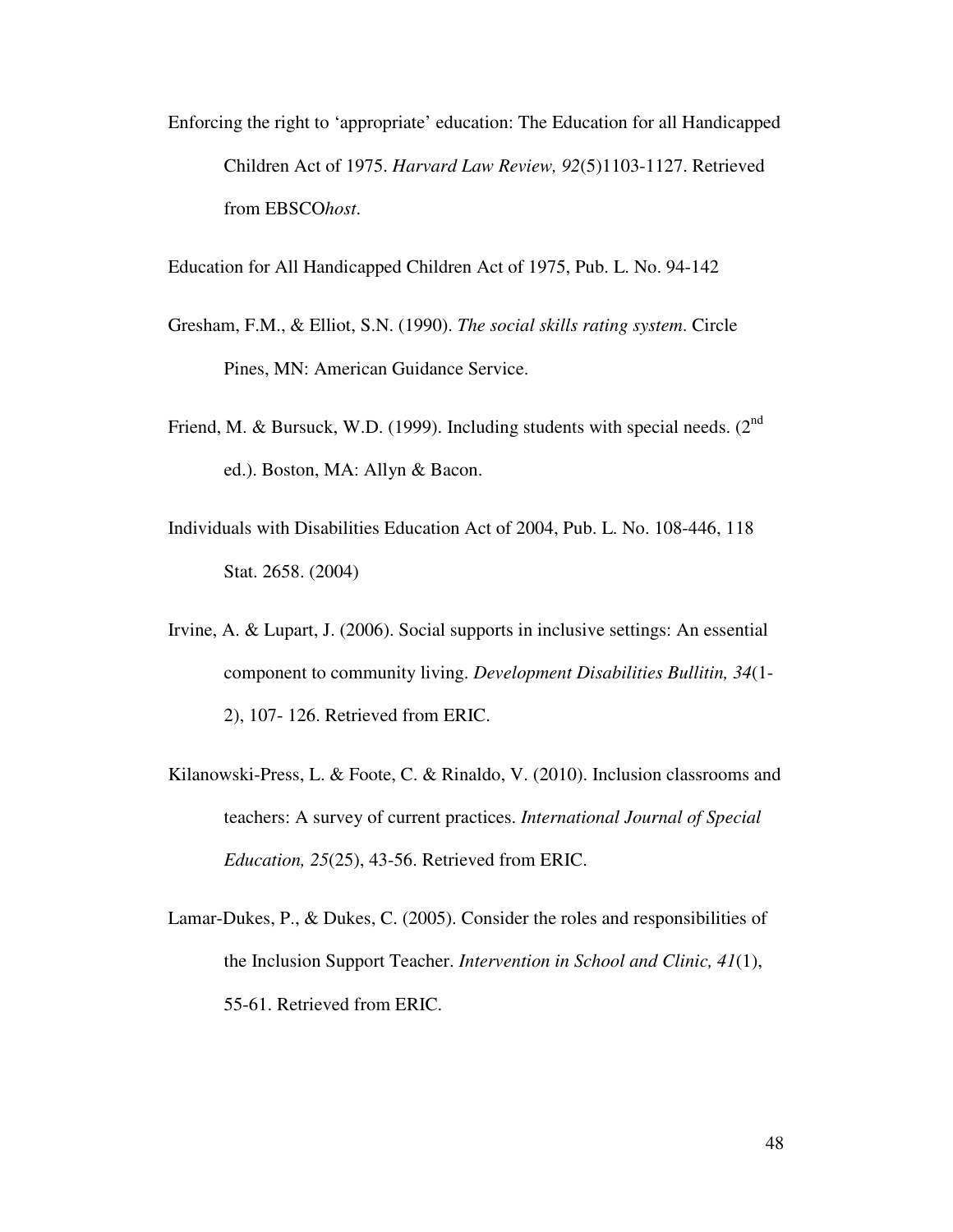- Livestrong (2009). *Federal laws governing education for exceptional students.* Retrieved from http://www.livestrong.com/article/14755-federal-lawsgoverning-education-for-exceptional-students/
- Loiacono, V. & Valenti, V. (2010). Genreal education teachers need to be prepared to co-teach the increasing number of children with Autism in inclusive settings. *Internation Journal of Special Education, 25*(3), 24-32. Retrieved from ERIC
- Mrug, S. & Wallander, J.L. (2002). Self-concept of young people with physical disabiltites: Does integration play a role? *International Journal of Disability, Development, and Education*, *49*, 267-280. Retrieved from ERIC.
- National Center for Education Statistics. (2011). *Children 3 to 21 years old served under Individuals with Disabilities Education Act, Part B, by type of disability: Selected years, 1976-77 through 2007-08.* Retrieved from http://nces.ed.gov/programs/digest/d09/tables/dt09\_050.asp?referrer=list
- Parker, J. & Asher, S. (1993). Friendship and friendship quality in middle childhood: Links with peer acceptance and feeling of loneliness and social dissatisfaction. *Developmental Psychology, 29*, 611-621.
- Renick, M.J. & Harter, S. (1988). *Self-perception profile for learning disabled students*. Denver, CO: University of Denver.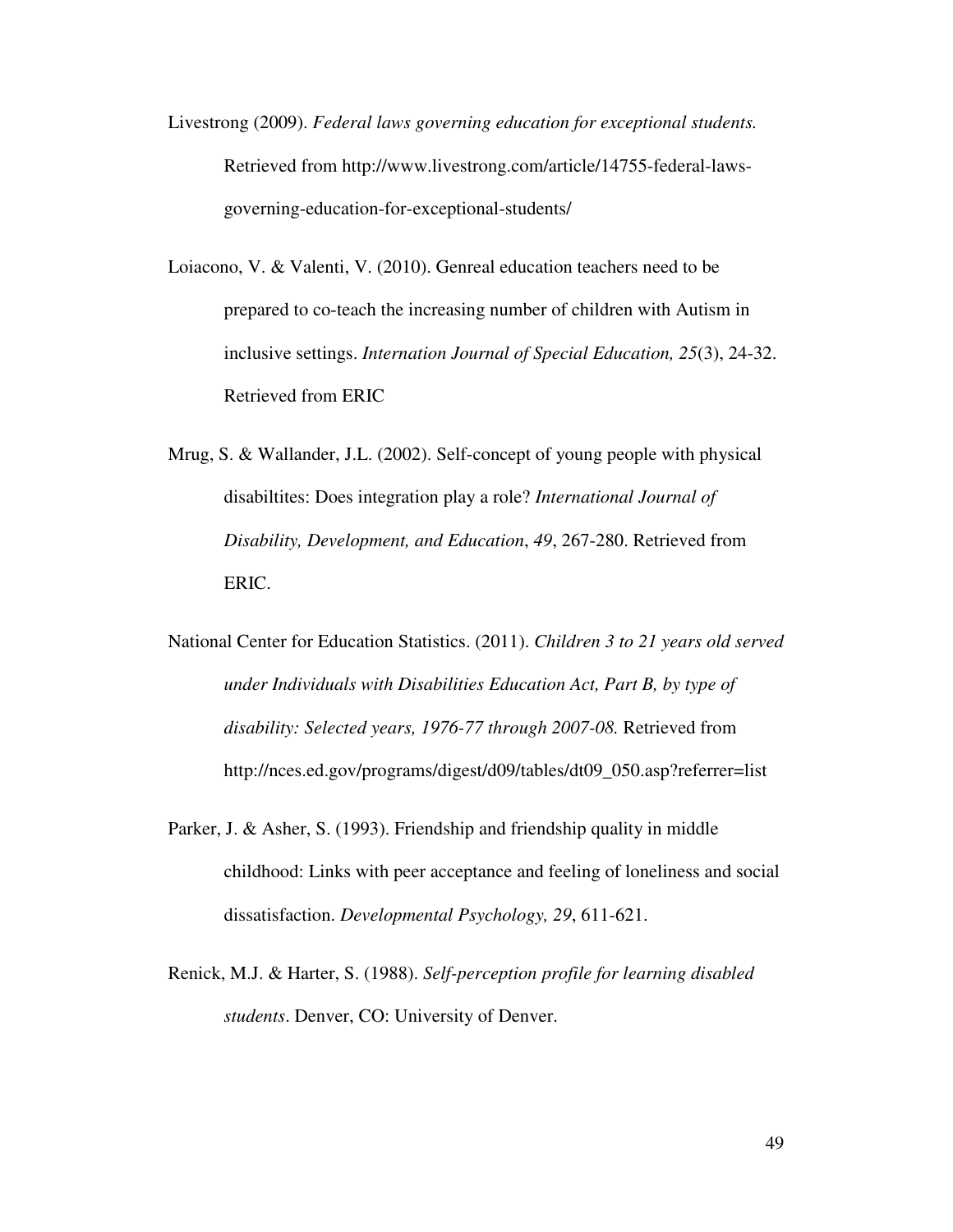- Rubbin, A. & Babbie, E. (2011). *Research methods for social work* ( $7<sup>th</sup>$  Edition). Belmont, CA: Cengage Learning
- Sandomierksi, T., Kincaid, D., & Algozzine, B. (2007). Response to intervention and positive behavior support: Brothers from different mothers or sisters with different misters? *Positive Behavioral Interventions and Supports Newsletter, 4*(2), 1-8. Retrieved from EBSCOhost.
- Sayeski, K. L. & Brown, M. R. (2011). Developing a classroom management plan using a tiered approach. *Council for Exceptional Children,44*(1), 8-17. Retrieved from EBSCOhost.
- Schoenfeld, N. A., Rutherford, R. B., Gable, R. A., & Rock, M.L. (2008). ENGAGE: A blueprint for incorporating social skills training into daily academic instruction. *Preventing School Failure, 52*(3), 17-27. doi: 10.3200/PSFL.52.3.17-28
- Schmidt, M. & Cagran, B. (2008). Self-concept of students in inclusive settings. *International Journal of Special Education,23*(1), 8-17. Retrieved from ERIC.

Skinner, B.F. (1953). *Science and human behavior.* New York: Macmillan.

Sugai, G. & Horner, R. H. (2009). Responsiveness-to-intervention and schoolwide positive behavior supports: Integration of multi-tiered system approaches. *Exceptionality, 17*, 223-237. doi: 10.1080/09362830903235375